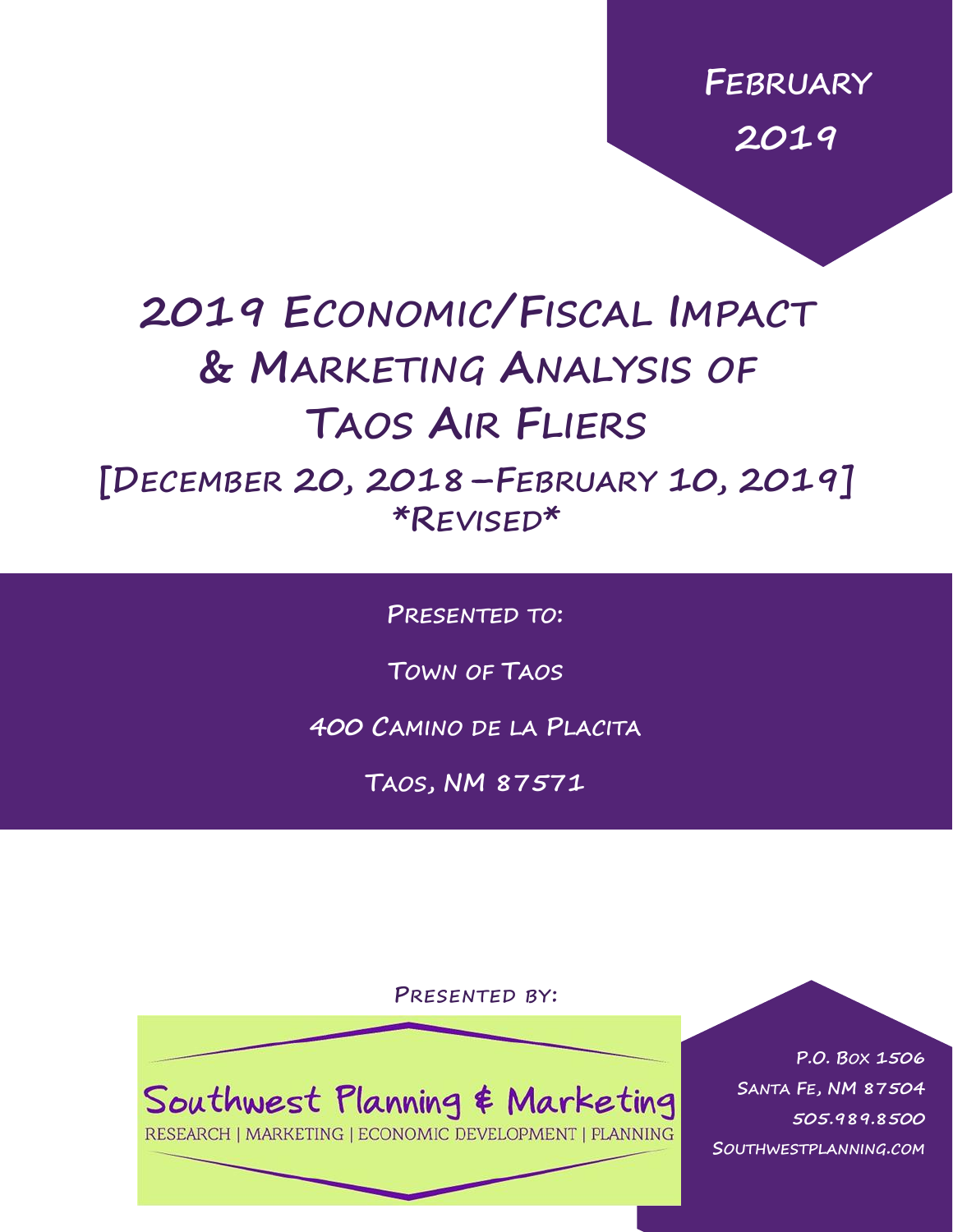# *Table of Contents*

| Q3. How did you hear about Taos Air service between Taos and Austin and/or Dallas?  22    |  |
|-------------------------------------------------------------------------------------------|--|
| Q4. Please rate Taos Air on the following aspects: ticket purchasing, onboard experience, |  |
| Q5. Would you fly Taos Air to Taos again if the service was offered during the summer? 23 |  |
| Q5a. If you were to fly in the summer, where are you most likely to visit?  23            |  |
|                                                                                           |  |
|                                                                                           |  |
|                                                                                           |  |
|                                                                                           |  |
|                                                                                           |  |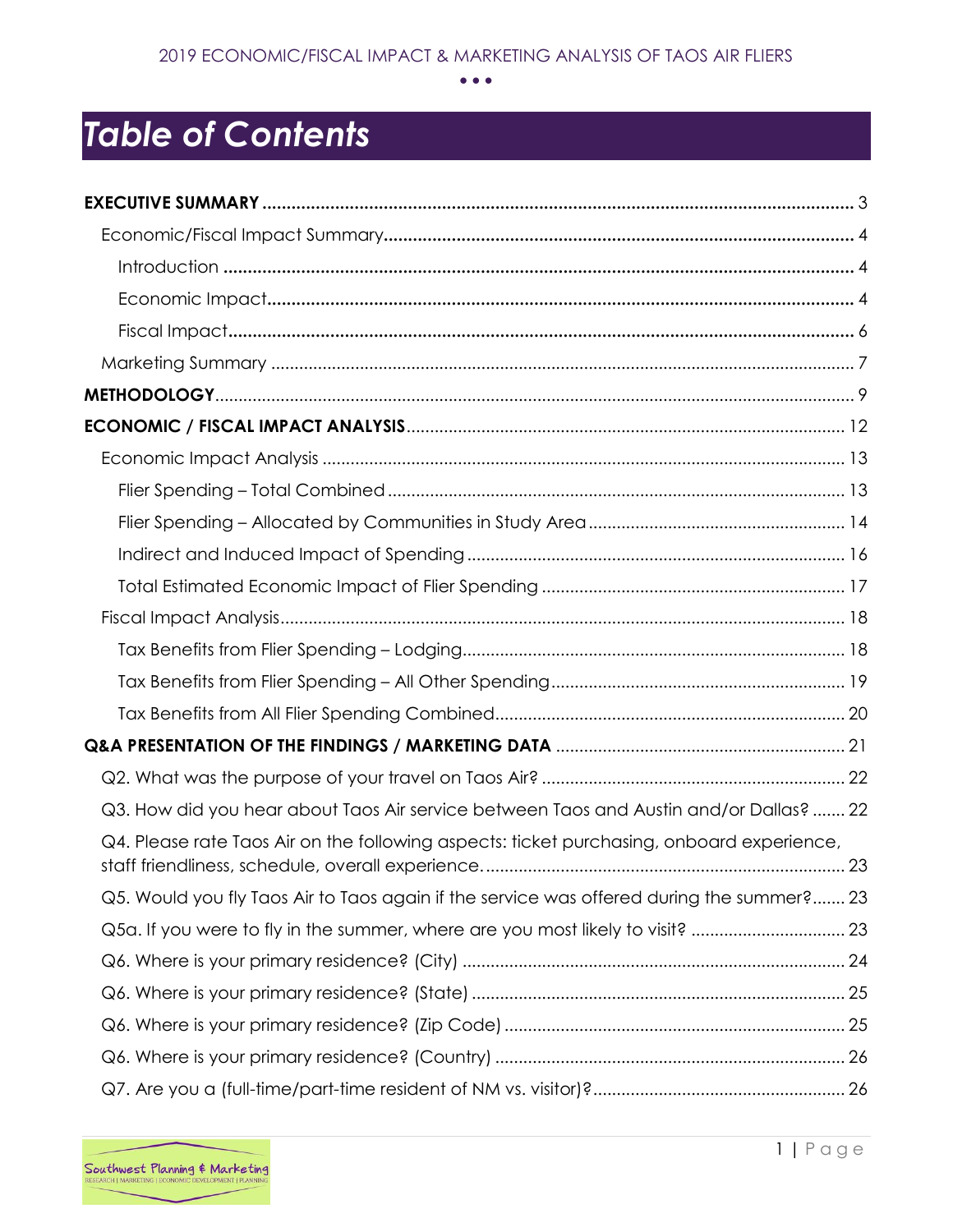| Q10. Did you spend one or more nights in New Mexico following your arrival? 27                                                                                                              |  |
|---------------------------------------------------------------------------------------------------------------------------------------------------------------------------------------------|--|
|                                                                                                                                                                                             |  |
| Q12. How many nights did your travel party stay in each of the following [Enchanted Circle]                                                                                                 |  |
| Q13. What type(s) of lodging did you use during your stay in New Mexico? 28                                                                                                                 |  |
| Q14. Please estimate the percentage of time your travel party spent in each of the following<br>[Enchanted Circle] communities, including overnights and daytrips, during your visit to New |  |
| Q15. Did the availability of direct flights between Austin/Dallas and Taos influence your                                                                                                   |  |
|                                                                                                                                                                                             |  |
| Q17. How much did your entire party (including yourself) spend on your trip in each of the                                                                                                  |  |
|                                                                                                                                                                                             |  |
|                                                                                                                                                                                             |  |
|                                                                                                                                                                                             |  |
|                                                                                                                                                                                             |  |
|                                                                                                                                                                                             |  |
|                                                                                                                                                                                             |  |
|                                                                                                                                                                                             |  |
| Q3. How did you hear about Taos Air service between Taos and Austin and/or Dallas?                                                                                                          |  |
| Q4a. Please rate Taos Air on the following aspects: ticket purchasing, onboard experience,                                                                                                  |  |
| Q5a. If you were to fly in the summer, where are you most likely to visit? (Angel Fire, Eagle                                                                                               |  |
| Q15a. Did the availability of direct flights between Austin/Dallas and Taos influence your<br>decision to visit (Angel Fire, Eagle Nest, Questa, Red River, Taos, Taos Ski Valley)? Please  |  |
| Q16. How did you get from the Taos Airport to your final destination? (other) 56                                                                                                            |  |
|                                                                                                                                                                                             |  |

 $\overline{\phantom{0}}$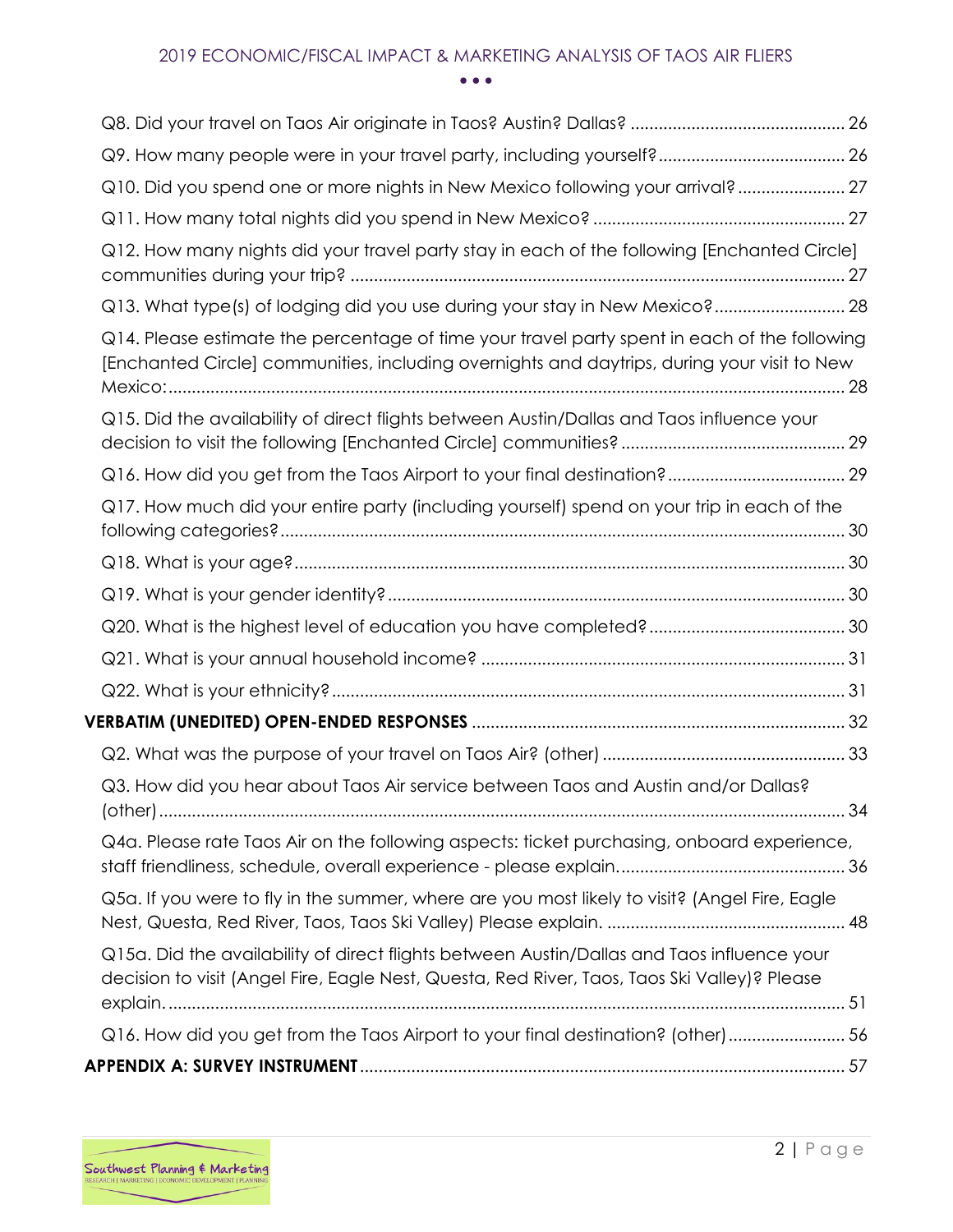# <span id="page-3-0"></span>**EXECUTIVE SUMMARY**

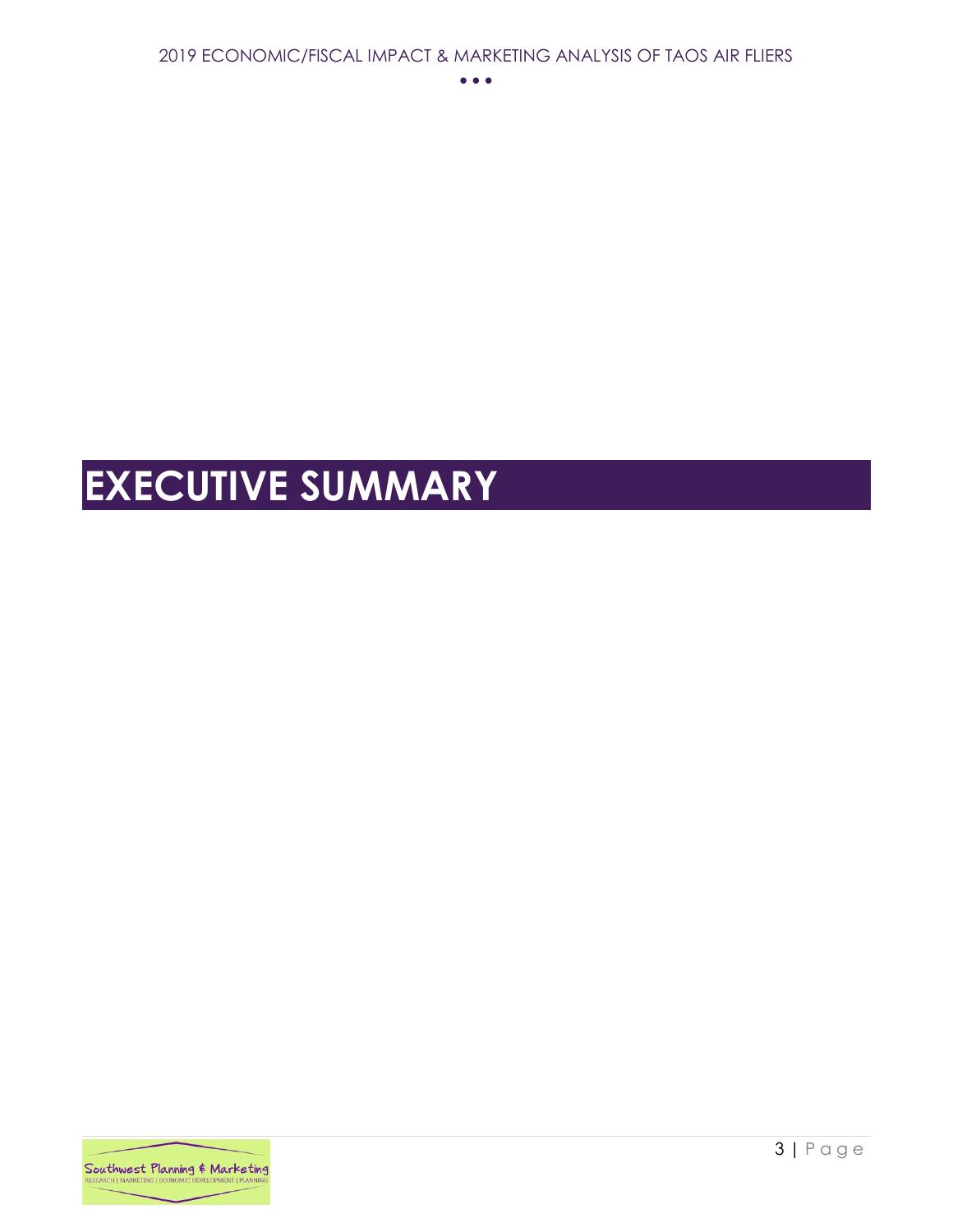### <span id="page-4-0"></span>**Economic/Fiscal Impact Summary**

#### <span id="page-4-1"></span>**Introduction**

The Taos Air service, a collaborative public/private partnership led by the Town of Taos, began non-stop service from Austin and Dallas, Texas to Taos, New Mexico in December 2018. The goal of the service is to boost the economy and tourism in the study area of the Enchanted Circle communities of Taos, Taos Ski Valley, Angel Fire, Eagle Nest, Questa, and Red River (and their host counties of Colfax and Taos).

The Town of Taos commissioned Southwest Planning & Marketing (SWPM) to determine the economic and fiscal impact of flier spending (for travelers from Texas) in the study area during the study period of December 20, 2018 through February 10, 2019, as well as to do a concurrent marketing survey of all fliers. The survey had forty-seven percent (46.8%) response rate, with a total sample size of 521 survey responses. The overall data for the entire sample is accurate to plus or minus 3.1% at the 95% confidence level. That means that 95% of the time the data for the entire flier population would not vary by more than 3.1% from the result obtained from the sample in this survey.

The total number of unique fliers who originated in Texas during the study period was 887.<sup>1</sup> The average travel party size of 3.0 for these fliers yielded an estimated 296 flier parties from Texas.

#### <span id="page-4-2"></span>**Economic Impact**

Respondents with flights originating in Texas were asked to estimate their entire party's spending while in New Mexico during the study period in six categories: lodging, food/meals/beverages, transportation/fuel, outdoor recreation (including skiing), attractions/entertainment, and shopping/miscellaneous/other. Spending was \$285,318 for lodging, \$210,515 for food/meals/beverages, \$22,471 for transportation/fuel, \$213,176 for outdoor recreation (including skiing), \$21,879 for attractions/entertainment, and \$72,438 for shopping/miscellaneous/other. Total spending for all categories combined was \$825,797.

The estimated allocated spending on lodging per community was: Taos – \$96,028, Taos Ski Valley – \$142,001, Angel Fire – \$27,992, Eagle Nest – \$3,491, Questa – \$1,449, and Red River – \$14,358.



<sup>1</sup> Source: Taos Air.

 $\overline{a}$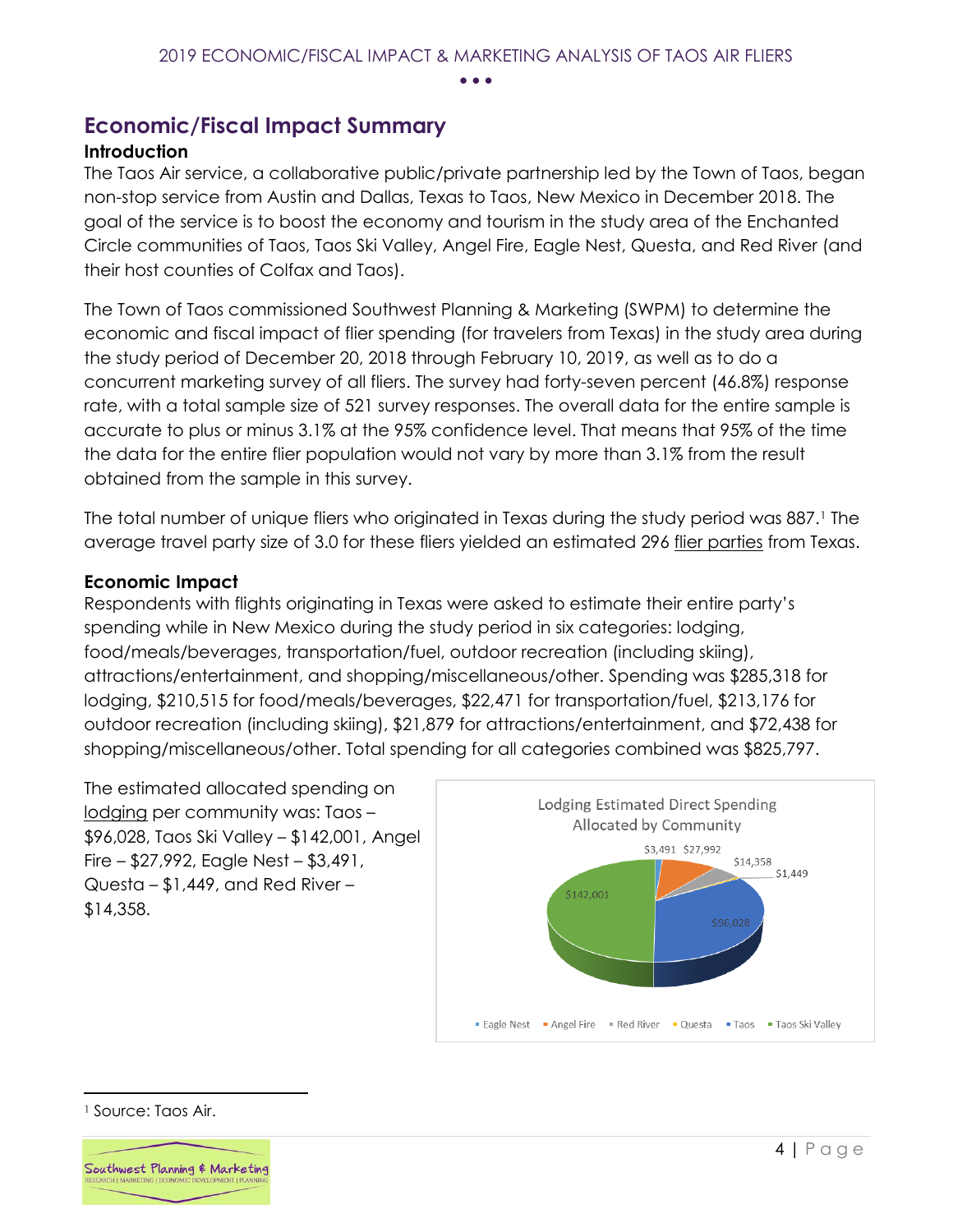

The estimated allocated spending on all other spending categories combined by community was: Taos – \$137,444, Taos Ski Valley – \$329,876, Angel Fire – \$40,779, Eagle Nest – \$1,789, Questa – \$1,108, and Red River – \$17,852.

The estimated total combined allocated spending (lodging plus all other spending) by community was: Taos – \$233,472, Taos Ski Valley – \$471,876, Angel Fire – \$68,771, Eagle Nest – \$5,280, Questa – \$2,557, and Red River  $-$  \$32,210.



Combining total direct spending with the induced/indirect impact of spending yielded a **total estimated economic impact** of spending in the study area and during the study period **of \$1,139,832**.

| <b>Total Estimated Economic Impact of Spending by</b><br><b>Fliers Originating in Texas</b> |    |                                        |    |                                                                    |                                                                     |           |  |  |  |  |  |
|---------------------------------------------------------------------------------------------|----|----------------------------------------|----|--------------------------------------------------------------------|---------------------------------------------------------------------|-----------|--|--|--|--|--|
| <b>Community</b>                                                                            |    | <b>Total Direct</b><br><b>Spending</b> |    | Induced/<br><b>Indirect Impact</b><br>of Direct<br><b>Spending</b> | <b>Total Economic</b><br><b>Impact of Direct</b><br><b>Spending</b> |           |  |  |  |  |  |
| Eagle Nest                                                                                  | \$ | 5,280                                  | \$ | 2,112                                                              | \$                                                                  | 7,392     |  |  |  |  |  |
| Angel Fire                                                                                  | \$ | 68,771                                 | \$ | 27,508                                                             | \$                                                                  | 96,279    |  |  |  |  |  |
| Red River                                                                                   | \$ | 32,210                                 | \$ | 12,884                                                             | \$                                                                  | 45,094    |  |  |  |  |  |
| Questa                                                                                      | \$ | 2,557                                  | \$ | 1,023                                                              | \$                                                                  | 3,580     |  |  |  |  |  |
| Taos                                                                                        | \$ | 233,472                                | \$ | 93,389                                                             | \$                                                                  | 326,861   |  |  |  |  |  |
| Taos Ski Valley                                                                             | \$ | 471,876                                | \$ | 188,751                                                            | \$                                                                  | 660,627   |  |  |  |  |  |
| <b>Total</b>                                                                                |    | 814,166                                | \$ | 325,666                                                            | Ś                                                                   | 1,139,832 |  |  |  |  |  |

\*Note: Respondents spent an additional \$11,631 in non-study area New Mexico communities not reflected in the totals above.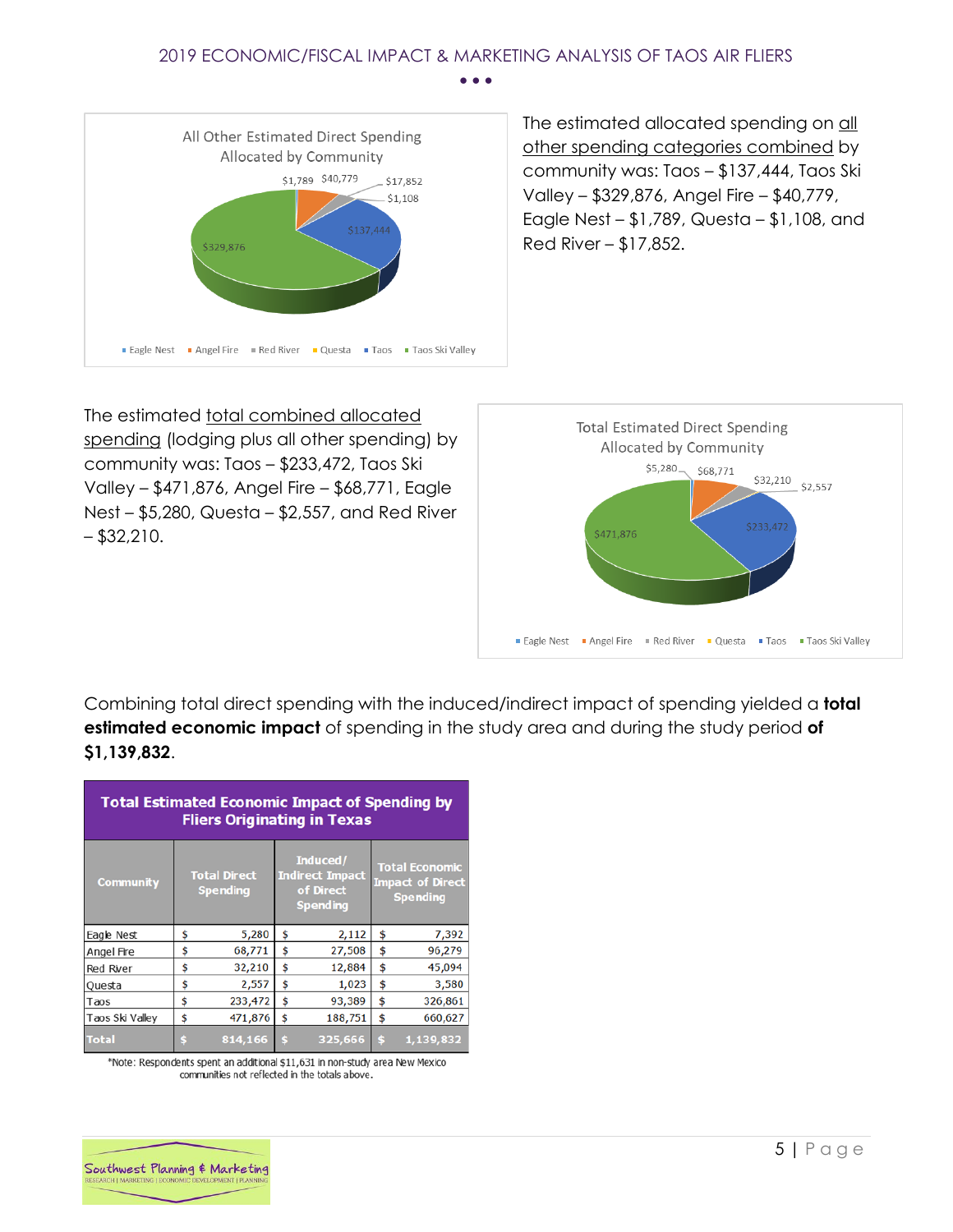

<span id="page-6-0"></span>**Estimated allocated total economic impact of spending by community was: Taos – \$326,861, Taos Ski Valley – \$660,627, Angel Fire – \$96,297, Eagle Nest – \$7,392, Questa – \$3,580, and Red River – \$45,094.**

#### **Fiscal Impact**

Fliers who paid for lodging in New Mexico during the study period were assessed gross receipts (GRT) and lodgers' taxes on the cost of their lodging.<sup>2</sup> These fliers spent an average of \$965 on lodging during their visit to the study area. Based on this number, the estimated total taxable spending on lodging by these fliers was \$285,318, generating a combined estimated \$14,124 in lodgers' tax. Estimated allocated lodgers' tax by community was: Taos – \$4,801, Taos Ski Valley – \$7,100, Angel Fire – \$1,400, Eagle Nest – \$105, Questa – \$0, and Red River – \$718.

Fliers from Texas generated a combined estimated \$25,095 in GRT on lodging in the study area. Estimated allocated GRT on lodging by community was: Taos – \$1,620, Taos Ski Valley – \$2,929, Angel Fire – \$577, Eagle Nest – \$63, Questa – \$23, and Red River – \$260. The total estimated GRT on lodging allocated to Colfax County (Angel Fire, Eagle Nest) was \$184; estimated total GRT on lodging allocated to Taos County (Taos, Taos Ski Valley, Questa, Red River) was \$3,808. The total estimated GRT on lodging allocated to the State was \$14,623.

The total estimated combined gross receipts and lodgers' tax on lodging paid by fliers from Texas in the study area and during the study period was \$39,219.

<sup>2</sup> GRT and Lodgers' Tax Rates Sources: New Mexico Taxation & Revenue Department GRT Tax Rate Schedule [January 1 - June 30, 2019] and New Mexico Municipal League [https://nmml.org/directory]



 $\overline{a}$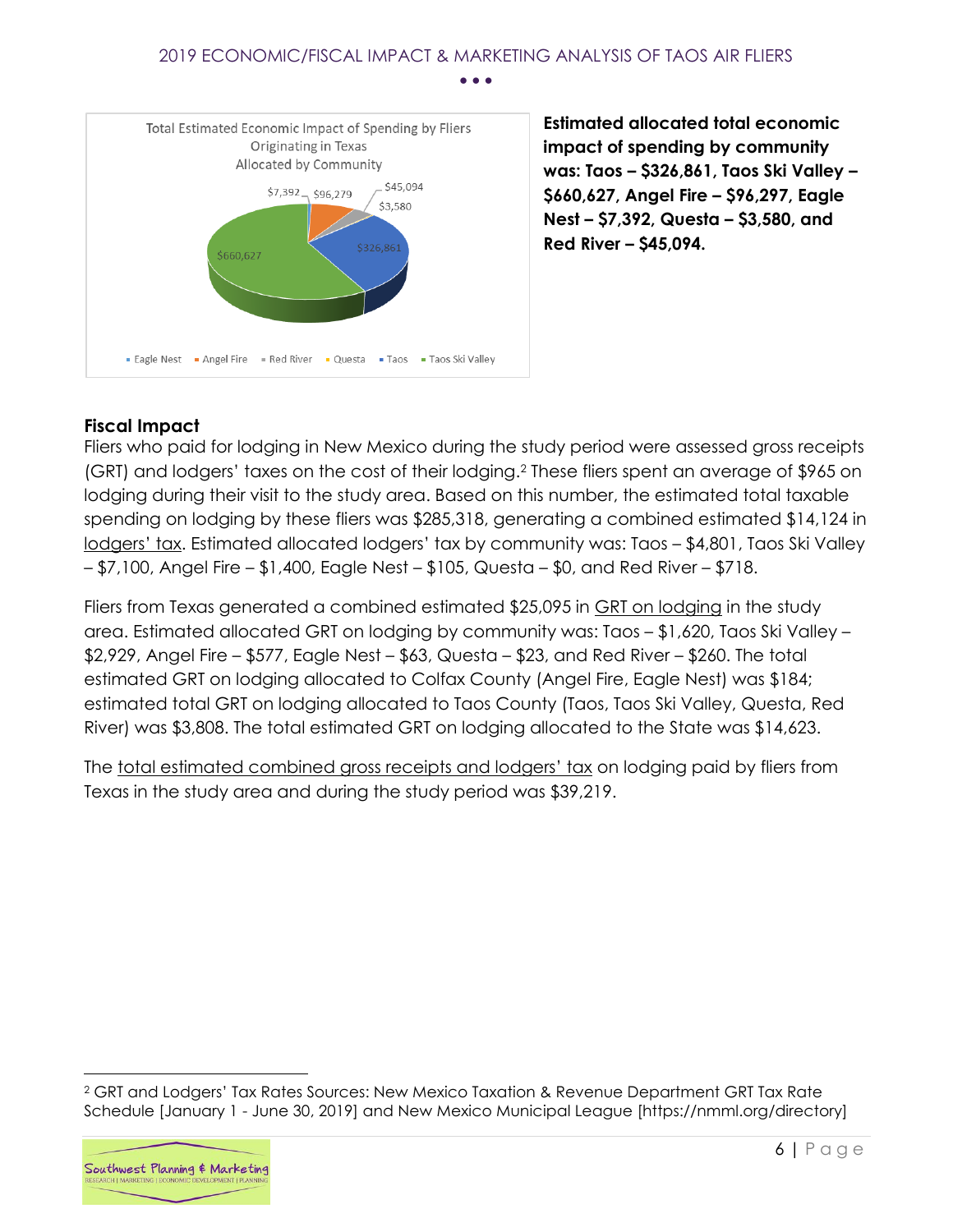Fliers from Texas generated a combined estimated \$47,132 in GRT on all other spending categories combined in the study area and during the study period. Estimated allocated GRT on all other spending by community: Taos – \$2,319, Taos Ski Valley – \$6,804, Angel Fire – \$841, Eagle Nest – \$32, Questa – \$17, and Red River – \$324. The total estimated GRT on all other spending allocated to Colfax County (Angel Fire, Eagle Nest) was \$248; estimated total GRT on all other spending allocated to Taos County (Taos, Taos Ski Valley, Questa, Red River) was \$7,294. The total estimated GRT on all other spending allocated to the State was \$27,103.



The total estimated gross receipts and lodgers' tax on lodging and all other spending categories combined by fliers from Texas in the study area and during the study period was \$86,351. Estimated allocated combined gross receipts and lodgers' tax on lodging and all other spending by community was: Taos – \$24,647, Taos Ski Valley – \$50,749, Angel Fire – \$6,744, Eagle Nest – \$502, Questa – \$214, and Red River – \$3,496.

The total estimated combined gross receipts and lodgers' tax on lodging and all other spending allocated to Colfax County (Angel Fire, Eagle Nest) was \$432; estimated total GRT on all other spending allocated to Taos County (Taos, Taos Ski Valley, Questa, Red River) was \$11,102. The total estimated GRT on all spending combined allocated to the State was \$53,260.

## <span id="page-7-0"></span>**Marketing Summary**

- Over one quarter (26.2%) of the respondents reported their primary residence as being in Austin, followed by 17.6% in Dallas, 5.9% in Taos, and 4.0% in Houston.
- For nearly eighty percent (78.0%) of the respondents, their primary residence was in Texas; New Mexico (13.2%) was the next closest state of primary residence.
- 13.2% of the respondents were full-time residents of New Mexico (reside in New Mexico six or more months per year) and 14.9% were part-time residents of the state (reside in New Mexico fewer than six months per year); 71.9% did not reside in the state (were visitors/tourists).
- 88.8% of respondents had a bachelor's degree or higher.
- The average age of respondents was 47.4 (ranging in age from 18-86).
- Just under fifty-eight percent (57.6%) of respondents were male; 42.1% were female.
- The majority of respondents were White/Anglo (82.2%), followed by Hispanic (6.9%).
- Sixty-three percent (63.1%) of the respondents reported annual household incomes of \$125,000 or greater, with 44.7% having incomes of \$250,000 or more.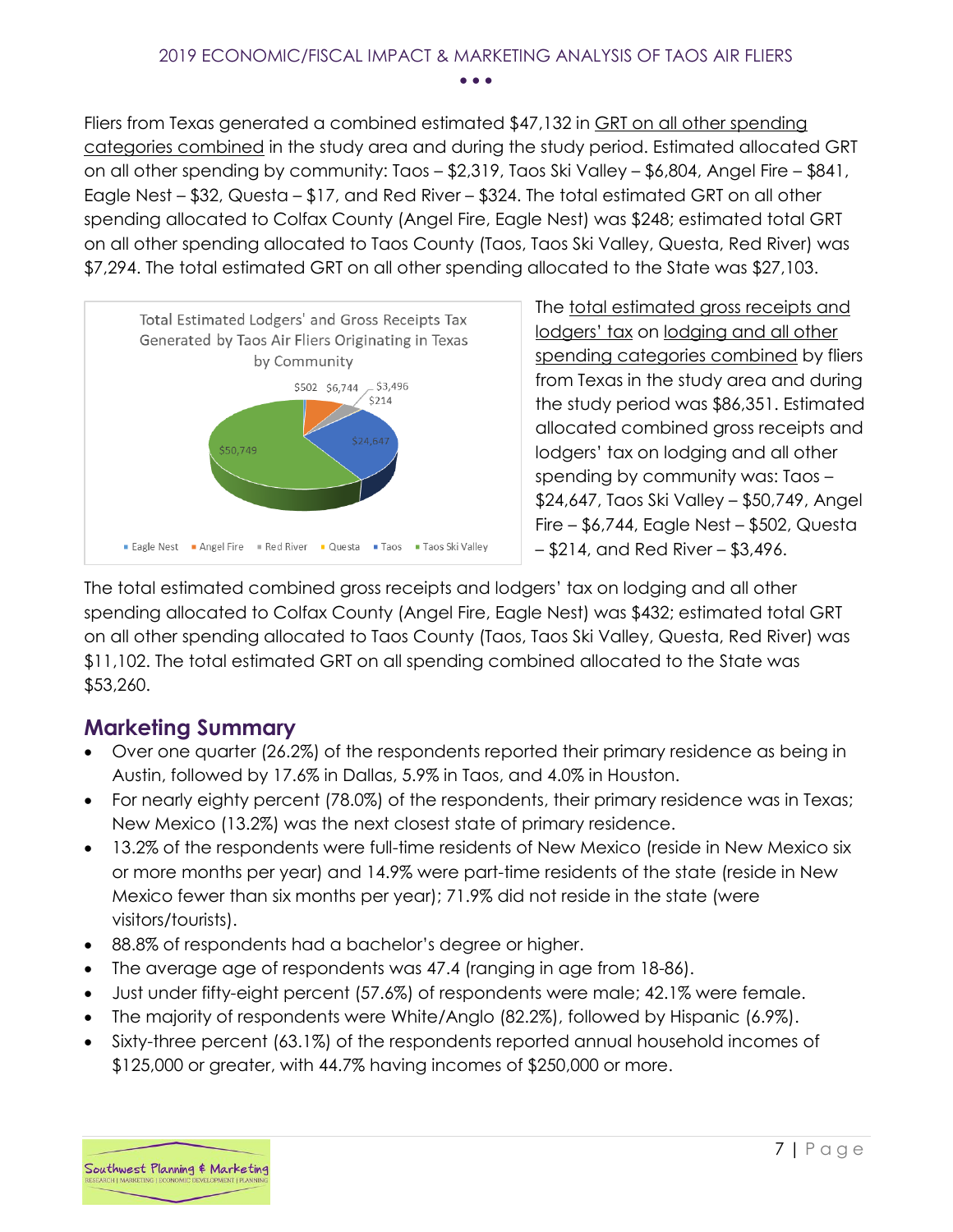- Most respondents (76.9%) flew on Taos Air for leisure, followed by 24.5% who flew to visit friends/family, and 8.3% who flew for business.
- 39.3% of the respondents originated their travel in Dallas, 38.2% originated their travel in Austin, and 22.5% originated their travel in Taos.
- The average respondent flier party size was 3.0 (all respondents combined). Party sizes for flier respondents by city/state of origination were: Taos – 2.0, Austin – 3.3, Dallas – 2.7, Texas Combined – 3.0.
- Nearly all (99.7%) of the respondents with flights originating in Texas spent one or more nights in New Mexico following their arrival. Overall, these respondents stayed an average of 4.4 nights in New Mexico and allocated to study area communities as follows: 2.2 nights in Taos Ski Valley, 1.5 nights in Taos, 0.4 nights in Angel Fire, 0.2 nights in Red River, 0.1 nights in Eagle Nest, and 0 nights in Questa.
- Just under forty-three percent (42.7%) of the respondents who stayed overnight indicated that they stayed in a hotel/motel/B&B; 26.1% stayed in a second home, 20.2% stayed in a vacation/short-term rental, and 19.9% stayed with friends/relatives.
- Overall, respondents reported that they spent most of their time while in New Mexico (including overnights and daytrips) in Taos Ski Valley (61.0% of their time) and Taos (25.4% of their time).
- The availability of direct flights between Austin/Dallas and Taos had an influence on respondents' decisions to visit communities in the study area, influencing their decision to visit Taos Ski Valley the most (78.2% of respondents); this was followed by Taos (54.4% of respondents), Angel Fire (10.7% of respondents), and Red River (9.1% of respondents).
- Nearly half of the respondents (49.4%) traveled to their final destination from the Taos Airport via shuttle, followed by friend/family pick-up (27.6%) and rental car (18.2%).
- Fifty-three percent (52.8%) of respondents heard about the new Taos Air service via word of mouth. This was followed by SkiTaos.com (24.5%), Facebook (13.0%), FlyTaosAir.com (9.9%), Instagram (8.9%), a billboard (8.3%), a print ad (7.1%), and a print article (7.1%).
- When asked to rate their overall experience with Taos Air on a scale from 1 to 5, with 1 being "Fell short of my expectations" and 5 being "Exceeded my expectations," respondents rated their overall experience an exceptional 4.8.
- Respondents were also asked to rate their experience on variety of aspects of Taos Air on a scale from 1-5, with a 1 being "Fell short of my expectations" and 5 being "Exceeded my expectations." Respondents were most satisfied with the Onboard Experience (4.8), Staff Friendliness (4.8), and Ticket Purchasing (4.5); the Thursday, Saturday, Sunday Schedule rated the lowest (4.3 – based on open-ended responses, the lower rating for the schedule appears based on an overall desire for more flights/flight options).
- The majority of respondents (77.6%) would fly Taos Air again if the service was offered during the summer. Of these respondents, 69.0% would use the summer service to visit Taos, 53% to visit Taos Ski Valley, 24.2% to visit Angel Fire, and 18.0% to visit Red River.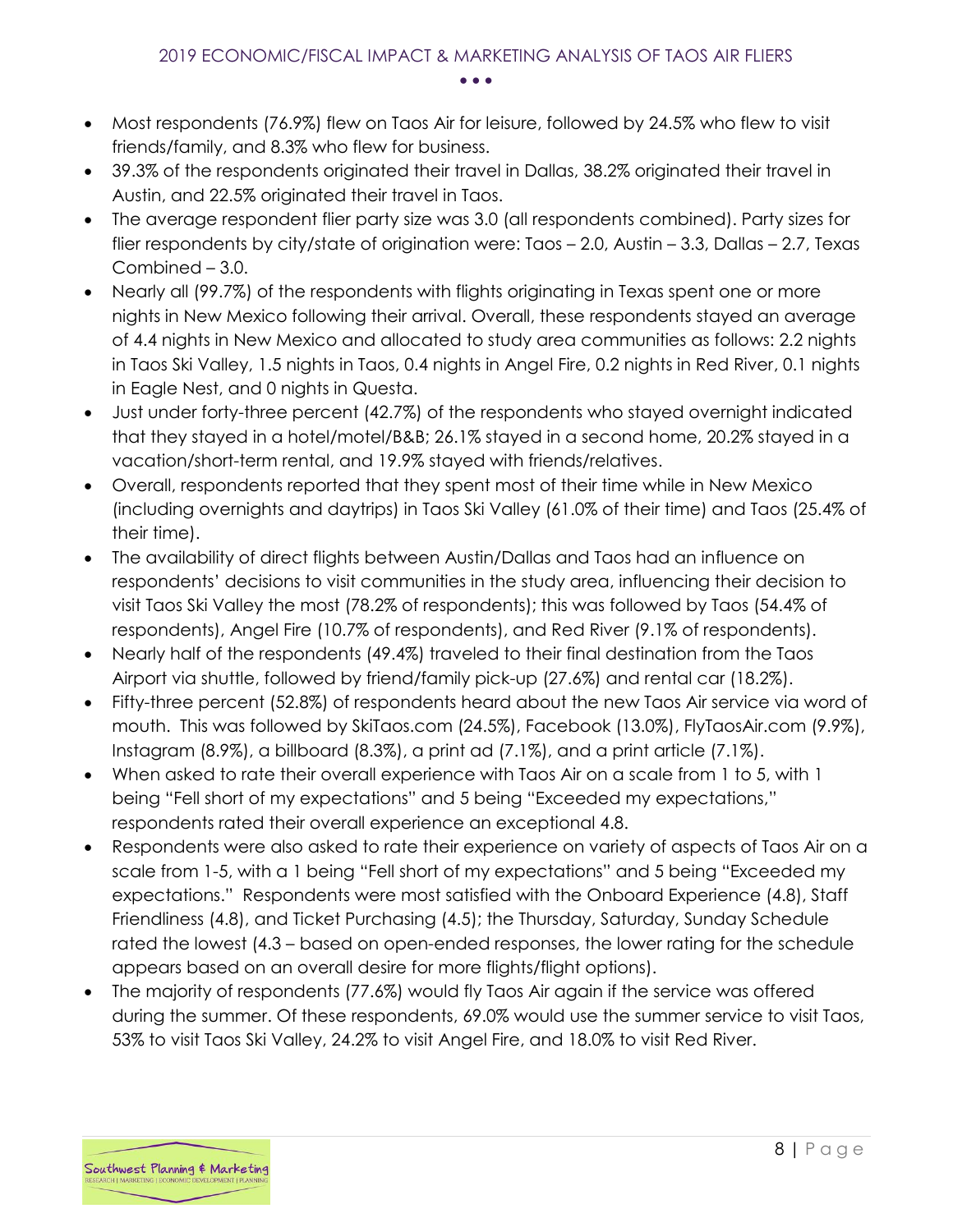# <span id="page-9-0"></span>**METHODOLOGY**

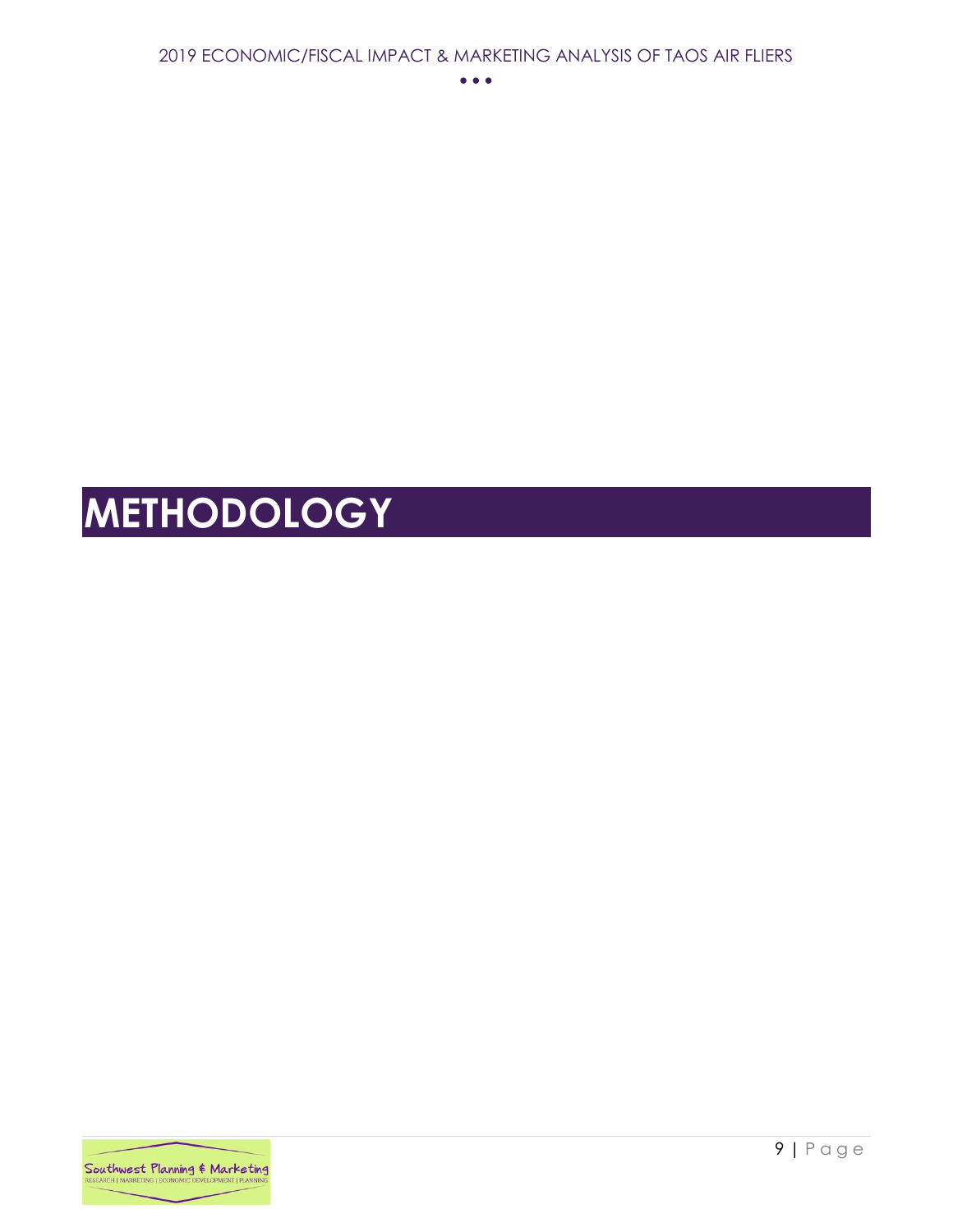The Taos Air service, a collaborative public/private partnership led by the Town of Taos, began non-stop service from Austin and Dallas, Texas to Taos, New Mexico in December 2018. Flights are provided on a 30-passenger jet with service on Thursday, Saturday, Sunday and holiday Mondays through the winter season 2019. The goal of the service is to boost the economy and tourism in the area, as well as position Taos Regional airport as an economic driver for Northern New Mexico and, specifically, for the study area of the Enchanted Circle communities of Taos, Taos Ski Valley, Angel Fire, Eagle Nest, Questa, and Red River (and their host counties of Colfax and Taos).

The Town of Taos commissioned Southwest Planning & Marketing (SWPM) to determine the economic and fiscal impact of flier spending (for travelers from Texas) in the study area during the study period of December 20, 2018 through February 10, 2019, as well as to do a concurrent marketing survey of all fliers. SWPM sent out an email survey to a flier email list provided by Taos Air (fliers that flew during the study period). The survey was designed by SWPM and approved by Town of Taos and Taos Air staff. The survey included questions about flier party spending while in the study area, as well as flier average party size, and other questions about marketing, demographics and flier experiences with Taos Air.

Total unique fliers during the study period (flew once on Taos Air) equaled 1,166. Of these, 279 originated their travel in Taos, 455 originated in Austin and 432 originated in Dallas. The total number of unique fliers who originated in Texas during the study period was 887.<sup>3</sup> The average travel party size of 3.0 for fliers from Texas yielded an estimated 296 flier parties from Texas.

SWPM used the average spending and party size of fliers who originated in Texas, combined with the total number of unique fliers from Texas, to determine categorical total flier spending in the study area. Total spending was then allocated proportionately by community within the study area, with lodging spending allocated based on the average number of nights the fliers spent in each community and all other spending allocated based on the average percentage of time the fliers spent in each community. SWPM then determined tax on each of the spending categories in total, and by state and each community and county in the study area. An indirect/induced multiplier of 1.4 was added to the direct impact.<sup>4</sup> SWPM also

<sup>3</sup> Source: Taos Air.

<sup>4</sup> Source: Tourism Economics-Tourism Economics utilizes a standard input-output model to generate the percentage of indirect/induced impact as a result of tourism; each directly affected sector also purchases goods and services as inputs into production (indirect impacts). Induced impact is generated when employees whose incomes are generated either directly or indirectly by tourism, spend those incomes in the local economy.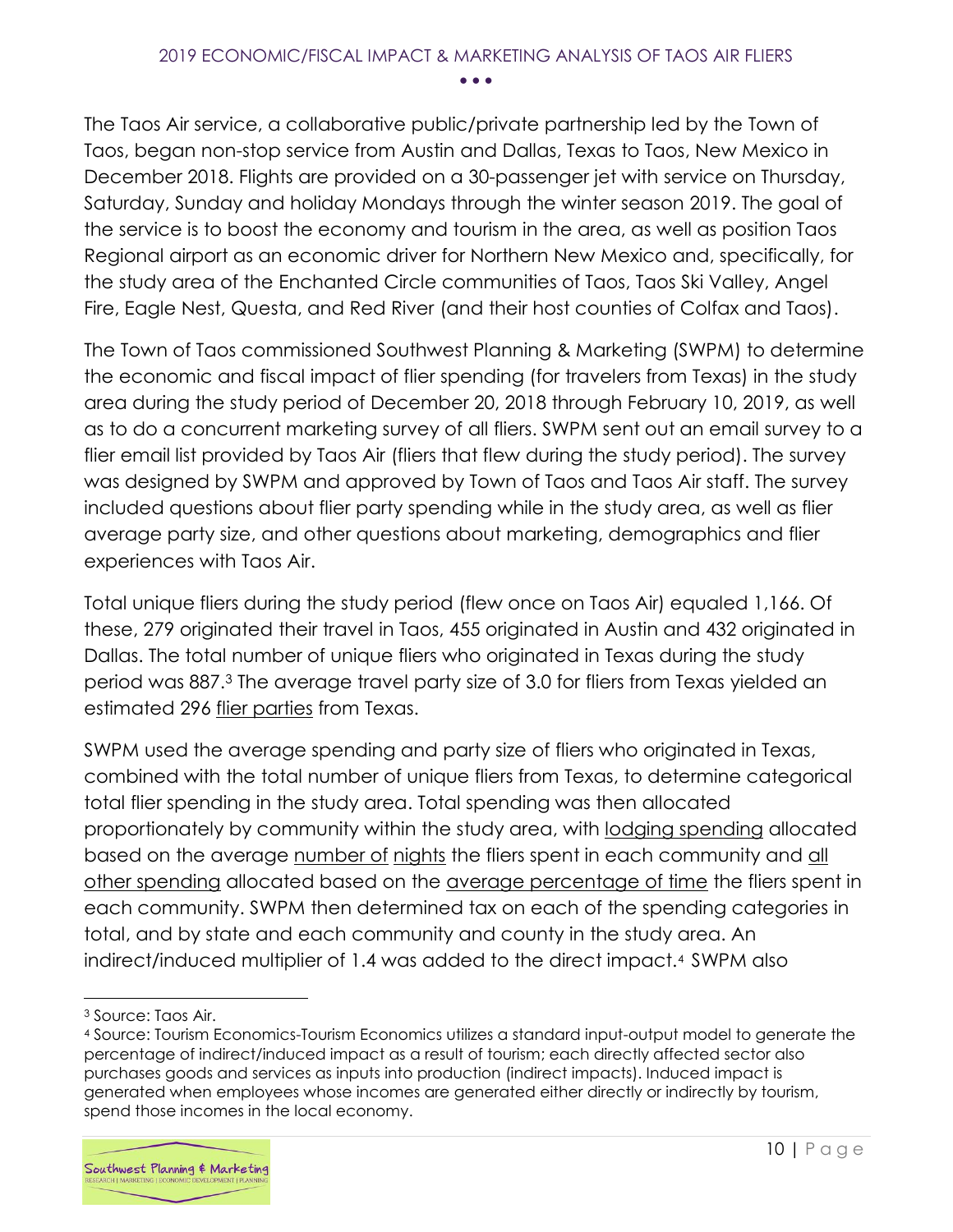analyzed the information provided about user experiences, marketing, and demographics, and provided averages and other relevant information.

The survey had forty-seven percent (46.8%) response rate, with a total sample size of 521 survey responses. The overall data for the entire sample is accurate to plus or minus 3.1% at the 95% confidence level. That means that 95% of the time the data for the entire flier population would not vary by more than 3.1% from the result obtained from the sample in this survey.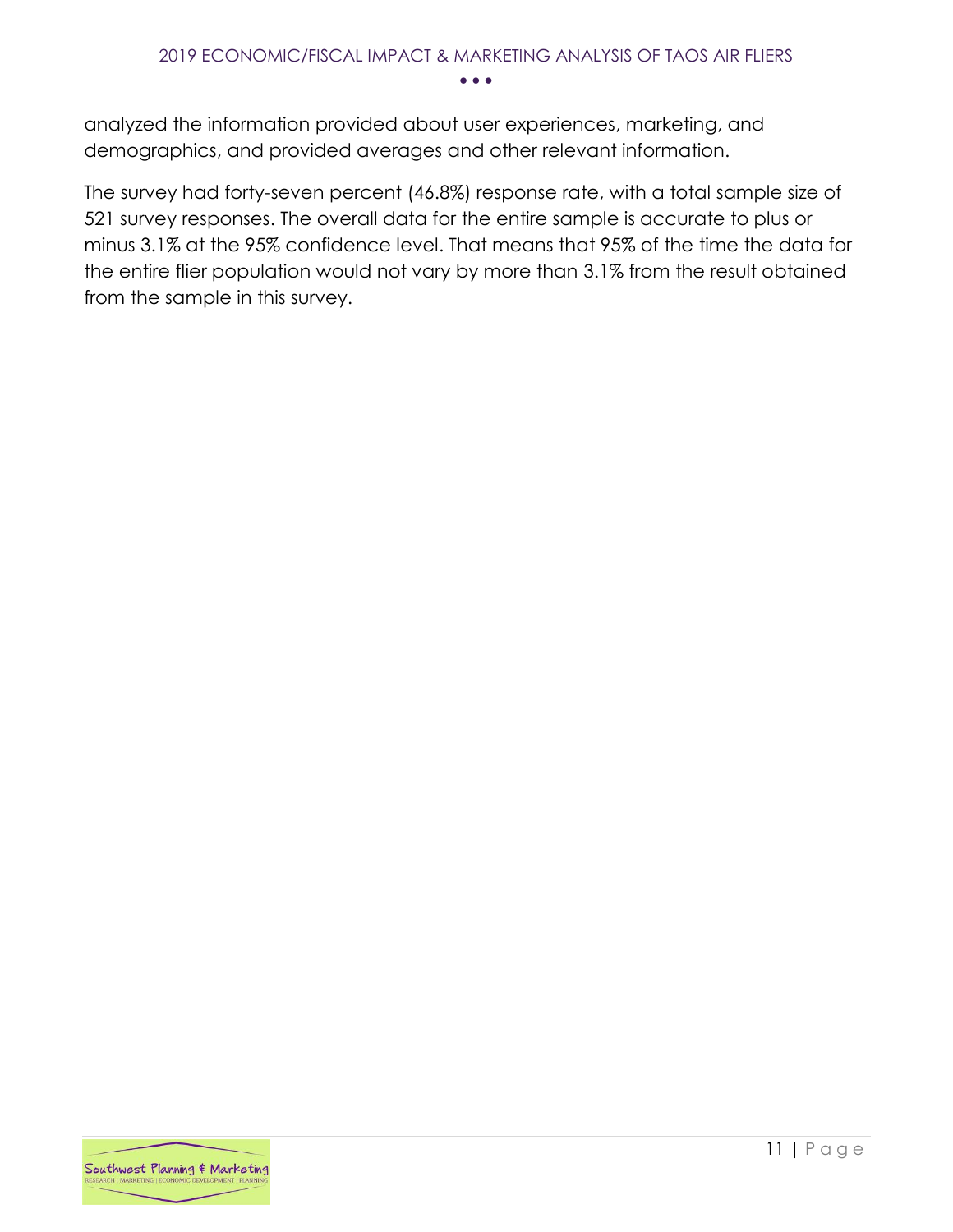# <span id="page-12-0"></span>**ECONOMIC / FISCAL IMPACT ANALYSIS**

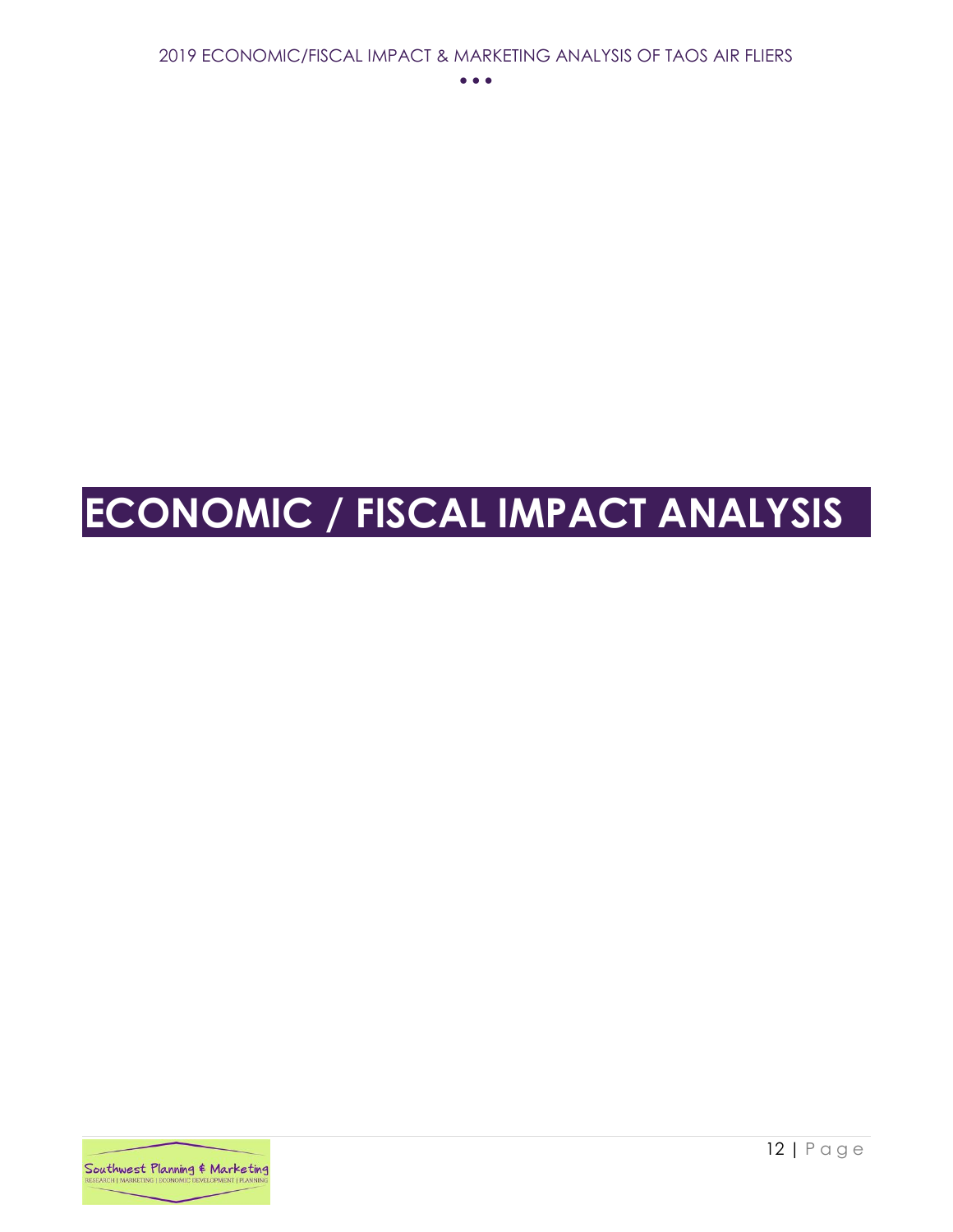## <span id="page-13-0"></span>**Economic Impact Analysis**

#### <span id="page-13-1"></span>**Flier Spending – Total Combined**

Respondents with flights originating in Texas were asked to estimate their entire party's spending while visiting New Mexico during the study period of December 20, 2018 – February 10, 2019 in six categories: lodging, food/meals/beverages, transportation/ fuel, outdoor recreation (including skiing), attractions/entertainment, and shopping/miscellaneous/other. Total spending was \$285,318 for lodging, \$210,515 for food/meals/beverages, \$22,471 for transportation/fuel, \$213,176 for outdoor recreation (including skiing), \$21,879 for attractions/entertainment, and \$72,438 for shopping/miscellaneous/other. Total spending during the study period for all categories combined was \$825,797.

|                                     | <b>Total Flier Average Estimated Direct Spending (Fliers that Originated in Texas)</b> |                                   |              |                            |                               |                                                          |                                             |                                  |              |  |  |  |
|-------------------------------------|----------------------------------------------------------------------------------------|-----------------------------------|--------------|----------------------------|-------------------------------|----------------------------------------------------------|---------------------------------------------|----------------------------------|--------------|--|--|--|
| <b>Average Party</b><br><b>Size</b> | Total Unique<br><b>Fliers During</b><br><b>Study Period</b>                            | Number of Flier<br><b>Parties</b> | Lodging      | Food, Meals,<br>Beverages, | Transportation,<br>Fuel, Etc. | <b>Outdoor</b><br><b>Recreation</b><br>(includes skiing) | <b>Attractions,</b><br><b>Entertainment</b> | Shopping, Misc.,<br><b>Other</b> | <b>Total</b> |  |  |  |
| 3.0                                 | 887                                                                                    | 296                               | 965          | 712                        | 76 \$                         | 721                                                      | 74                                          | $245 \pm 5$                      | 2,793        |  |  |  |
| <b>Total Spending</b>               |                                                                                        |                                   | $285,318$ \$ | 210,515                    | 22,471                        | $213.176$ \$                                             | 21,879                                      | 72,438                           | 825,797      |  |  |  |

*Numbers may not total due to rounding.* 

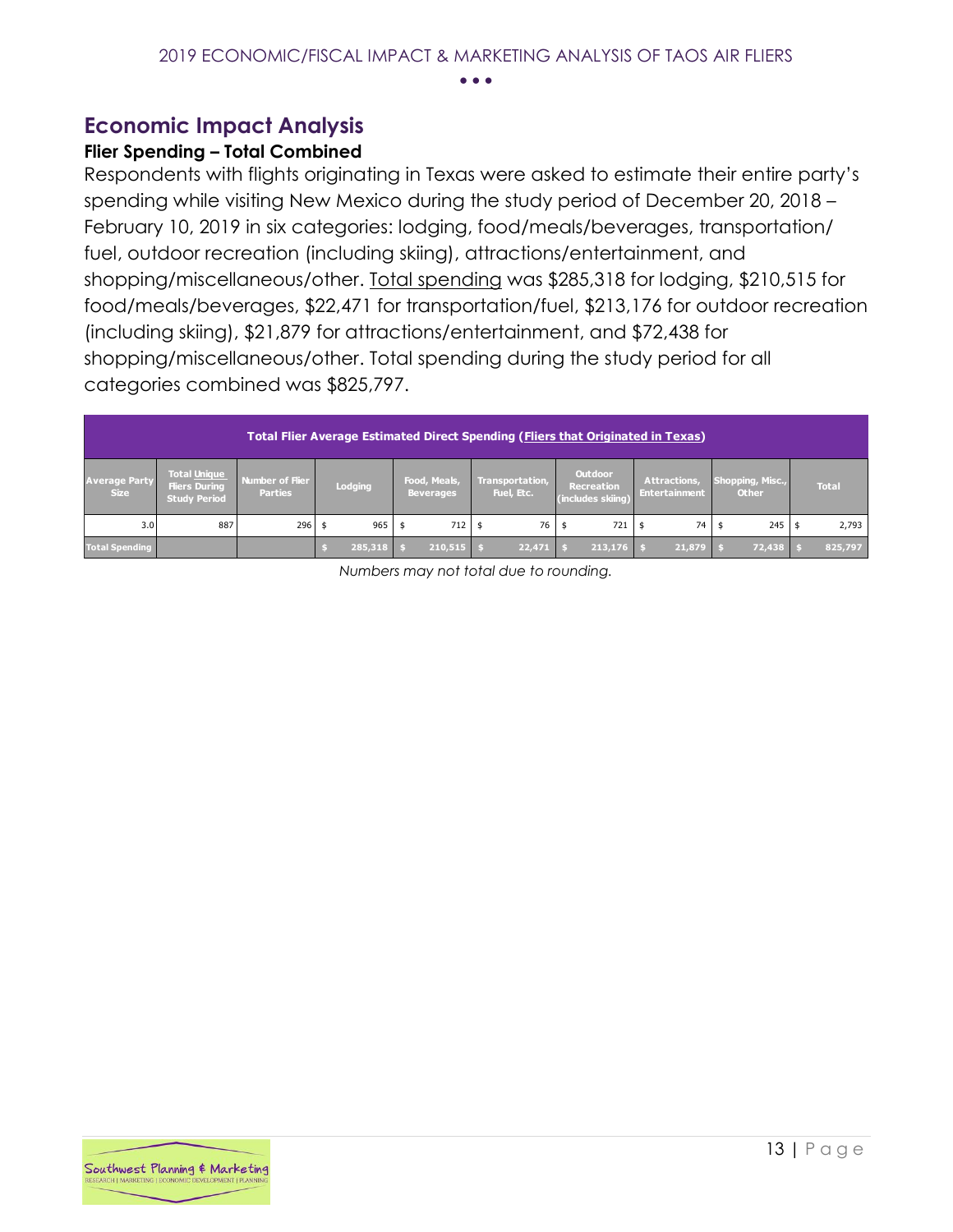#### <span id="page-14-0"></span>**Flier Spending – Allocated by Communities in Study Area**

To allocate flier spending proportionately by community within the study area of the Enchanted Circle communities of Taos, Taos Ski Valley, Angel Fire, Eagle Nest, Questa, and Red River (and their host counties of Colfax and Taos), respondents were asked to estimate the average number of nights they spent in each community (for allocating lodging) and the average percentage of time they spent in each community (for allocating all other spending).

The estimated allocated spending on lodging by community was: Taos – \$96,028, Taos Ski Valley – \$142,001, Angel Fire – \$27,992, Eagle Nest – \$3,491, Questa – \$1,449, and Red River – \$14,358.

| <b>Lodging Estimated Direct Spending Allocated</b><br>by Community |                                                       |                       |    |                                     |  |  |  |  |  |  |  |  |
|--------------------------------------------------------------------|-------------------------------------------------------|-----------------------|----|-------------------------------------|--|--|--|--|--|--|--|--|
| <b>Community</b>                                                   | <b>Average Nights</b><br><b>Spent</b> in<br>Community | <b>Nights Spent %</b> |    | <b>Lodging</b><br><b>Allocation</b> |  |  |  |  |  |  |  |  |
| Eagle Nest                                                         | 0.1                                                   | 1.2%                  | \$ | 3,491                               |  |  |  |  |  |  |  |  |
| <b>Angel Fire</b>                                                  | 0.4                                                   | 9.8%                  | \$ | 27,992                              |  |  |  |  |  |  |  |  |
| <b>Red River</b>                                                   | 0.2                                                   | 5.0%                  | \$ | 14,358                              |  |  |  |  |  |  |  |  |
| Questa                                                             | 0.0                                                   | 0.5%                  | \$ | 1,449                               |  |  |  |  |  |  |  |  |
| Taos                                                               | 1.5                                                   | 33.7%                 | \$ | 96,028                              |  |  |  |  |  |  |  |  |
| Taos Ski Valley                                                    | 2.2                                                   | 49.8%                 | \$ | 142,001                             |  |  |  |  |  |  |  |  |
| <b>Total</b>                                                       |                                                       |                       | S  | 285,318                             |  |  |  |  |  |  |  |  |

*Numbers may not total due to rounding.* 

The estimated allocated spending on all other spending combined per community was: Taos – \$137,444, Taos Ski Valley – \$329,876, Angel Fire – \$40,779, Eagle Nest – \$1,789, Questa – \$1,108, and Red River – \$17,852.

|                  | All Other Estimated Direct Spending Allocated by Community* |    |                   |    |                                     |                                                          |         |    |                                                                  |    |                                                        |    |                                            |
|------------------|-------------------------------------------------------------|----|-------------------|----|-------------------------------------|----------------------------------------------------------|---------|----|------------------------------------------------------------------|----|--------------------------------------------------------|----|--------------------------------------------|
| <b>Community</b> | <b>Avg. Time Spent   Food and Meals</b><br>in Community %   |    | <b>Allocation</b> |    | Transportation<br><b>Allocation</b> | <b>Outdoor</b><br><b>Recreation</b><br><b>Allocation</b> |         |    | <b>Attractions/</b><br><b>Entertainment</b><br><b>Allocation</b> |    | Shopping/<br>Miscellaneous/<br><b>Other Allocation</b> |    | <b>Other Spending</b><br><b>Allocation</b> |
| Eagle Nest       | 0.3%                                                        | S  | 697               | \$ | 74                                  | \$                                                       | 706     | \$ | 72                                                               | \$ | 240                                                    | \$ | 1,789                                      |
| Angel Fire       | 7.5%                                                        | \$ | 15,883            |    | 1,695                               | \$                                                       | 16,084  |    | 1,651                                                            |    | 5,465                                                  |    | 40,779                                     |
| <b>Red River</b> | 3.3%                                                        | \$ | 6,953             | \$ | 742                                 |                                                          | 7,041   |    | 723                                                              |    | 2,393                                                  |    | 17,852                                     |
| Questa           | 0.2%                                                        |    | 432               | \$ | 46                                  |                                                          | 437     |    | 45                                                               |    | 148                                                    | \$ | 1,108                                      |
| Taos             | 25.4%                                                       |    | 53,534            | \$ | 5,714                               | \$                                                       | 54,211  | \$ | 5,564                                                            |    | 18,421                                                 | \$ | 137,444                                    |
| Taos Ski Valley  | 61.0%                                                       |    | 128,486           | \$ | 13,715                              |                                                          | 130,110 | \$ | 13,354                                                           |    | 44,212                                                 | \$ | 329,876                                    |
| <b>Total</b>     |                                                             |    | 205,984           |    | 21,987                              |                                                          | 208,588 |    | 21,408                                                           |    | 70,879                                                 |    | 528,848                                    |

\*Note: Respondents spent an additional \$11,631 in non-study area New Mexico communities not reflected in the totals above.

*Numbers may not total due to rounding.*

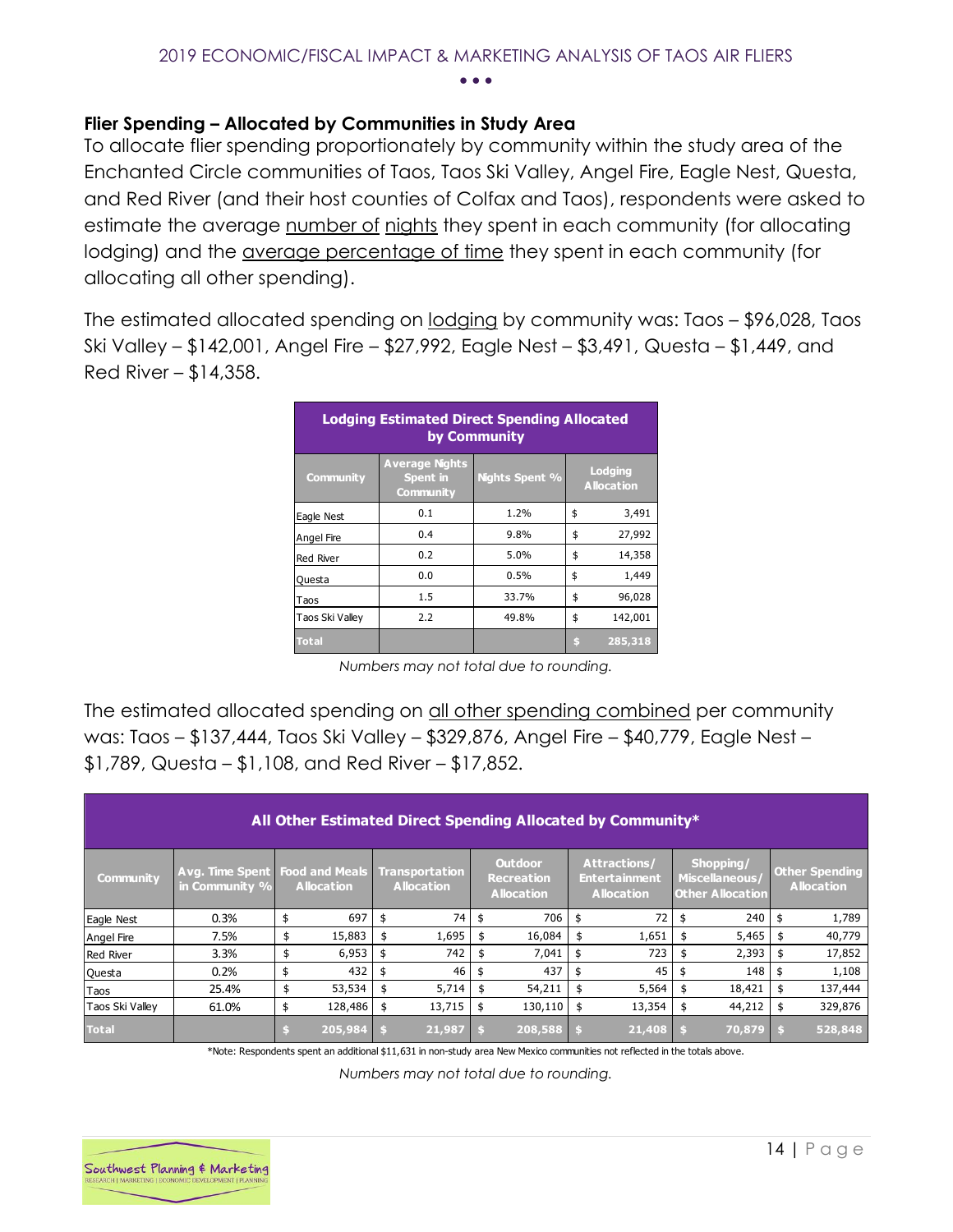The estimated total combined allocated spending (lodging plus all other spending) by community was: Taos – \$233,472, Taos Ski Valley – \$471,876, Angel Fire – \$68,771, Eagle Nest – \$5,280, Questa – \$2,557, and Red River – \$32,210.

| <b>Total Estimated Direct</b><br><b>Spending Allocated by</b><br>Community* |               |                                        |  |  |  |  |  |  |  |  |  |  |
|-----------------------------------------------------------------------------|---------------|----------------------------------------|--|--|--|--|--|--|--|--|--|--|
| <b>Community</b>                                                            |               | <b>Total Direct</b><br><b>Spending</b> |  |  |  |  |  |  |  |  |  |  |
| Eagle Nest                                                                  | \$            | 5,280                                  |  |  |  |  |  |  |  |  |  |  |
| Angel Fire                                                                  | \$            | 68,771                                 |  |  |  |  |  |  |  |  |  |  |
| <b>Red River</b>                                                            | \$            | 32,210                                 |  |  |  |  |  |  |  |  |  |  |
| <b>Questa</b>                                                               | \$            | 2,557                                  |  |  |  |  |  |  |  |  |  |  |
| Taos                                                                        | \$            | 233,472                                |  |  |  |  |  |  |  |  |  |  |
| Taos Ski Valley                                                             | 471,876<br>\$ |                                        |  |  |  |  |  |  |  |  |  |  |
| <b>Total</b>                                                                | \$            | 814,166<br>.                           |  |  |  |  |  |  |  |  |  |  |

\*Note: Respondents spent an additional \$11,631 in non-study area New Mexico communities not reflected in the totals above.

*Numbers may not total due to rounding.*

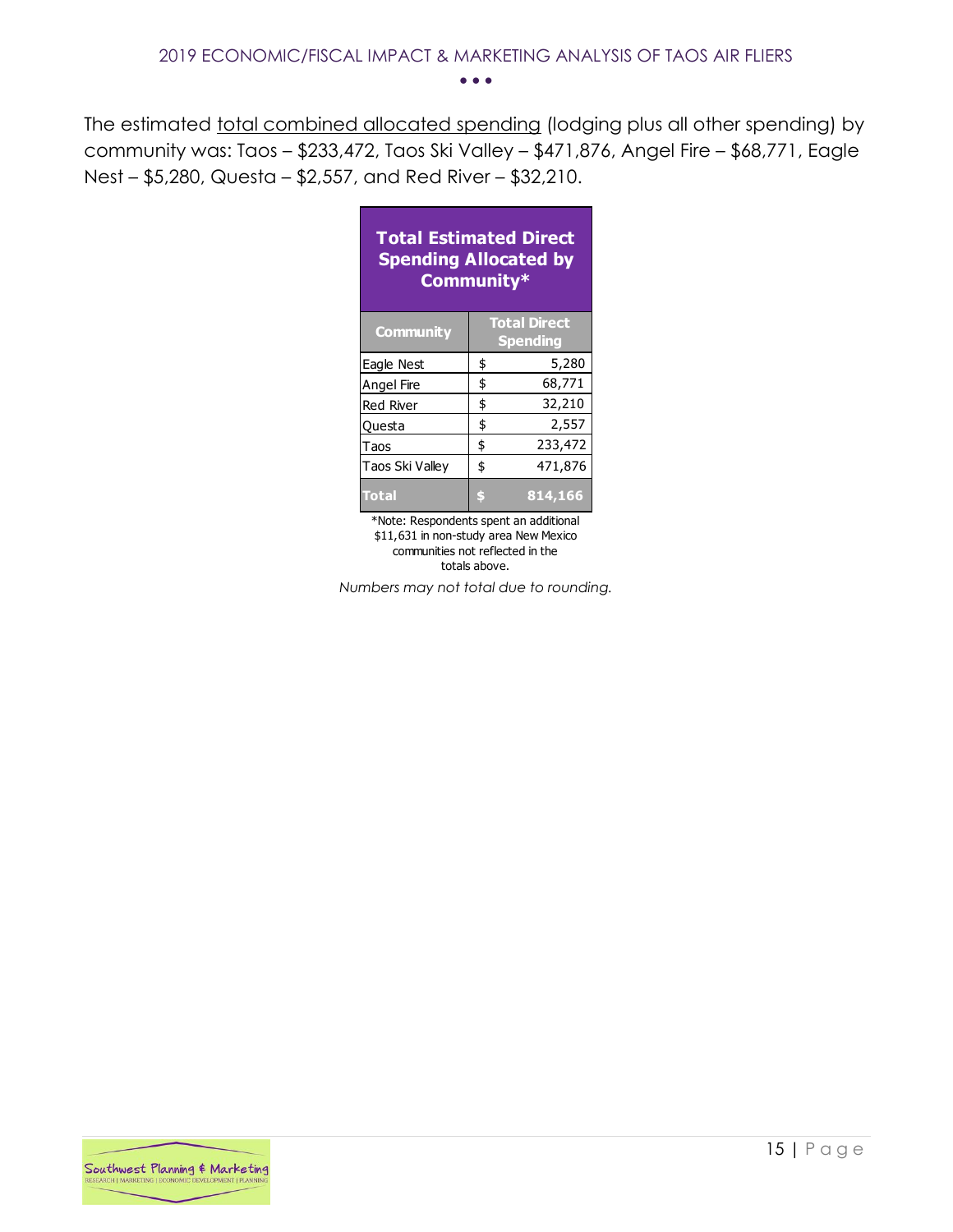#### <span id="page-16-0"></span>**Indirect and Induced Impact of Spending***<sup>5</sup>*

Travelers create direct economic value within a discrete group of sectors (e.g. recreation, transportation). This supports a relative proportion of jobs, wages, taxes, and GDP within each sector.

Indirect Impact – Each directly affected sector also purchases goods and services as inputs (e.g. food wholesalers, utilities) into production. These impacts are called indirect impacts.

Induced Impact – Created when employees whose incomes are generated either directly or indirectly by tourism spend those incomes in the local economy.

Tourism Economics utilizes a standard input-output model (Implan) to generate the percentage of indirect and induced impact as a result of tourism in New Mexico. Tourism Economics estimates that for every dollar spent as a result of a visit or an event an additional forty cents is generated in local spending.

|  | Direct   Indirect   Induced   Total |  |
|--|-------------------------------------|--|
|  |                                     |  |

<sup>&</sup>lt;sup>5</sup> Source: Tourism Economics - An Oxford Economics Company.



 $\overline{a}$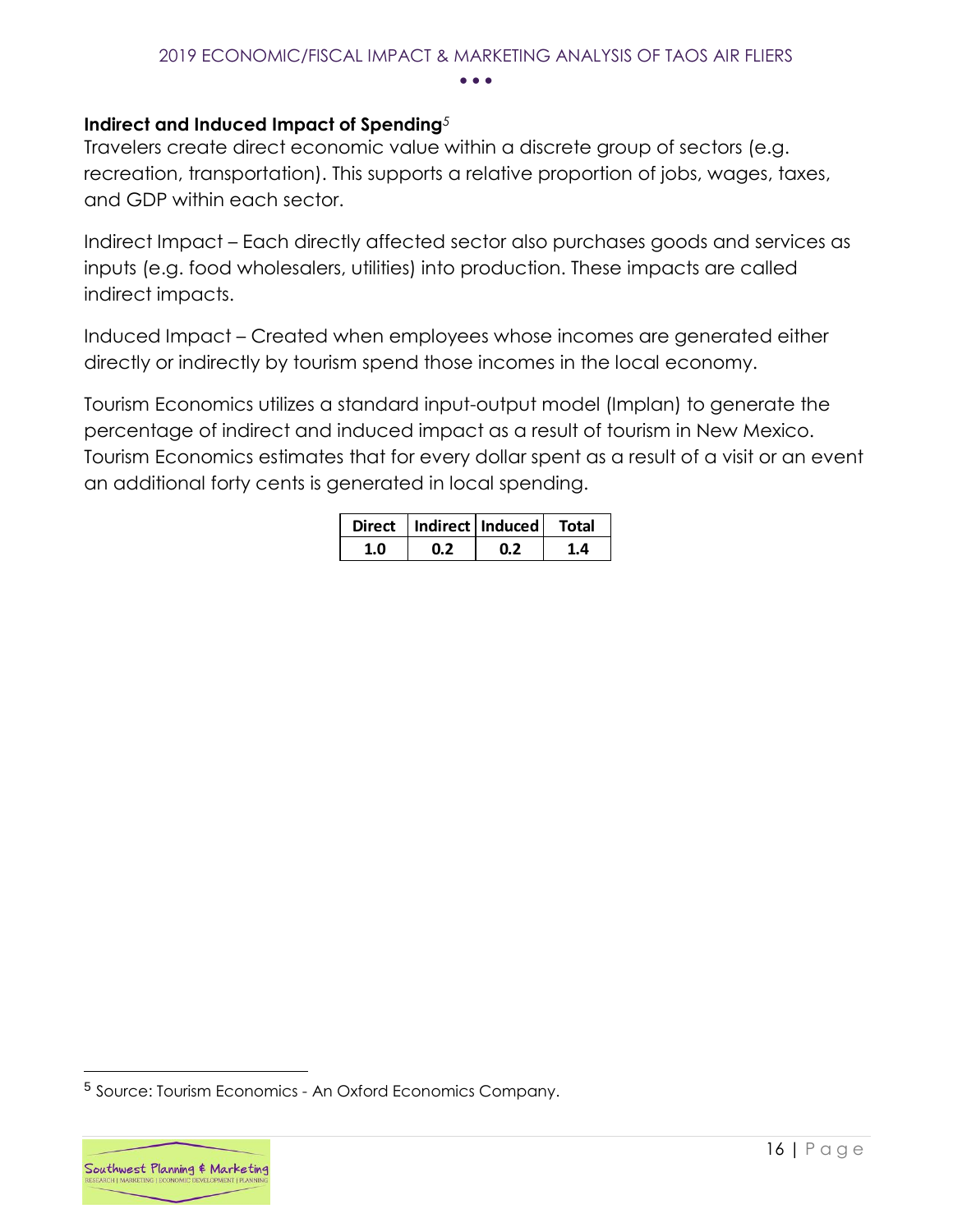#### <span id="page-17-0"></span>**Total Estimated Economic Impact of Flier Spending**

Combining total direct spending with the induced/indirect impact of spending yielded a **total estimated economic impact of spending** in the study area and during the study period by fliers originating in Texas **of \$1,139,832.** 

**Estimated allocated total economic impact of spending by community was: Taos – \$326,861, Taos Ski Valley – \$660,627, Angel Fire – \$96,297, Eagle Nest – \$7,392, Questa – \$3,580, and Red River – \$45,094.**

| <b>Total Estimated Economic Impact of Spending by</b><br><b>Fliers Originating in Texas</b> |    |                                        |    |                                                                    |    |                                                                     |  |  |  |  |  |
|---------------------------------------------------------------------------------------------|----|----------------------------------------|----|--------------------------------------------------------------------|----|---------------------------------------------------------------------|--|--|--|--|--|
| <b>Community</b>                                                                            |    | <b>Total Direct</b><br><b>Spending</b> |    | Induced/<br><b>Indirect Impact</b><br>of Direct<br><b>Spending</b> |    | <b>Total Economic</b><br><b>Impact of Direct</b><br><b>Spending</b> |  |  |  |  |  |
| Eagle Nest                                                                                  | \$ | 5,280                                  | \$ | 2,112                                                              | \$ | 7,392                                                               |  |  |  |  |  |
| Angel Fire                                                                                  | \$ | 68,771                                 | \$ | 27,508                                                             | \$ | 96,279                                                              |  |  |  |  |  |
| <b>Red River</b>                                                                            | \$ | 32,210                                 | \$ | 12,884                                                             | \$ | 45,094                                                              |  |  |  |  |  |
| Questa                                                                                      | \$ | 2,557                                  | \$ | 1,023                                                              | \$ | 3,580                                                               |  |  |  |  |  |
| Taos                                                                                        | \$ | 233,472                                | \$ | 93,389                                                             | \$ | 326,861                                                             |  |  |  |  |  |
| Taos Ski Valley                                                                             | \$ | 471,876                                | \$ | 188,751                                                            | \$ | 660,627                                                             |  |  |  |  |  |
| <b>Total</b>                                                                                | \$ | 814,166                                | \$ | 325,666                                                            | \$ | 1,139,832                                                           |  |  |  |  |  |

\*Note: Respondents spent an additional \$11,631 in non-study area New Mexico communities not reflected in the totals above.

*Numbers may not total due to rounding.*

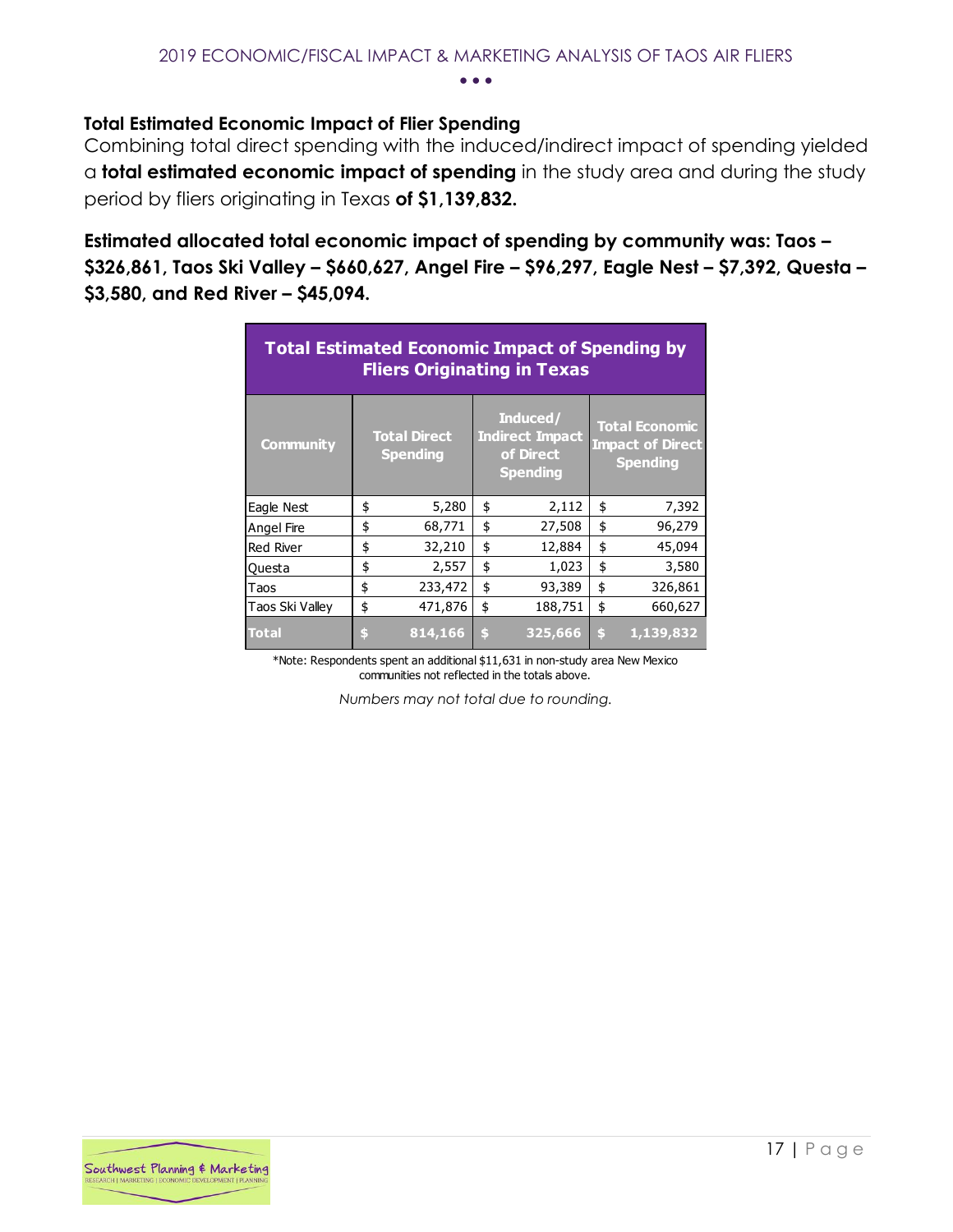#### <span id="page-18-0"></span>**Fiscal Impact Analysis**

Taxation on spending was calculated in two broad segments: lodging and all other spending combined (food/meals/beverages, transportation/fuel, outdoor recreation (including skiing), attractions/entertainment, and shopping/miscellaneous/other).

#### <span id="page-18-1"></span>**Tax Benefits from Flier Spending – Lodging**

Fliers who paid for lodging in New Mexico during the study period were assessed gross receipts (GRT) and lodgers' taxes on the cost of their lodging.<sup>6</sup> These fliers spent an average of \$965 on lodging during their visit to the study area. Based on this number, the estimated total taxable spending on lodging by these fliers was \$285,318, generating a combined estimated \$14,124 in lodgers' tax. Estimated allocated lodgers' tax by community was: Taos – \$4,801, Taos Ski Valley – \$7,100, Angel Fire – \$1,400, Eagle Nest – \$105, Questa – \$0, and Red River – \$718.

Fliers from Texas generated a combined estimated \$25,095 in GRT on lodging in the study area. Estimated allocated GRT on lodging by community was: Taos – \$1,620, Taos Ski Valley – \$2,929, Angel Fire – \$577, Eagle Nest – \$63, Questa – \$23, and Red River – \$260. The total estimated GRT on lodging allocated to Colfax County (Angel Fire, Eagle Nest) was \$184; estimated total GRT on lodging allocated to Taos County (Taos, Taos Ski Valley, Questa, Red River) was \$3,808. The total estimated GRT on lodging allocated to the State was \$14,623.

The total estimated combined gross receipts and lodgers' tax on lodging paid by fliers from Texas in the study area and during the study period was \$39,219.

| <b>Estimated Lodging-Related Taxes (Lodgers' and Gross Receipts) Allocated by Taxing Municipality</b> |                                          |  |                              |                                                          |  |                  |                                    |  |                            |                                       |  |                   |                                          |                                    |                                                    |           |                                               |
|-------------------------------------------------------------------------------------------------------|------------------------------------------|--|------------------------------|----------------------------------------------------------|--|------------------|------------------------------------|--|----------------------------|---------------------------------------|--|-------------------|------------------------------------------|------------------------------------|----------------------------------------------------|-----------|-----------------------------------------------|
| Community                                                                                             | <b>Lodgers' Tax</b><br>Rate <sup>*</sup> |  | Total Lodgers'<br><b>Tax</b> | <b>Total Gross</b><br><b>Receipts Tax</b><br>(GRT) Rate* |  | <b>Total GRT</b> | Village/Town<br><b>GRT Portion</b> |  | Village/Town<br><b>GRT</b> | <b>County GRT</b><br><b>Portion</b> * |  | <b>County GRT</b> | <b>State GRT</b><br>Portion <sup>®</sup> | <b>State GRT</b><br><b>Portion</b> | Misc.<br><b>Additional**</b><br><b>GRT Portion</b> | Misc. GRT | <b>Total Lodging-</b><br><b>Related Taxes</b> |
| Eagle Nest (Colfax County)                                                                            | 3.0%                                     |  | 105                          | 7.5208%                                                  |  | 263              | 1.8125%                            |  | 63                         | 0.5833%                               |  | 20                | 5.1250%                                  | 179                                | 0.0000%                                            |           | 367                                           |
| Angel Fire (Colfax County)                                                                            | 5.0%                                     |  | 1,400                        | 7.7708%                                                  |  | 2.175            | 2.0625%                            |  | 577                        | 0.5833%                               |  | 163               | 5.1250%                                  | 1,435                              | 0.0000%                                            |           | 3,575                                         |
| Red River (Taos County)                                                                               | 5.0%                                     |  | 718                          | 8.6250%                                                  |  | 1.238            | 1.8125%                            |  | 260                        | 1.5000%                               |  | 215               | 5.1250%                                  | 736                                | 0.1875%                                            | 27        | 1,956                                         |
| Questa (Taos County)                                                                                  | 0.0%                                     |  |                              | 8.3750%                                                  |  | 121              | 1.5625%                            |  | 23                         | 1.5000%                               |  | 22                | 5.1250%                                  | 74                                 | 0.1875%                                            |           | 121                                           |
| Taos (Taos County)                                                                                    | 5.0%                                     |  | 4,801                        | 8.5000%                                                  |  | 8.162            | 1.6875%                            |  | 1.620                      | 1.5000%                               |  | 1.440             | 5.1250%                                  | 4,921                              | 0.1875%                                            | 180       | 12,964                                        |
| Taos Ski Valley (Taos County)                                                                         | 5.0%                                     |  | 7,100                        | 9.2500%                                                  |  | 13,135           | 2.0625%                            |  | 2,929                      | 1.5000%                               |  | 2,130             | 5.1250%                                  | 7.278                              | 0.5625%                                            | 799       | 20,235                                        |
| <b>Total</b>                                                                                          |                                          |  | 14,124                       |                                                          |  | 25,095           |                                    |  | 5,473                      |                                       |  | 3,991             |                                          | 14,623                             |                                                    | 1,008     | 39,219                                        |

 %Sources: New Mexico Taxation & Revenue Department GRT Tax Rate Schedule [January 1 - June 30, 2019] and New Mexico Municipal League [https://nmml.org/directory]<br>\*\*Special additional tax assessments assigned elsewhere (e.g

 *Numbers may not total due to rounding.*

<sup>6</sup> GRT and Lodgers' Tax Rates Sources: New Mexico Taxation & Revenue Department GRT Tax Rate Schedule [January 1 - June 30, 2019] and New Mexico Municipal League [https://nmml.org/directory]



 $\overline{a}$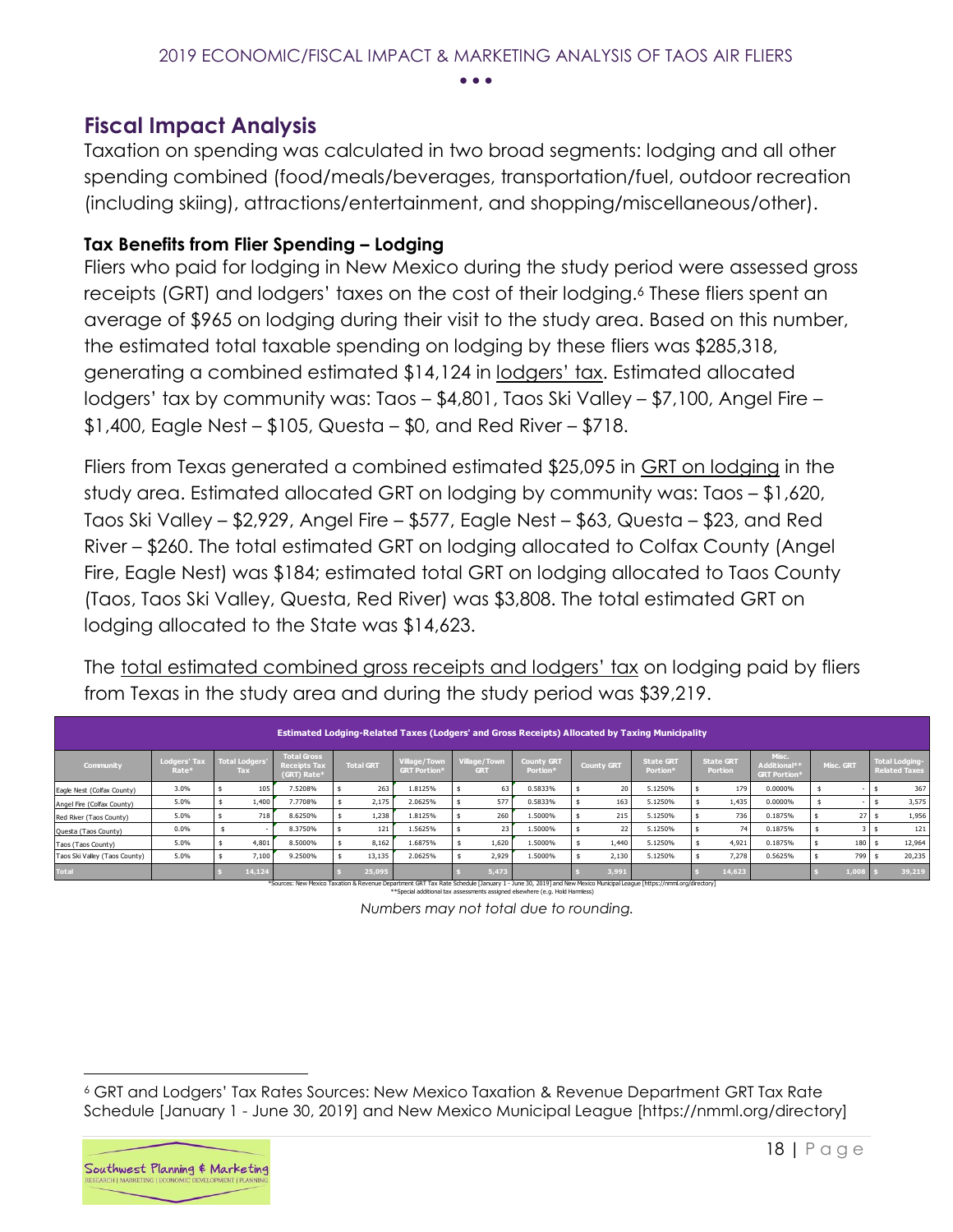#### <span id="page-19-0"></span>**Tax Benefits from Flier Spending – All Other Spending**

Fliers from Texas generated a combined estimated \$47,132 in GRT on all other spending combined in the study area and during the study period. Estimated allocated GRT on all other spending by community was: Taos – \$2,319, Taos Ski Valley – \$6,804, Angel Fire – \$841, Eagle Nest – \$32, Questa – \$17, and Red River – \$324. The total estimated GRT on all other spending allocated to Colfax County (Angel Fire, Eagle Nest) was \$248; estimated total GRT on all other spending allocated to Taos County (Taos, Taos Ski Valley, Questa, Red River) was \$7,294. The total estimated GRT on all other spending allocated to the State was \$27,103.

|                               | All Other Spending Estimated Gross Receipts Tax Allocated by Taxing Municipality |  |                                                           |                                     |  |                            |                               |  |                   |                                          |  |                                    |                                              |  |                          |
|-------------------------------|----------------------------------------------------------------------------------|--|-----------------------------------------------------------|-------------------------------------|--|----------------------------|-------------------------------|--|-------------------|------------------------------------------|--|------------------------------------|----------------------------------------------|--|--------------------------|
| Community                     | <b>Total Gross</b><br><b>Receipts Tax</b><br>(GRT) Rate*                         |  | <b>Total All Other</b><br>Spending-<br><b>Related GRT</b> | Village/Town<br><b>GRT Portion*</b> |  | Village/Town<br><b>GRT</b> | <b>County GRT</b><br>Portion* |  | <b>County GRT</b> | <b>State GRT</b><br>Portion <sup>*</sup> |  | <b>State GRT</b><br><b>Portion</b> | Misc.<br>Additional**<br><b>GRT Portion*</b> |  | Misc. GRT                |
| Eagle Nest (Colfax County)    | 7.5208%                                                                          |  | 135                                                       | 1.8125%                             |  | 32                         | 0.5833%                       |  | 10                | 5.1250%                                  |  | 92                                 | 0.0000%                                      |  | $\overline{\phantom{a}}$ |
| Angel Fire (Colfax County)    | 7.7708%                                                                          |  | 3,169                                                     | 2.0625%                             |  | 841                        | 0.5833%                       |  | 238               | 5.1250%                                  |  | 2,090                              | 0.0000%                                      |  | $\overline{\phantom{a}}$ |
| Red River (Taos County)       | 8.6250%                                                                          |  | 1,540                                                     | 1.8125%                             |  | 324                        | 1.5000%                       |  | 268               | 5.1250%                                  |  | 915                                | 0.1875%                                      |  | 33                       |
| Questa (Taos County)          | 8.3750%                                                                          |  | 93                                                        | 1.5625%                             |  | 17                         | 1.5000%                       |  | 17                | 5.1250%                                  |  | 57                                 | 0.1875%                                      |  |                          |
| Taos (Taos County)            | 8.5000%                                                                          |  | 11,683                                                    | 1.6875%                             |  | 2,319                      | 1.5000%                       |  | 2,062             | 5.1250%                                  |  | 7,044                              | 0.1875%                                      |  | 258                      |
| Taos Ski Valley (Taos County) | 9.2500%                                                                          |  | 30,514                                                    | 2.0625%                             |  | 6,804                      | 1.5000%                       |  | 4,948             | 5.1250%                                  |  | 16,906                             | 0.5625%                                      |  | 1,856                    |
| <b>Total</b>                  |                                                                                  |  | 47,132                                                    |                                     |  | 10,337                     |                               |  | 7,542             |                                          |  | 27,103                             |                                              |  | 2,149                    |

\*Sources: New Mexico Taxation & Revenue Department GRT Tax Rate Schedule [January 1 - June 30, 2019] and New Mexico Municipal League [https://nmml.org/directory]

\*\*Special additional tax assessments (e.g. Hold Harmless)

Note: Respondents spent and were taxed on an additional \$11,631 in non-study area New Mexico communities not reflected in the totals above.

 *Numbers may not total due to rounding.*

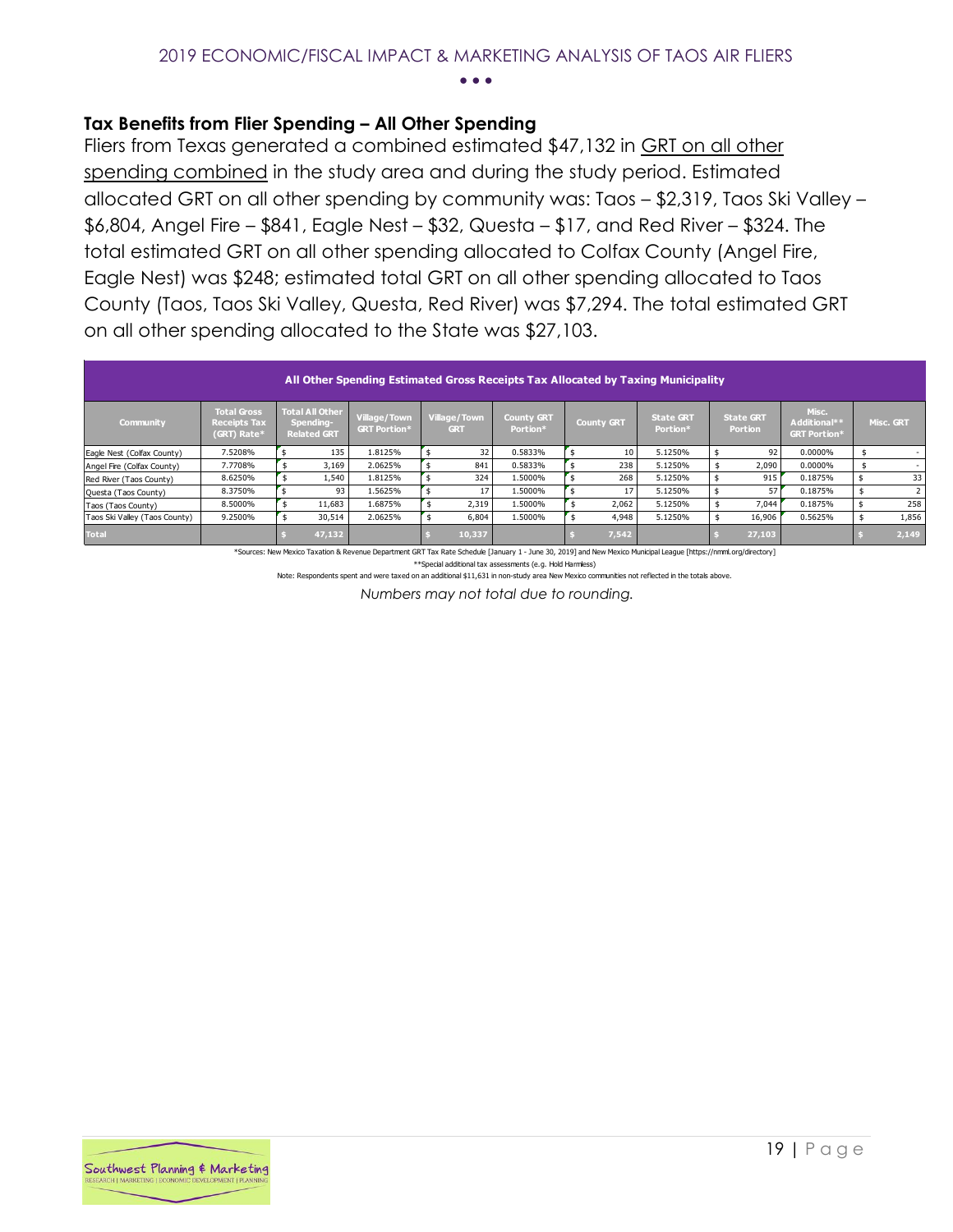#### <span id="page-20-0"></span>**Tax Benefits from All Flier Spending Combined**

The total estimated gross receipts and lodgers' tax on lodging and all other spending combined by fliers from Texas in the study area and during the study period was \$86,351. Estimated allocated combined gross receipts and lodgers' tax on lodging and all other spending by community was: Taos – \$24,647, Taos Ski Valley – \$50,749, Angel Fire – \$6,744, Eagle Nest – \$502, Questa – \$214, and Red River – \$3,496. The total estimated combined gross receipts and lodgers' tax on lodging and all other spending allocated to Colfax County (Angel Fire, Eagle Nest) was \$432; estimated total GRT on all other spending allocated to Taos County (Taos, Taos Ski Valley, Questa, Red River) was \$11,102. The total estimated GRT on all spending combined allocated to the State was \$53,260.

| <b>Total Estimated Lodgers' and</b><br><b>Gross Receipts Tax Generated by</b><br><b>Taos Air Fliers Originating in</b><br><b>Texas</b><br>by Community |    |                    |  |  |  |  |  |  |  |  |
|--------------------------------------------------------------------------------------------------------------------------------------------------------|----|--------------------|--|--|--|--|--|--|--|--|
| Community                                                                                                                                              |    | <b>Total Taxes</b> |  |  |  |  |  |  |  |  |
| Eagle Nest                                                                                                                                             | \$ | 502                |  |  |  |  |  |  |  |  |
| Angel Fire                                                                                                                                             | \$ | 6,744              |  |  |  |  |  |  |  |  |
| <b>Red River</b>                                                                                                                                       | \$ | 3,496              |  |  |  |  |  |  |  |  |
| Questa                                                                                                                                                 | \$ | 214                |  |  |  |  |  |  |  |  |
| Taos                                                                                                                                                   | \$ | 24,647             |  |  |  |  |  |  |  |  |
| Taos Ski Valley                                                                                                                                        | \$ | 50,749             |  |  |  |  |  |  |  |  |
| Total                                                                                                                                                  |    | 86,351             |  |  |  |  |  |  |  |  |

Note: Respondents spent and were taxed on an additional \$11,631 in non-study area New Mexico communities not reflected in the totals above.

 *Numbers may not total due to rounding.*

#### **Total Estimated Gross Receipts Tax Generated by Taos Air Fliers Originating in Texas by County**

| <b>County</b>      | <b>Total GRT</b> |
|--------------------|------------------|
| Colfax County      | 432              |
| <b>Taos County</b> | 11,102           |
| <b>Total</b>       | 11.534           |

 *Numbers may not total due to rounding.*

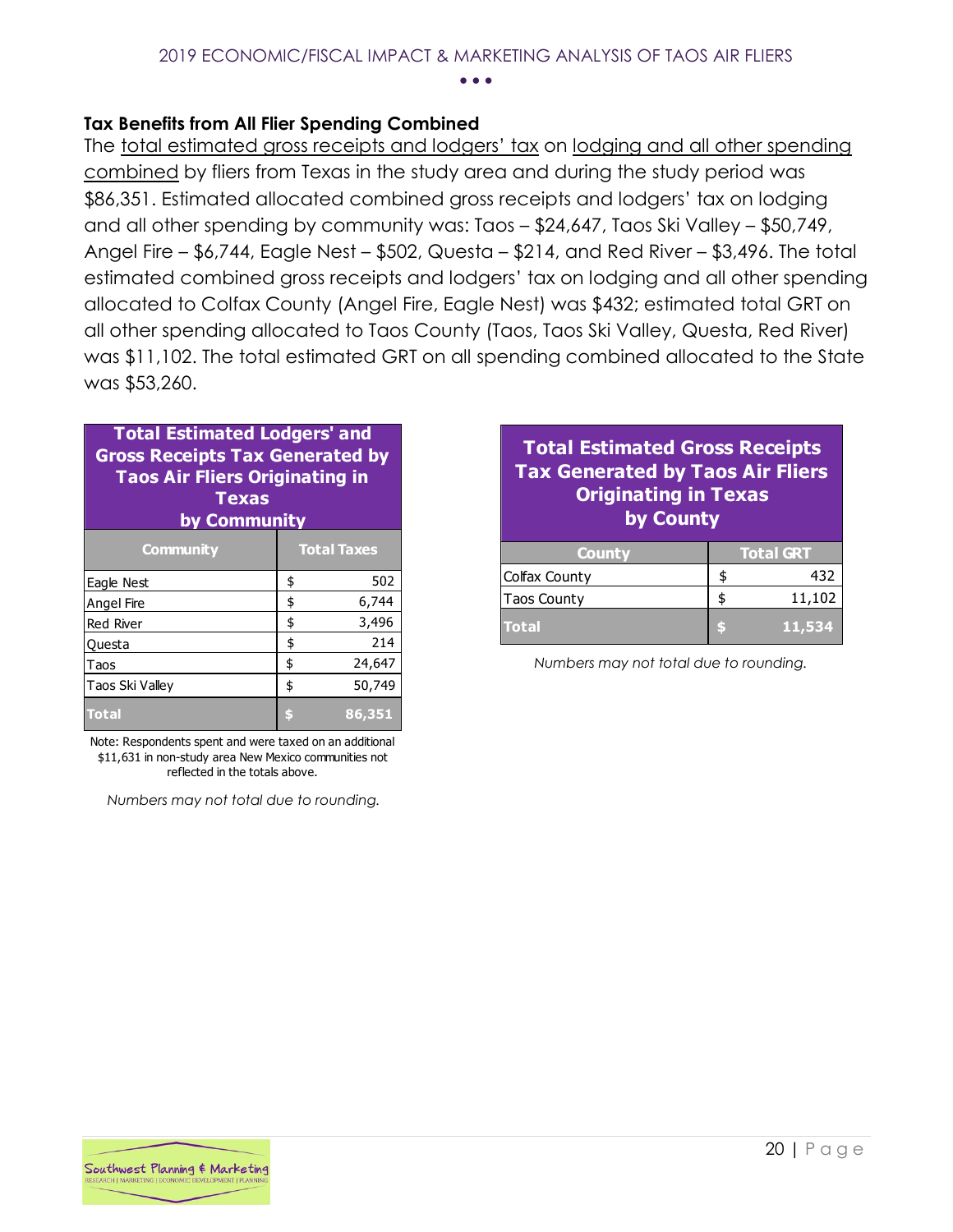# <span id="page-21-0"></span>**Q&A PRESENTATION OF THE FINDINGS / MARKETING DATA**

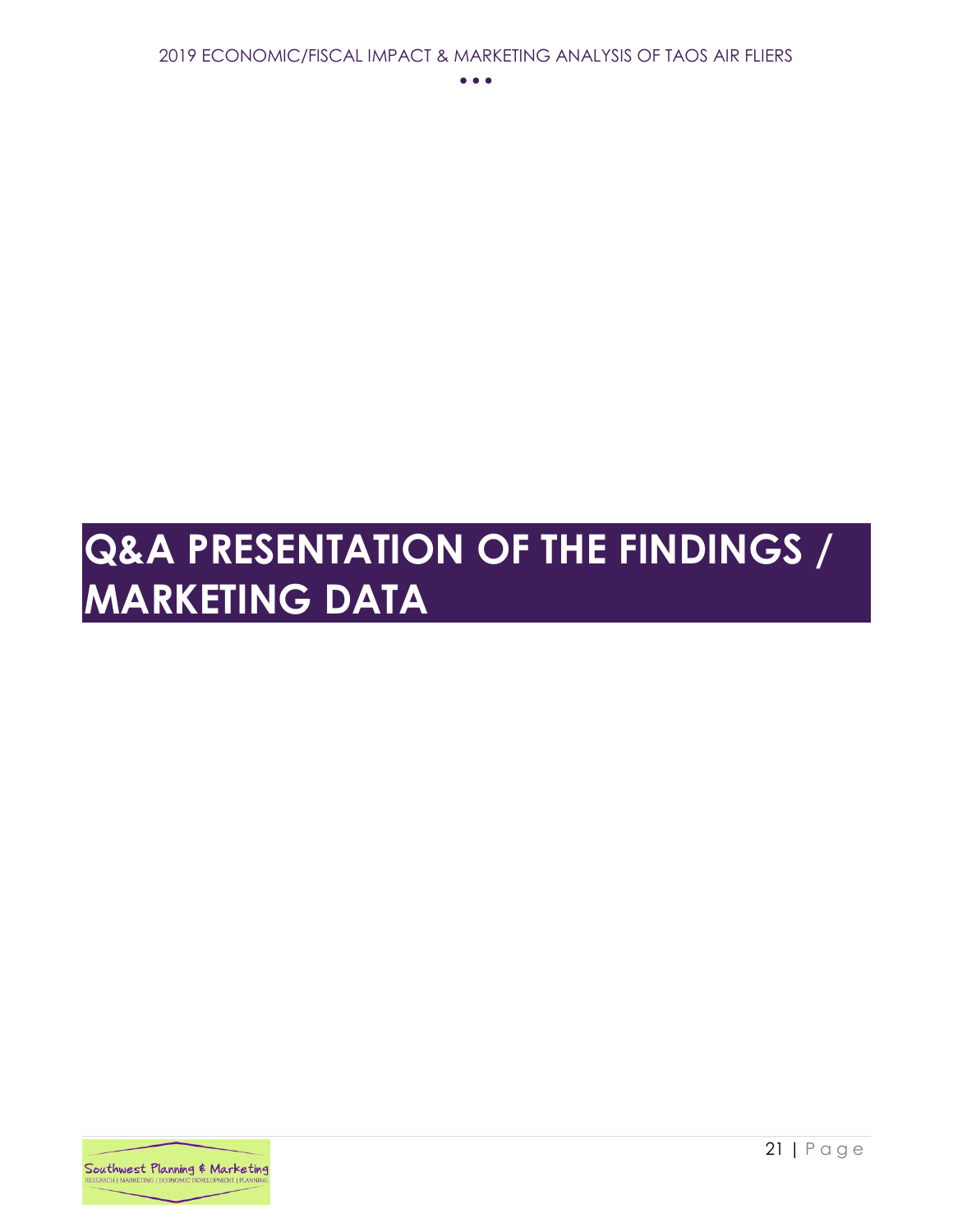## <span id="page-22-0"></span>**Q2. What was the purpose of your travel on Taos Air?** (check all that apply)

| <b>Response</b>      | 20% |  |  | 40% 60% 80% 100% Frequency |
|----------------------|-----|--|--|----------------------------|
| Leisure              |     |  |  | 76.9%                      |
| <b>Business</b>      |     |  |  | 8.3%                       |
| Visit friends/family |     |  |  | 24.5%                      |
| Other                |     |  |  | 2.4%                       |

## <span id="page-22-1"></span>**Q3. How did you hear about Taos Air service between Taos and Austin and/or Dallas?** (check all that apply)

| <b>Response</b>                           | 20% |  |  | 40% 60% 80% 100% Frequency |
|-------------------------------------------|-----|--|--|----------------------------|
| Word of mouth/someone told<br>me about it |     |  |  | 52.8%                      |
| Print ad                                  |     |  |  | 7.1%                       |
| Print article                             |     |  |  | 7.1%                       |
| Web ad                                    |     |  |  | 11.5%                      |
| Web article                               |     |  |  | 4.7%                       |
| Billboard                                 |     |  |  | 8.3%                       |
| <b>Travel Show</b>                        |     |  |  | 1.2%                       |
| Television                                |     |  |  | 0.8%                       |
| Radio ad                                  |     |  |  | 4.3%                       |
| Taos.org                                  |     |  |  | 6.3%                       |
| SkiTaos.com                               |     |  |  | 24.5%                      |
| FlyTaosAir.com                            |     |  |  | 9.9%                       |
| NewMexico.org                             |     |  |  | 0.2%                       |
| Another website                           |     |  |  | 1.6%                       |
| Mail or email sent to me                  |     |  |  | 6.9%                       |
| Social Media (Facebook)                   |     |  |  | 13.0%                      |
| Social Media (Twitter)                    |     |  |  | 0.6%                       |
| Social Media (Instagram)                  |     |  |  | 8.9%                       |
| Social Media (Other)                      |     |  |  | 0.0%                       |
| Other                                     |     |  |  | 4.9%                       |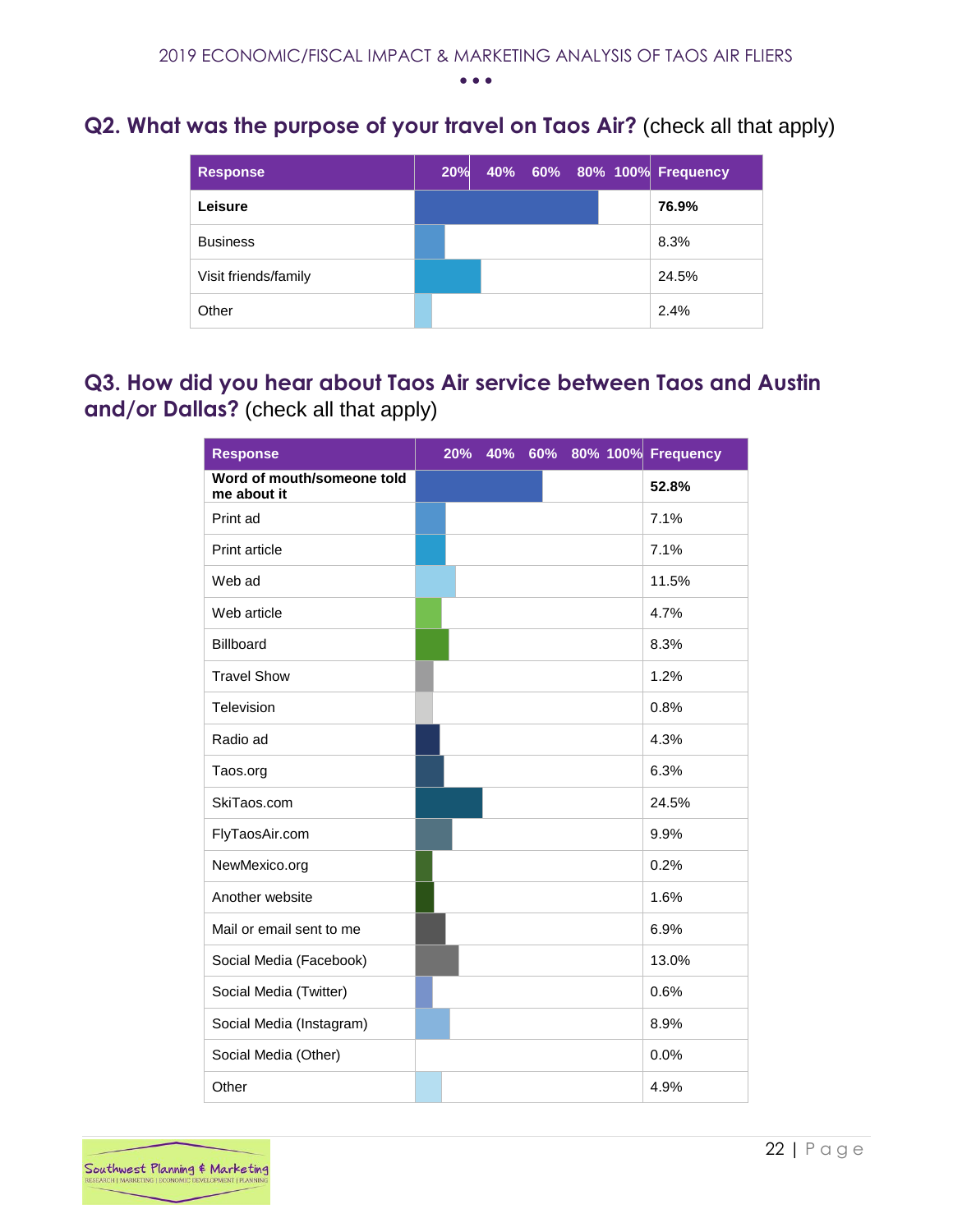## <span id="page-23-0"></span>**Q4. Please rate Taos Air on the following aspects: ticket purchasing, onboard experience, staff friendliness, schedule, overall experience.**

|                                          | 1-Fell short | $\overline{2}$ | 3     | 4     | 5-Exceeded | <b>Mean</b> |
|------------------------------------------|--------------|----------------|-------|-------|------------|-------------|
| <b>Ticket Purchasing</b>                 | $0.6\%$      | 2.3%           | 8.7%  | 26.0% | 62.3%      | 4.5         |
| <b>Onboard Experience</b>                | 0.2%         | $0.0\%$        | 1.9%  | 13.3% | 84.5%      | 4.8         |
| <b>Staff Friendliness</b>                | $0.0\%$      | 0.9%           | 2.4%  | 12.6% | 84.2%      | 4.8         |
| Thursday, Saturday, Sunday<br>Schedule   | 1.5%         | 3.8%           | 12.2% | 28.8% | 53.6%      | 4.3         |
| Your Overall Experience with<br>Taos Air | 0.2%         | 0.6%           | 1.7%  | 16.6% | 80.9%      | 4.8         |

# <span id="page-23-1"></span>**Q5. Would you fly Taos Air to Taos again if the service was offered during the summer?**

| <b>Response</b> |  |  |  | 20% 40% 60% 80% 100% Frequency |
|-----------------|--|--|--|--------------------------------|
| <b>Yes</b>      |  |  |  | 77.6%                          |
| <b>No</b>       |  |  |  | 5.4%                           |
| Maybe           |  |  |  | 17.0%                          |

## <span id="page-23-2"></span>**Q5a. If you were to fly in the summer, where are you most likely to visit?** (check all that apply)

| <b>Response</b>       | 20% |  |  | 40% 60% 80% 100% Frequency |
|-----------------------|-----|--|--|----------------------------|
| Village of Angel Fire |     |  |  | 24.2%                      |
| Village of Eagle Nest |     |  |  | 6.0%                       |
| Village of Questa     |     |  |  | 3.5%                       |
| Town of Red River     |     |  |  | 18.0%                      |
| <b>Town of Taos</b>   |     |  |  | 69.0%                      |
| Taos Ski Valley       |     |  |  | 53.0%                      |
| Other                 |     |  |  | 16.6%                      |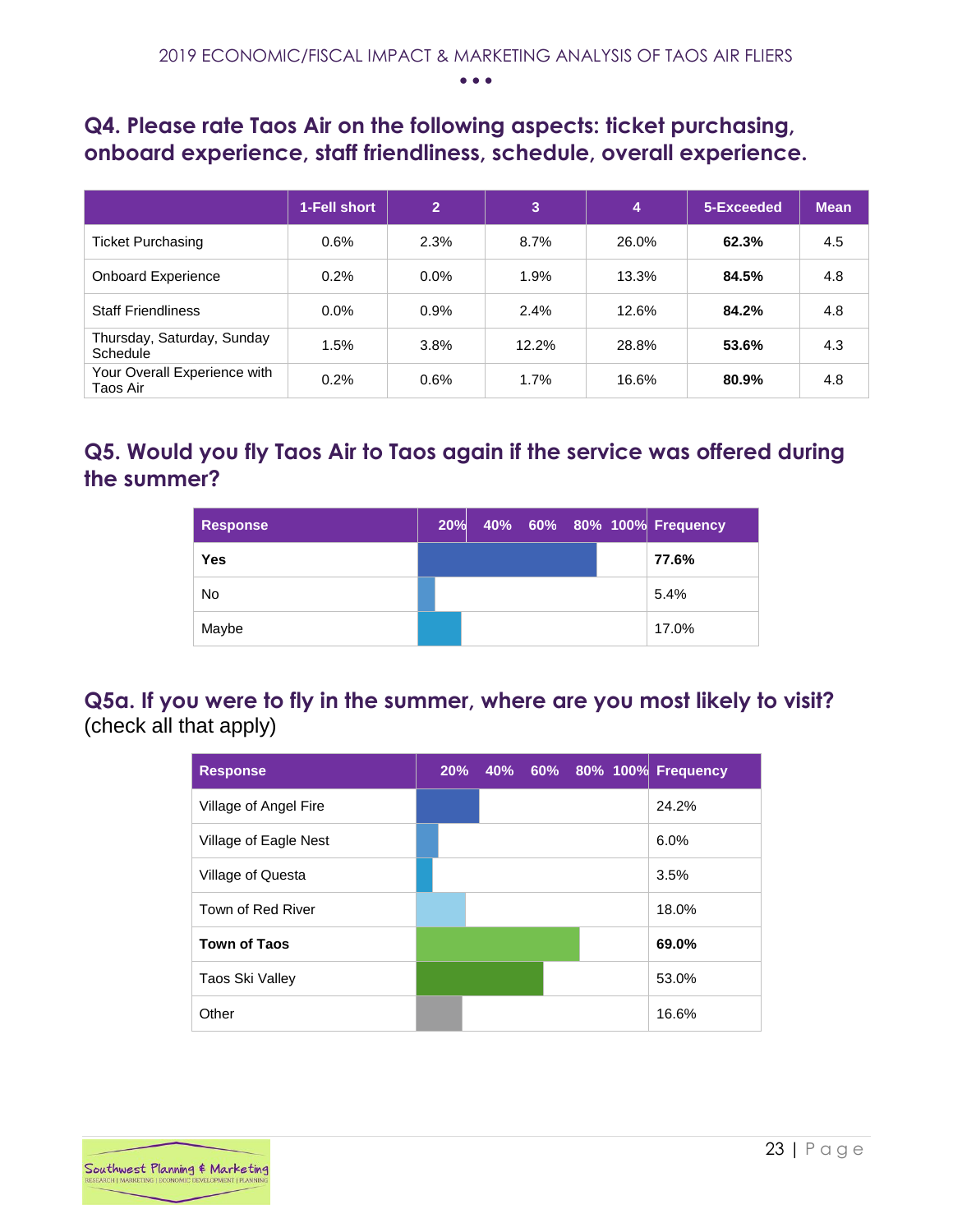# <span id="page-24-0"></span>**Q6. Where is your primary residence? (City)**

| <b>Response</b>      | <b>Frequency</b> | <b>Response</b>         |
|----------------------|------------------|-------------------------|
| Austin               | 26.20%           | Allen                   |
| <b>Dallas</b>        | 17.60%           | Coppell                 |
| Taos                 | 5.90%            | Denison                 |
| Houston              | 4.00%            | <b>Highland Village</b> |
| El Prado             | 2.30%            | Lago Vista              |
| Fort Worth           | 1.90%            | Ligonier                |
| Angel Fire           | 1.70%            | Longview                |
| <b>Frisco</b>        | 1.30%            | Magnolia                |
| San Antonio          | 1.30%            | Orlando                 |
| Tyler                | 1.00%            | Plano                   |
| Arroyo Seco          | 0.80%            | Prosper                 |
| McKinney             | 0.80%            | San Angelo              |
| <b>New Braunfels</b> | 0.80%            | Santa Fe                |
| Pflugerville         | 0.80%            | Spicewood               |
| Ranchos de Taos      | 0.80%            | Taos Ski Valley         |
| <b>Round Rock</b>    | 0.80%            | Texarkana               |
| Arlington            | 0.60%            | Tulsa                   |
| Corpus Christi       | 0.60%            | Other Responses         |
| Denton               | 0.60%            |                         |
| Garland              | 0.60%            |                         |
| Georgetown           | 0.60%            |                         |
| Irving               | 0.60%            |                         |
| Lakeway              | 0.60%            |                         |
| Lewisville           | 0.60%            |                         |
| New York             | 0.60%            |                         |
| Sanger               | 0.60%            |                         |
| Valdez               | 0.60%            |                         |

| <b>Response</b>  | <b>Frequency</b> |
|------------------|------------------|
| Allen            | 0.40%            |
| Coppell          | 0.40%            |
| Denison          | 0.40%            |
| Highland Village | 0.40%            |
| Lago Vista       | 0.40%            |
| Ligonier         | 0.40%            |
| Longview         | 0.40%            |
| Magnolia         | 0.40%            |
| Orlando          | 0.40%            |
| Plano            | 0.40%            |
| Prosper          | 0.40%            |
| San Angelo       | 0.40%            |
| Santa Fe         | 0.40%            |
| Spicewood        | 0.40%            |
| Taos Ski Valley  | 0.40%            |
| Texarkana        | 0.40%            |
| Tulsa            | 0.40%            |
| Other Responses  | 17.80%           |

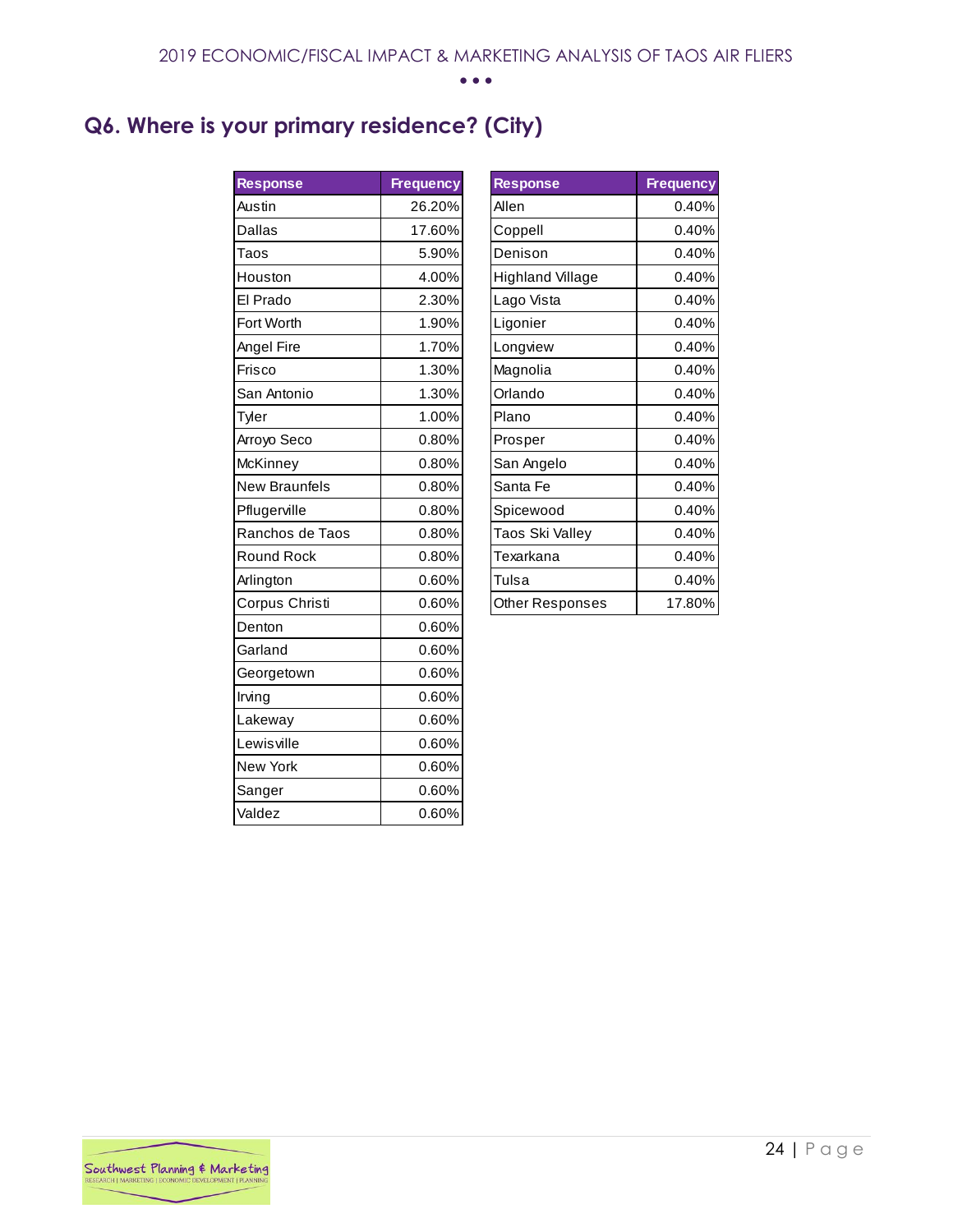# <span id="page-25-0"></span>**Q6. Where is your primary residence? (State)**

| <b>Response</b>        | <b>Frequency</b> |
|------------------------|------------------|
| Texas - TX             | 78.00%           |
| New Mexico - NM        | 13.20%           |
| New York - NY          | 1.30%            |
| Arkansas - AR          | 0.60%            |
| California - CA        | 0.60%            |
| Colorado - CO          | 0.60%            |
| Florida - FL           | 0.60%            |
| Oklahoma - OK          | 0.60%            |
| Pennsylvania - PA      | 0.60%            |
| Missouri - MO          | 0.40%            |
| Tennessee - TN         | 0.40%            |
| Virginia - VA          | 0.40%            |
| <b>Other Responses</b> | 2.40%            |

# <span id="page-25-1"></span>**Q6. Where is your primary residence? (Zip Code)**

| <b>Response</b> | <b>Frequency</b> |
|-----------------|------------------|
| 78703           | 4.90%            |
| 87571           | 4.90%            |
| 78704           | 3.00%            |
| 78746           | 2.80%            |
| 87529           | 2.10%            |
| 75208           | 1.90%            |
| 75204           | 1.70%            |
| 75214           | 1.70%            |
| 78731           | 1.70%            |
| 87710           | 1.70%            |
| 78757           | 1.50%            |
| 75205           | 1.30%            |
| 78701           | 1.30%            |
| 78723           | 1.30%            |
| 75229           | 1.10%            |
| 76109           | 1.10%            |
| 78749           | 1.10%            |
| 87514           | 1.10%            |
| 87557           | 1.10%            |
| 75206           | 0.90%            |
| 75220           | 0.90%            |
| 75225           | 0.90%            |
| 75703           | 0.90%            |
| 77019           | 0.90%            |
| 77389           | 0.90%            |
| 78734           | 0.90%            |
| 78759           | 0.90%            |

|       | <b>Frequency</b> | <b>Response</b> | <b>Frequency</b> | <b>Response</b> | <b>Frequency</b> |
|-------|------------------|-----------------|------------------|-----------------|------------------|
| 78703 | 4.90%            | 75035           | 0.60%            | 75093           | 0.40%            |
| 87571 | 4.90%            | 75039           | 0.60%            | 75160           | 0.40%            |
| 78704 | 3.00%            | 75209           | 0.60%            | 75201           | 0.40%            |
| 78746 | 2.80%            | 75219           | 0.60%            | 75218           | 0.40%            |
| 87529 | 2.10%            | 75230           | 0.60%            | 75223           | 0.40%            |
| 75208 | 1.90%            | 76266           | 0.60%            | 75227           | 0.40%            |
| 75204 | 1.70%            | 77008           | 0.60%            | 75233           | 0.40%            |
| 75214 | 1.70%            | 78130           | 0.60%            | 75238           | 0.40%            |
| 78731 | 1.70%            | 78660           | 0.60%            | 75248           | 0.40%            |
| 87710 | 1.70%            | 78664           | 0.60%            | 75603           | 0.40%            |
| 78757 | 1.50%            | 78735           | 0.60%            | 76034           | 0.40%            |
| 75205 | 1.30%            | 78737           | 0.60%            | 76262           | 0.40%            |
| 78701 | 1.30%            | 78739           | 0.60%            | 77006           | 0.40%            |
| 78723 | 1.30%            | 78751           | 0.60%            | 77563           | 0.40%            |
| 75229 | 1.10%            | 87580           | 0.60%            | 78261           | 0.40%            |
| 76109 | 1.10%            | 15658           | 0.40%            | 78628           | 0.40%            |
| 78749 | 1.10%            | 22202           | 0.40%            | 78669           | 0.40%            |
| 87514 | 1.10%            | 71854           | 0.40%            | 78681           | 0.40%            |
| 87557 | 1.10%            | 75013           | 0.40%            | 78702           | 0.40%            |
| 75206 | 0.90%            | 75019           | 0.40%            | 78705           | 0.40%            |
| 75220 | 0.90%            | 75020           | 0.40%            | 78722           | 0.40%            |
| 75225 | 0.90%            | 75034           | 0.40%            | 78745           | 0.40%            |
| 75703 | 0.90%            | 75043           | 0.40%            | 78750           | 0.40%            |
| 77019 | 0.90%            | 75070           | 0.40%            | 78758           | 0.40%            |
| 77389 | 0.90%            | 75072           | 0.40%            | 87525           | 0.40%            |
| 78734 | 0.90%            | 75077           | 0.40%            | Other Responses | 30.30%           |
| 78759 | 0.90%            | 75078           | 0.40%            |                 |                  |

| <b>Response</b>        | <b>Frequency</b> |
|------------------------|------------------|
| 75093                  | 0.40%            |
| 75160                  | 0.40%            |
| 75201                  | 0.40%            |
| 75218                  | 0.40%            |
| 75223                  | 0.40%            |
| 75227                  | 0.40%            |
| 75233                  | 0.40%            |
| 75238                  | 0.40%            |
| 75248                  | 0.40%            |
| 75603                  | 0.40%            |
| 76034                  | 0.40%            |
| 76262                  | 0.40%            |
| 77006                  | 0.40%            |
| 77563                  | 0.40%            |
| 78261                  | 0.40%            |
| 78628                  | 0.40%            |
| 78669                  | 0.40%            |
| 78681                  | 0.40%            |
| 78702                  | 0.40%            |
| 78705                  | 0.40%            |
| 78722                  | 0.40%            |
| 78745                  | 0.40%            |
| 78750                  | 0.40%            |
| 78758                  | 0.40%            |
| 87525                  | 0.40%            |
| <b>Other Responses</b> | 30.30%           |
|                        |                  |

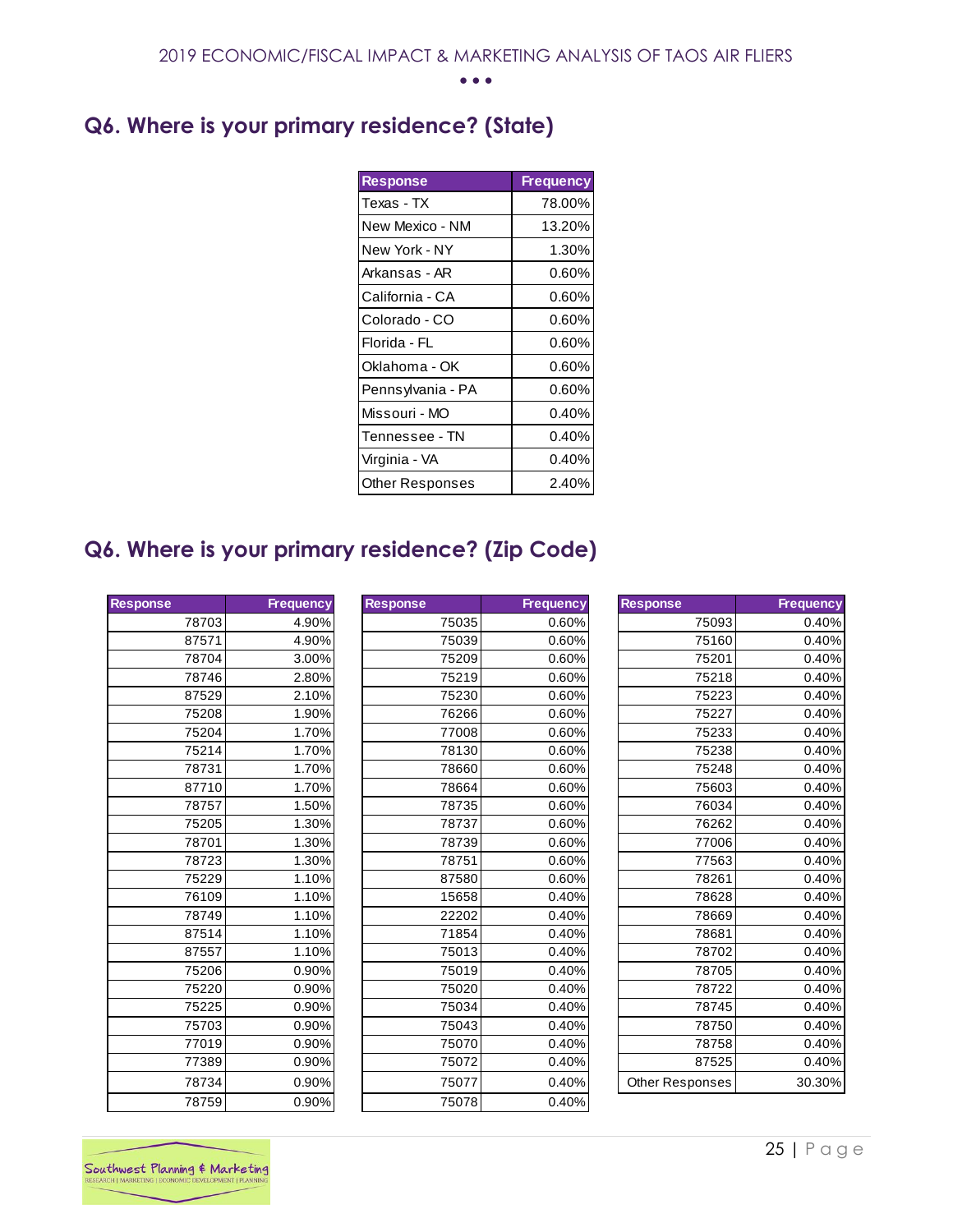# <span id="page-26-0"></span>**Q6. Where is your primary residence? (Country)**

| <b>Response</b>                | <b>Frequency</b> |
|--------------------------------|------------------|
| United States of America (USA) | 98.70%           |
| <b>ICanada</b>                 | $0.40\%$         |
| <b>Other Responses</b>         | $0.80\%$         |

## <span id="page-26-1"></span>**Q7. Are you a (full-time/part-time resident of NM vs. visitor)?** (choose one)

| <b>Response</b>                                                                               | 20% |  |  | 40% 60% 80% 100% Frequency |
|-----------------------------------------------------------------------------------------------|-----|--|--|----------------------------|
| Full-time resident of New<br>Mexico? (reside in New Mexico<br>six or more months per year)    |     |  |  | 13.2%                      |
| Part-time resident of New<br>Mexico? (reside in New Mexico<br>fewer than six months per year) |     |  |  | 14.9%                      |
| Neither (I am/have been a<br>tourist/flier to New Mexico, but<br>do not reside there)         |     |  |  | 71.9%                      |

### <span id="page-26-2"></span>**Q8. Did your travel on Taos Air originate in Taos? Austin? Dallas?** (choose one)

| <b>Response</b>                                                    |  |  | 20% 40% 60% 80% 100% Frequency |
|--------------------------------------------------------------------|--|--|--------------------------------|
| Taos? (i.e. one-way or roundtrip<br>from Taos to Austin or Dallas) |  |  | 22.5%                          |
| Austin? (i.e. one-way or roundtrip<br>from Austin to Taos)         |  |  | 38.2%                          |
| Dallas? (i.e. one-way or<br>roundtrip from Dallas to Taos)         |  |  | 39.3%                          |

# <span id="page-26-3"></span>**Q9. How many people were in your travel party, including yourself?**

| <b>Average Party Size by Place of</b><br><b>Travel Origination</b> |     |  |  |  |  |  |  |
|--------------------------------------------------------------------|-----|--|--|--|--|--|--|
| Average<br><b>Flight Origination</b><br><b>Party Size</b>          |     |  |  |  |  |  |  |
| All Cities of Origination Combined                                 | 3.0 |  |  |  |  |  |  |
| <b>Travel Originated in Taos</b>                                   | 2.0 |  |  |  |  |  |  |
| <b>Travel Originated in Austin</b>                                 | 3.3 |  |  |  |  |  |  |
| <b>Travel Originated in Dallas</b>                                 | 2.7 |  |  |  |  |  |  |
| Travel Originated in Texas                                         | 3.0 |  |  |  |  |  |  |

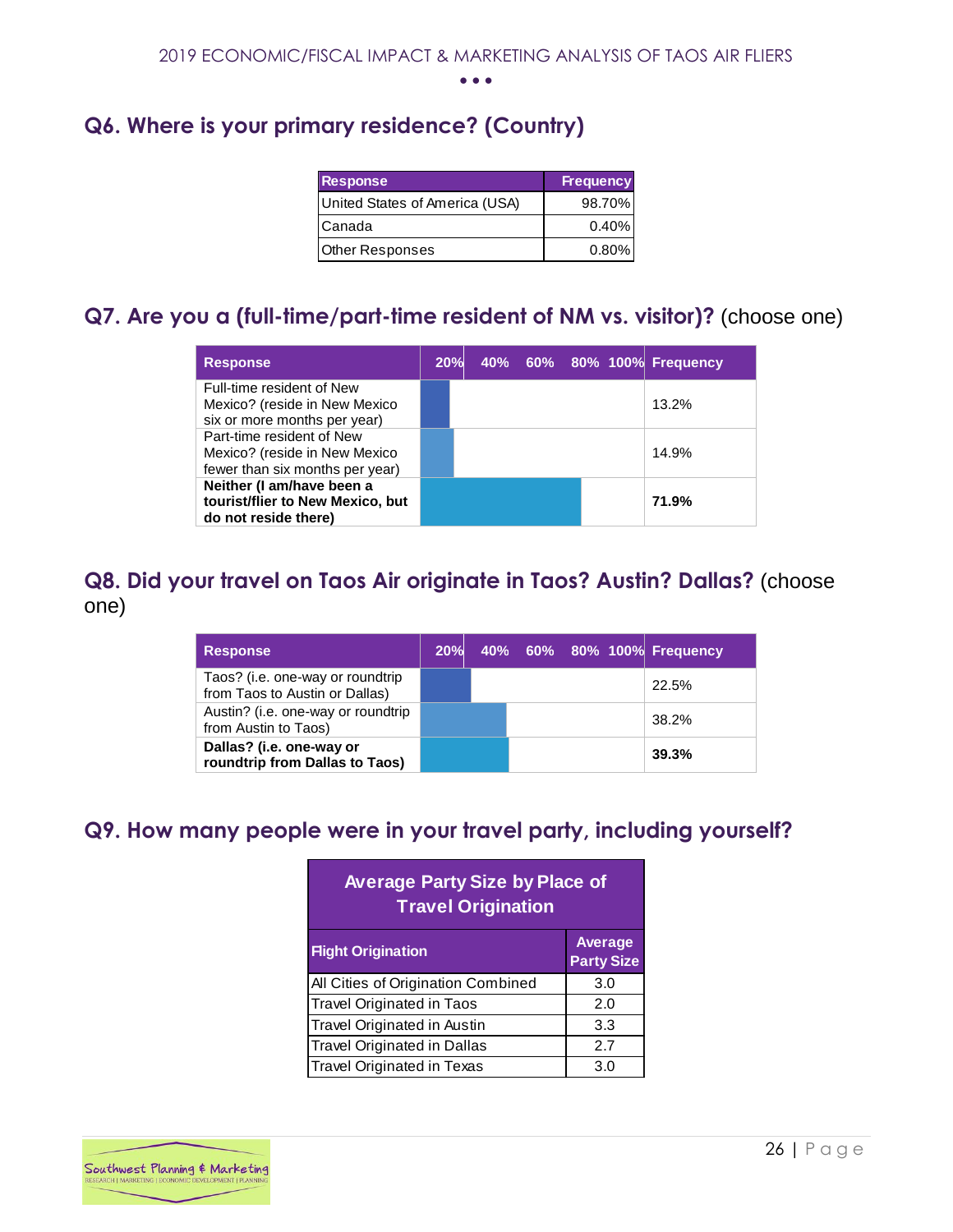### <span id="page-27-0"></span>**Q10. Did you spend one or more nights in New Mexico following your arrival?**

| <b>Response</b> |  | 20% 40% 60% 80% 100% Frequency |
|-----------------|--|--------------------------------|
| Yes             |  | 99.7%                          |
| No              |  | 0.3%                           |

# <span id="page-27-1"></span>**Q11. How many total nights did you spend in New Mexico?**

| <b>Average Nights Spent in NM by Place</b><br>of Travel Origination |                          |  |  |  |  |  |
|---------------------------------------------------------------------|--------------------------|--|--|--|--|--|
| <b>Flight Origination</b>                                           | Average<br><b>Nights</b> |  |  |  |  |  |
| Travel Originated in Austin                                         | 4.2                      |  |  |  |  |  |
| <b>Travel Originated in Dallas</b>                                  | 4.6                      |  |  |  |  |  |
| <b>Travel Originated in Texas</b>                                   | 44                       |  |  |  |  |  |

### <span id="page-27-2"></span>**Q12. How many nights did your travel party stay in each of the following [Enchanted Circle] communities during your trip?** (# of nights spent in Enchanted Circle communities – fliers that originated in Texas)

| <b>Average Nights Spent in</b><br><b>Enchanted Circle Communities</b>                   |     |       |  |  |  |  |  |  |
|-----------------------------------------------------------------------------------------|-----|-------|--|--|--|--|--|--|
| $%$ of<br>Average<br><b>Community</b><br><b>Nights</b><br><b>Nights</b><br><b>Spent</b> |     |       |  |  |  |  |  |  |
| <b>Angel Fire</b>                                                                       | 0.4 | 9.8%  |  |  |  |  |  |  |
| <b>Eagle Nest</b>                                                                       | 0.1 | 1.2%  |  |  |  |  |  |  |
| <b>Red River</b>                                                                        | 0.2 | 5.0%  |  |  |  |  |  |  |
| Questa                                                                                  | 0.0 | 0.5%  |  |  |  |  |  |  |
| Taos                                                                                    | 1.5 | 33.7% |  |  |  |  |  |  |
| <b>Taos Ski Valley</b>                                                                  | 2.2 | 49.8% |  |  |  |  |  |  |

<span id="page-27-3"></span>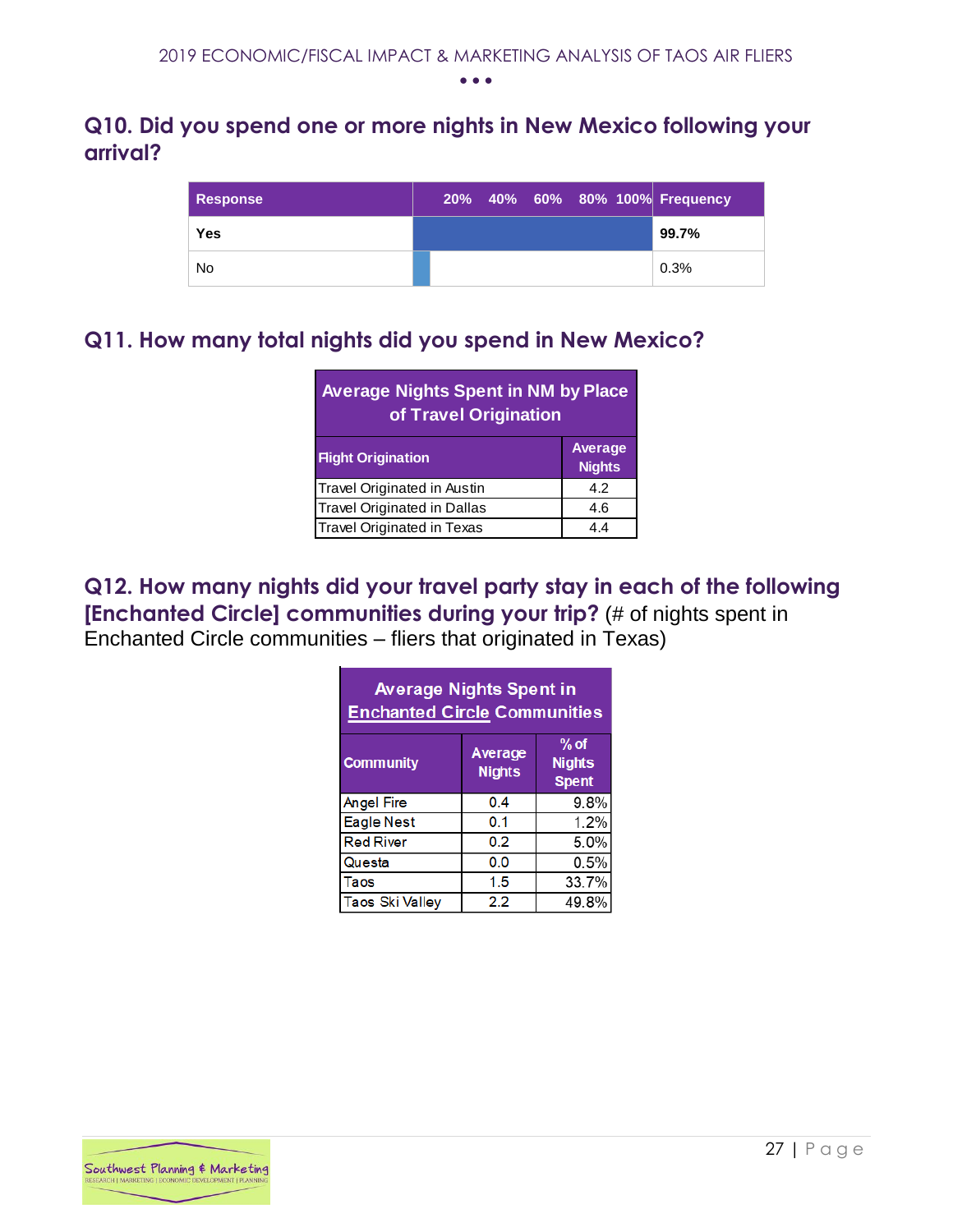## **Q13. What type(s) of lodging did you use during your stay in New Mexico?**

| <b>Response</b>                                          |  |  | 20% 40% 60% 80% 100% Frequency |
|----------------------------------------------------------|--|--|--------------------------------|
| Hotel/motel/B&B                                          |  |  | 42.7%                          |
| Vacation rental/short-term rental<br>(i.e. Airbnb, VRBO) |  |  | 20.2%                          |
| Second Home                                              |  |  | 26.1%                          |
| Friends/relatives                                        |  |  | 19.9%                          |
| Recreational vehicle (RV)                                |  |  | 0.3%                           |
| Campground (non-RV)                                      |  |  | 0.6%                           |
| Other                                                    |  |  | 2.8%                           |

<span id="page-28-0"></span>**Q14. Please estimate the percentage of time your travel party spent in each of the following [Enchanted Circle] communities, including overnights and daytrips, during your visit to New Mexico:** 

| % of Time Spent in<br><b>Enchanted Circle</b><br><b>Communities</b> |       |  |  |  |  |  |  |
|---------------------------------------------------------------------|-------|--|--|--|--|--|--|
| % of Time<br><b>Community</b><br>Spent                              |       |  |  |  |  |  |  |
| Angel Fire                                                          | 7.5%  |  |  |  |  |  |  |
| Eagle Nest                                                          | 0.3%  |  |  |  |  |  |  |
| <b>Red River</b>                                                    | 3.3%  |  |  |  |  |  |  |
| Questa<br>0.2%                                                      |       |  |  |  |  |  |  |
| Taos<br>25.4%                                                       |       |  |  |  |  |  |  |
| Taos Ski Vallev                                                     | 61.0% |  |  |  |  |  |  |

<span id="page-28-1"></span>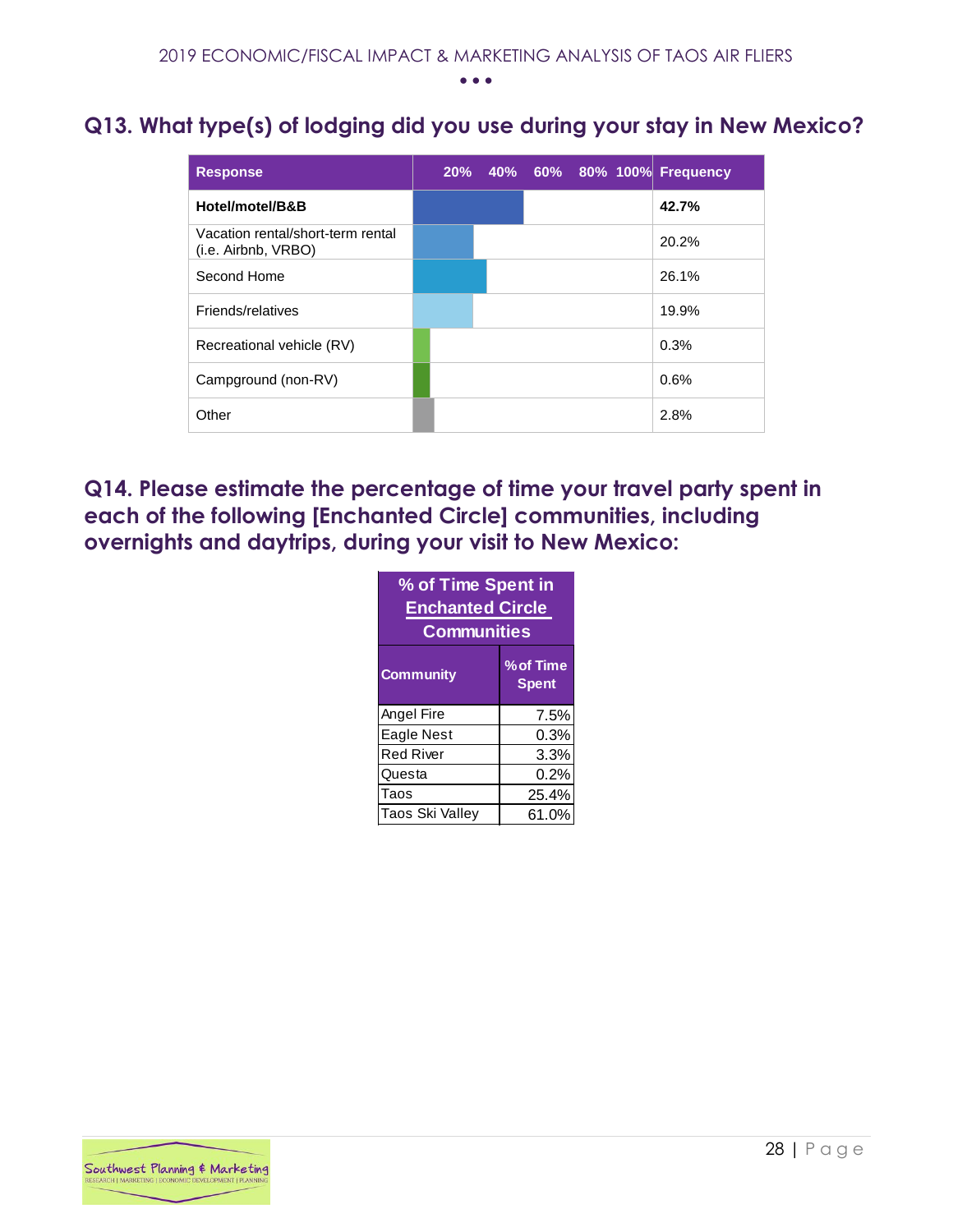## **Q15. Did the availability of direct flights between Austin/Dallas and Taos influence your decision to visit the following [Enchanted Circle] communities?**

|                                        | <b>Yes</b> | <b>No</b> | <b>Didn't Visit Community</b> |
|----------------------------------------|------------|-----------|-------------------------------|
| The Village of Angel Fire?             | 10.7%      | 12.8%     | 76.5%                         |
| The Village of Eagle Nest?             | 2.8%       | 12.2%     | 85.0%                         |
| The Village of Questa?                 | 2.2%       | 13.9%     | 83.9%                         |
| The Town of Red River?                 | 9.1%       | 12.2%     | 78.7%                         |
| The Town of Taos?                      | 54.4%      | 12.1%     | 33.5%                         |
| Taos Ski Valley?                       | 78.2%      | 8.8%      | 12.9%                         |
| Another Community(s) in New<br>Mexico? | 7.9%       | 16.8%     | 75.2%                         |

## <span id="page-29-0"></span>**Q16. How did you get from the Taos Airport to your final destination?** (check all that apply)

| <b>Response</b>            | 20% |  |  | 40% 60% 80% 100% Frequency |
|----------------------------|-----|--|--|----------------------------|
| <b>Shuttle</b>             |     |  |  | 49.4%                      |
| Car Service/Taxi           |     |  |  | 4.0%                       |
| <b>Rental Car</b>          |     |  |  | 18.2%                      |
| Ride Share (Uber, Lyft)    |     |  |  | 1.7%                       |
| Friend/Family Picked Me Up |     |  |  | 27.6%                      |
| Other                      |     |  |  | 2.8%                       |

<span id="page-29-1"></span>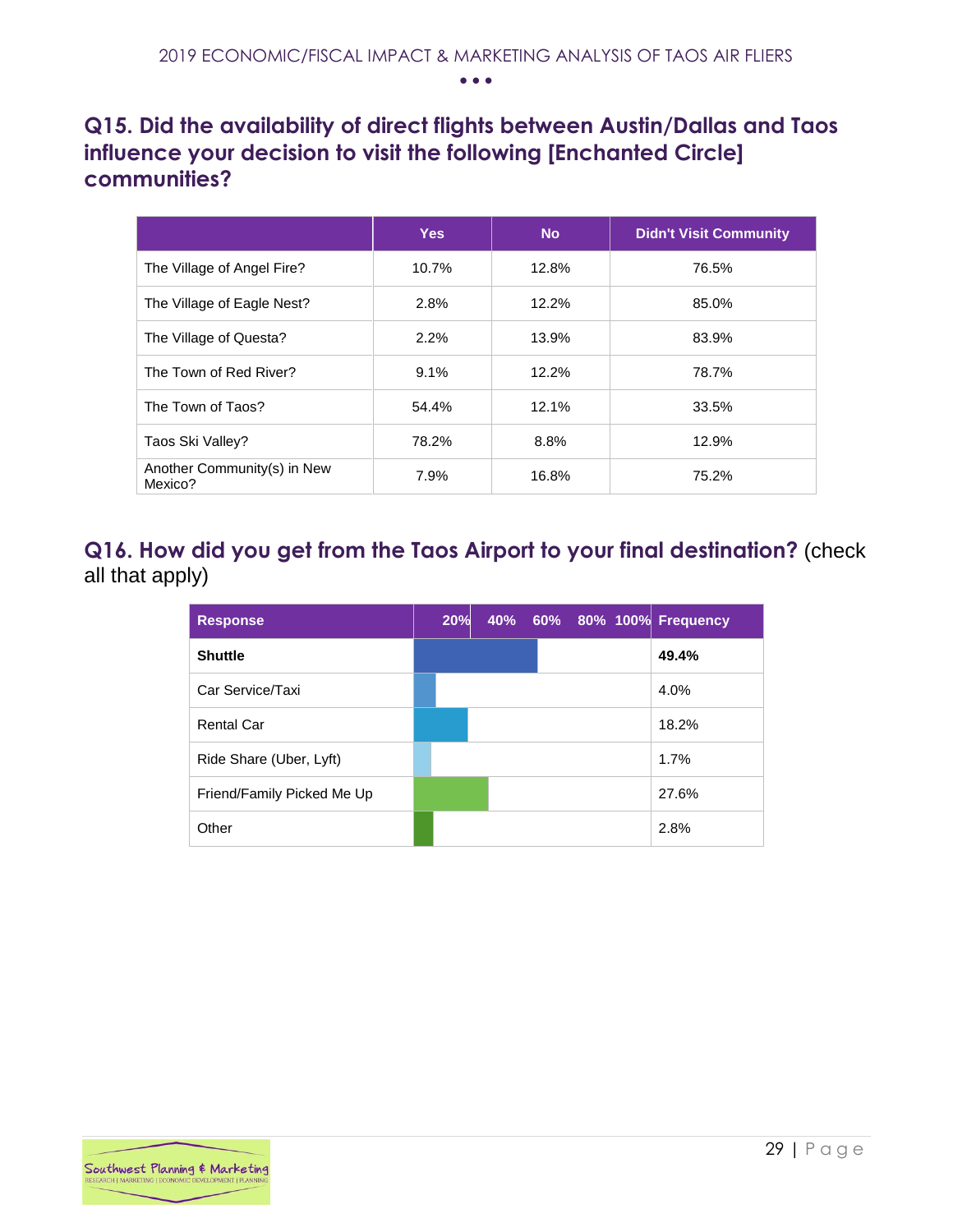## **Q17. How much did your entire party (including yourself) spend on your trip in each of the following categories?**

| <b>Average Spending Per Party in NM by</b><br><b>Fliers Originating in TX</b> |    |                   |  |  |  |  |  |  |
|-------------------------------------------------------------------------------|----|-------------------|--|--|--|--|--|--|
| <b>Category</b>                                                               |    | <b>Average \$</b> |  |  |  |  |  |  |
| Lodging                                                                       | S  | 965               |  |  |  |  |  |  |
| Food, Meals, Beverages                                                        | \$ | 712               |  |  |  |  |  |  |
| Transportation, Fuel (in NM)                                                  | \$ | 76                |  |  |  |  |  |  |
| Outdoor Recreation (includes skiing)                                          | \$ | 721               |  |  |  |  |  |  |
| Attractions, Entertainment                                                    | \$ | 74                |  |  |  |  |  |  |
| Shopping, Misc., Other                                                        | \$ | 245               |  |  |  |  |  |  |
| <b>Total Average Spending Per Party</b>                                       | S  | 2.793             |  |  |  |  |  |  |

### <span id="page-30-0"></span>**Q18. What is your age? Average Age of Respondents = 47.4 years (ranging from 18-86)**

# <span id="page-30-1"></span>**Q19. What is your gender identity?**

| <b>Response</b> |  |  | 20% 40% 60% 80% 100% Frequency |
|-----------------|--|--|--------------------------------|
| <b>Male</b>     |  |  | 57.6%                          |
| Female          |  |  | 42.1%                          |
| Other:          |  |  | 0.2%                           |

# <span id="page-30-2"></span>**Q20. What is the highest level of education you have completed?**

<span id="page-30-3"></span>

| <b>Response</b>          | 20% |  |  | 40% 60% 80% 100% Frequency |
|--------------------------|-----|--|--|----------------------------|
| Some High School         |     |  |  | 0.4%                       |
| High School              |     |  |  | 1.3%                       |
| Some College             |     |  |  | 9.4%                       |
| <b>Bachelor's Degree</b> |     |  |  | 47.5%                      |
| Master's Degree or above |     |  |  | 41.3%                      |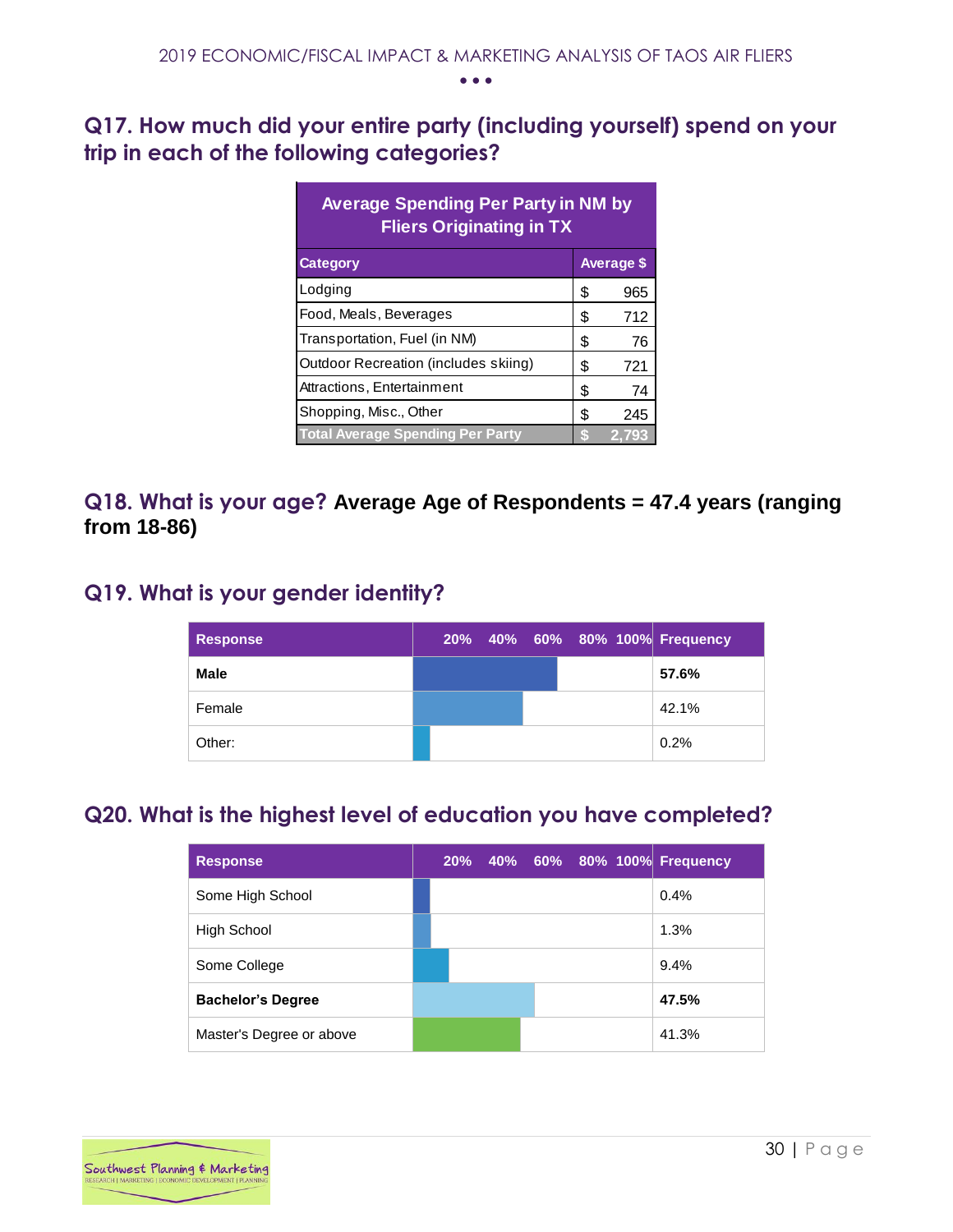## **Q21. What is your annual household income?**

| <b>Response</b>        |  | 20% 40% 60% 80% 100% Frequency |       |
|------------------------|--|--------------------------------|-------|
| Less than \$24,999     |  |                                | 2.1%  |
| \$25,000 to \$49,999   |  |                                | 3.7%  |
| \$50,000 to \$74,999   |  |                                | 5.3%  |
| \$75,000 to \$99,999   |  |                                | 8.6%  |
| \$100,000 to \$124,999 |  |                                | 9.1%  |
| \$125,000 to \$149,999 |  |                                | 8.0%  |
| \$150,000 to \$249,999 |  |                                | 18.4% |
| \$250,000 or more      |  |                                | 44.7% |

### **Median Household Income of Respondents = \$157,800**

## <span id="page-31-0"></span>**Q22. What is your ethnicity?**

| <b>Response</b>                  |  |  |  | 20% 40% 60% 80% 100% Frequency |
|----------------------------------|--|--|--|--------------------------------|
| Hispanic                         |  |  |  | 6.9%                           |
| White/Anglo, Non-Hispanic        |  |  |  | 82.2%                          |
| American Indian                  |  |  |  | 0.9%                           |
| <b>Black or African American</b> |  |  |  | 0.4%                           |
| Asian American/Pacific Islander  |  |  |  | 1.1%                           |
| Other/Mixed                      |  |  |  | 1.6%                           |
| Decline to answer                |  |  |  | 6.9%                           |

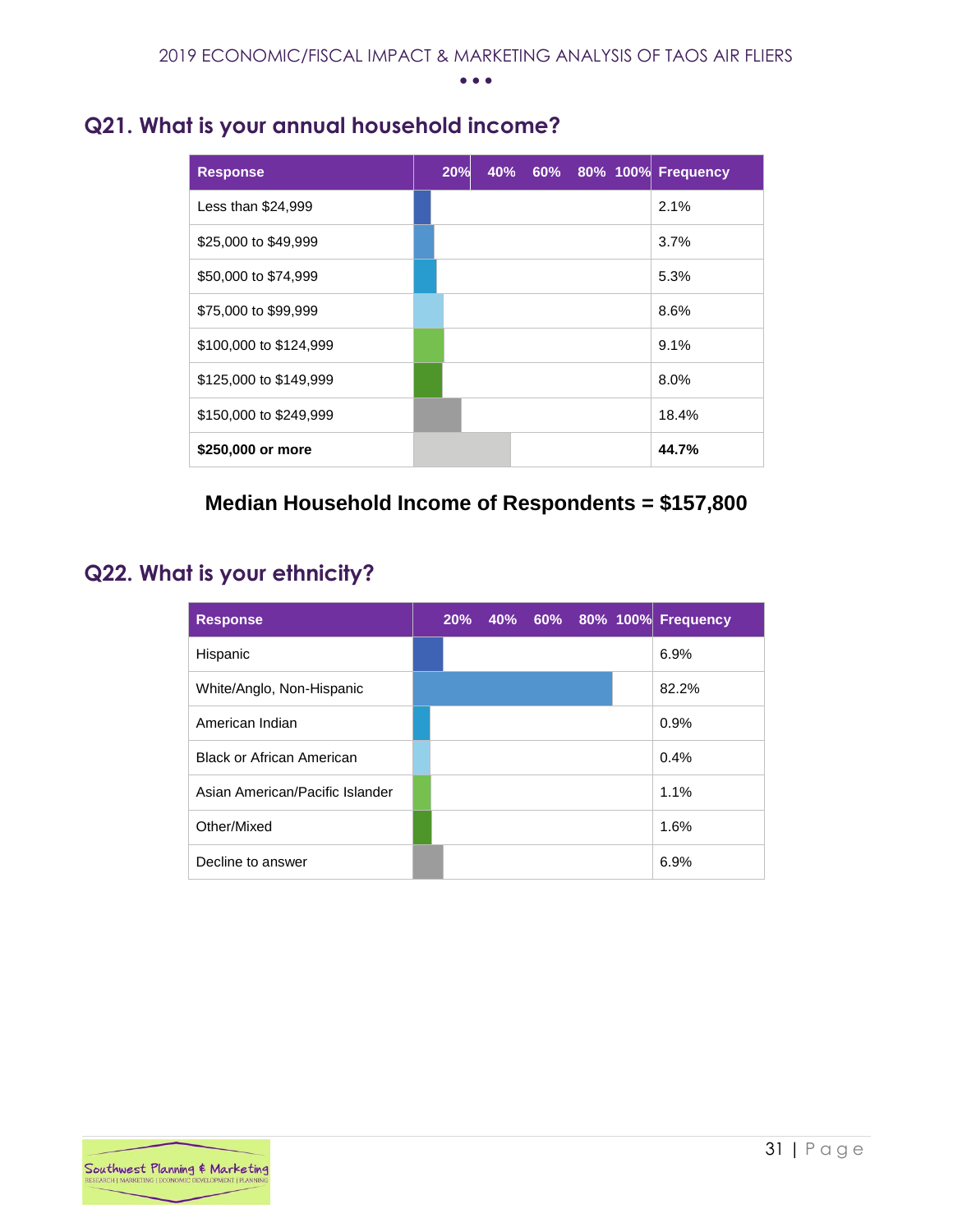# <span id="page-32-0"></span>**VERBATIM (UNEDITED) OPEN-ENDED RESPONSES**

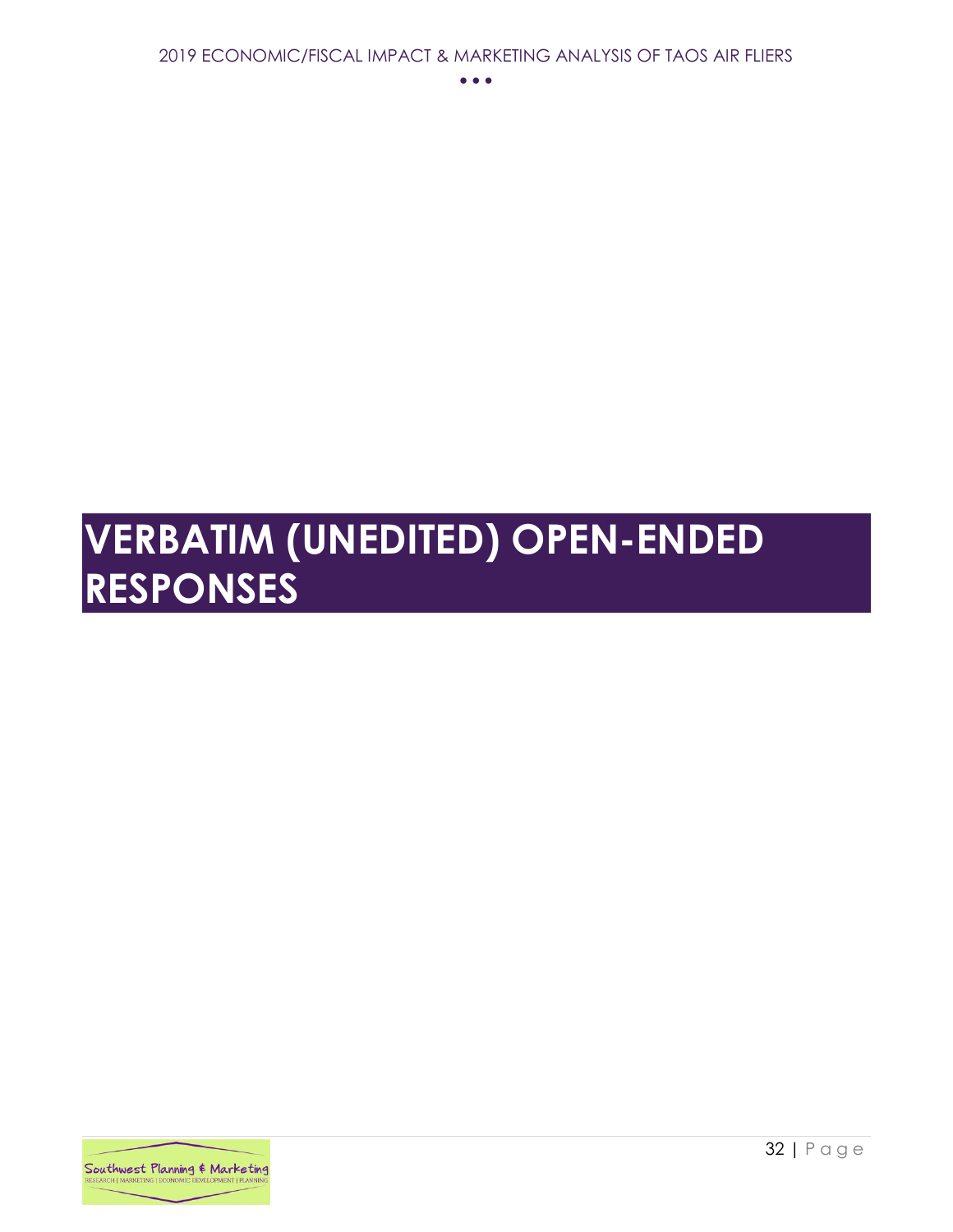# <span id="page-33-0"></span>**Q2. What was the purpose of your travel on Taos Air? (other)**

| <b>Response</b>     |
|---------------------|
| ski                 |
| SMU in Taos         |
| Death in family     |
| medical appointment |
| Doctor appointment  |
| SMU classes         |
| pleasure            |
| Funeral             |
| Funeral             |
| Personal            |
| TSVInc.             |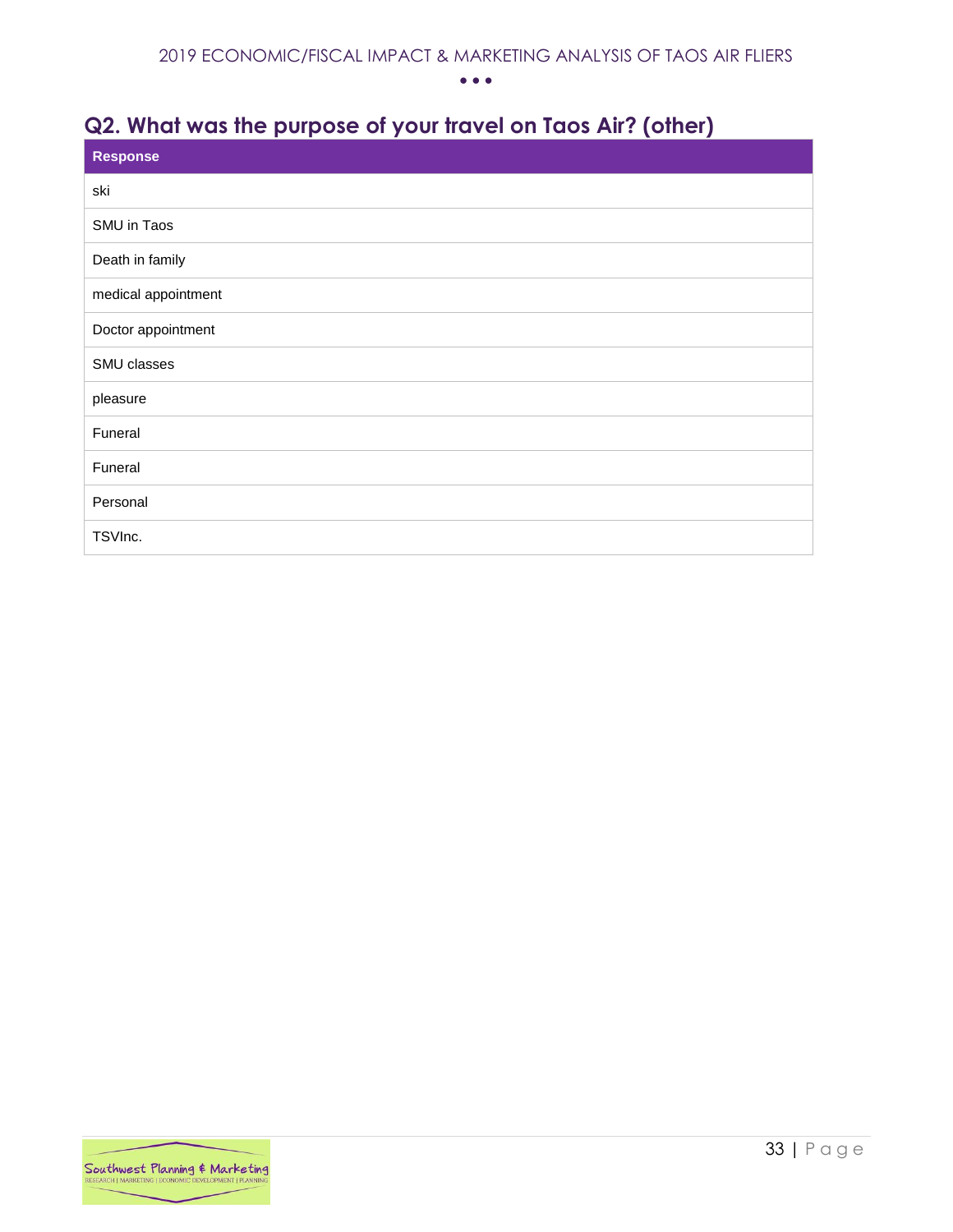## <span id="page-34-0"></span>**Q3. How did you hear about Taos Air service between Taos and Austin and/or Dallas? (other)**

| <b>Response</b>                                                                                       |
|-------------------------------------------------------------------------------------------------------|
| <b>SMU</b>                                                                                            |
| https://www.taosgov.com/149/Airport                                                                   |
| Taos County Chamber of Commerce                                                                       |
| Google                                                                                                |
| taosnews.com                                                                                          |
| Heritage Hotels and Resorts                                                                           |
| Google search                                                                                         |
| I work for Taos Ski Valley and wanted to check it out                                                 |
| Travel agent                                                                                          |
| Sister lives in Taos, told me about it                                                                |
| Outdoor trade show in Dallas                                                                          |
| I'm a local                                                                                           |
| From the Ski Valley directly                                                                          |
| <b>Taos Chamber</b>                                                                                   |
| Saw on a map that there was a regional airport nearby Taos and began looking for flights there online |
| Friend                                                                                                |
| Friend                                                                                                |
| Did a search for flights in area                                                                      |
| Internet Search                                                                                       |
| Saw the planes while at airport                                                                       |
| Social "verbal"                                                                                       |
| I am based at Signature and saw the aircraft.                                                         |
| <b>LTAB Meeting in Taos</b>                                                                           |
| Attended Austin kickoff party.                                                                        |
| message board: http://forum.skyscraperpage.com/showthread.php?t=140690                                |
| I was on the realtor tour in the ski valley when they announced the launch of Taos Air                |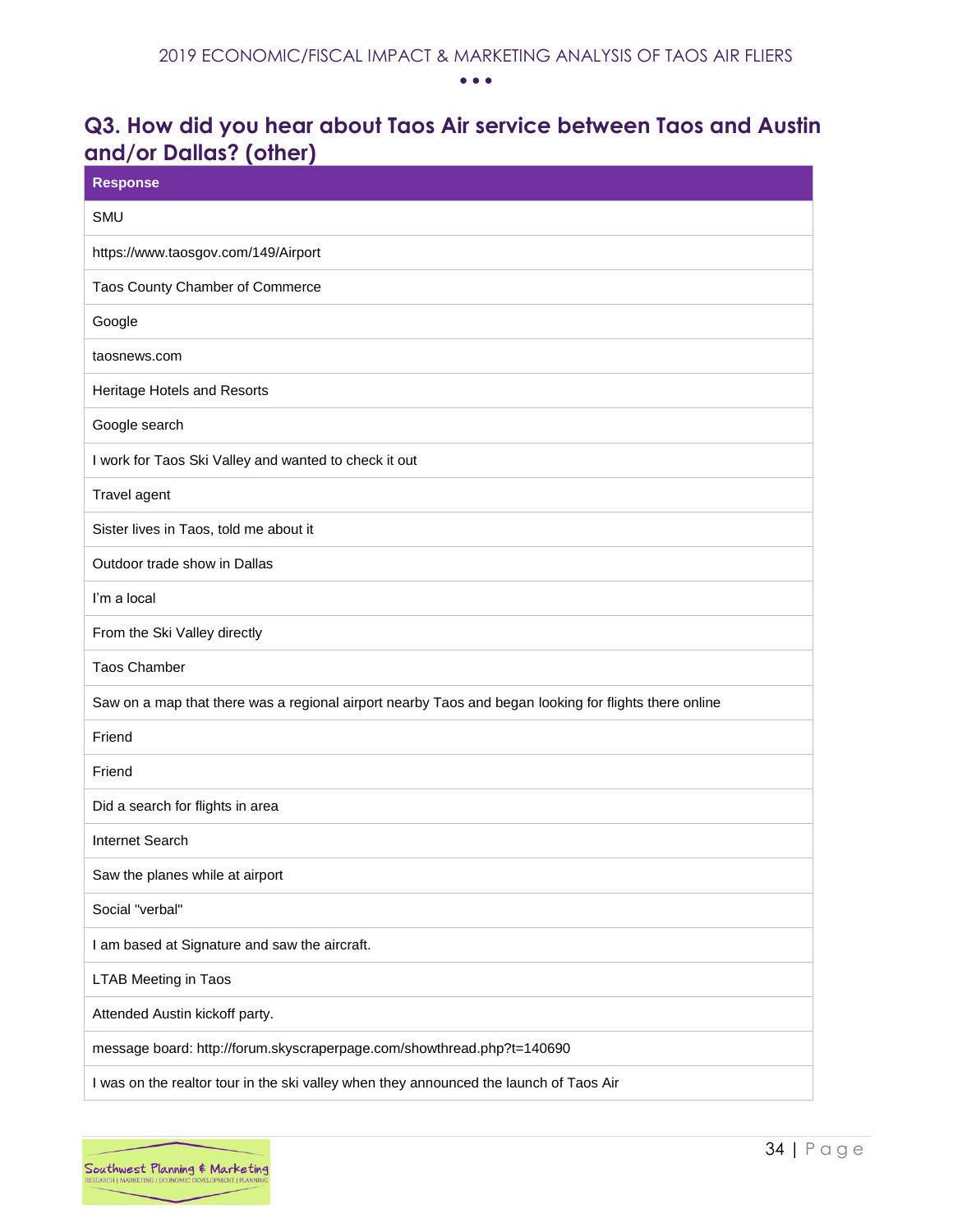• • •

Texas Monthly ads

Dallas Morning News

I work at Embark Aviation

Google search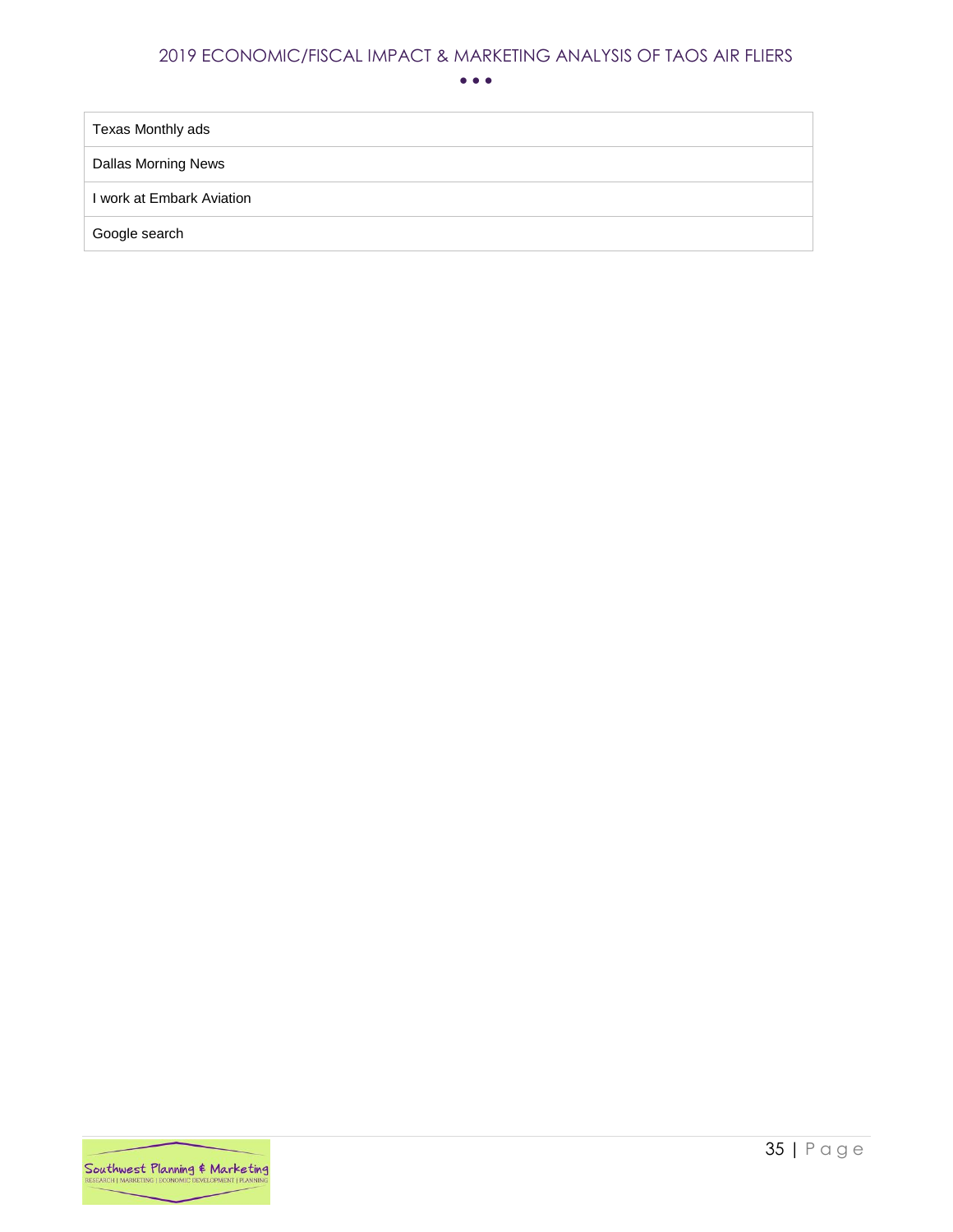## <span id="page-36-0"></span>**Q4a. Please rate Taos Air on the following aspects: ticket purchasing, onboard experience, staff friendliness, schedule, overall experience please explain.**

#### **Response**

Need a better schedule; current flight schedules are limited and sell out quickly.

Flight was delayed on both legs of trip, but the experience was overall great and very convenient for my purposes

My only complaint was that it wasn't clear where to go at Taos airport. Better signage would help.

So fabulous to be able to get to Austin directly from Taos and at a price in line with what it would cost on a commercial airline. I fear getting spoiled!

Everything was great

This was a fantastic option for our travels to Taos! Travel was easy to and from and the staff was very friendly along the way! We hope to utilize you all again next year! The only suggestion I have is sending an email upon purchasing of tickets. The only thing I received was the statement from my credit card company showing the charge, so it would have been nice to receive a receipt of purchase following my purchase.

We were a group traveling to Taos for the weekend. The flight from Love to Taos was wonderful. On the return, the original flight time confirmation was different from the flight . We arrive for our flight an hour prior to departure but the plane had left as the flight time was incorrect. We waited at the small airport for 2 hours while they tried to find a solution. We then had to board a shuttle and drive the 3 plus hours to Albuquerque, spend the night and miss work and school the next morning . This was difficult as my son had a test he missed and I had to scramble and find people to cover for me at work. It was an aweful experience on the return. Taos air arranged shuttle and hotel and flights back and we are grateful, but it cause a lot of problems back home l.

Two thumbs up. Three if I had another!

We loved the ease of travel.

It is a "game changer" for me. Genius idea. I hope it is successful.

Very easy process to buy tickets and board, friendly/helpful staff. Schedule was great overall, maybe would have liked a later Thursday flight or an early Friday flight.

I really enjoyed flying Taos Air. It was the best flying experience I ever had and it was super easy to get to the slopes. Thank you! I drove in from Houston to fly it and it was well worth it. The only tiny snapu was my fault mostly. Somehow I didn't get confirmation email after booking. That is when I double check my flight time. As it turned out, I messed up and booked the wrong day and missed my original flight. You guys were great about it and was able to re book for the next day for small fee.

The 3 flights per week schedule between Austin and Taos limited our family flexibility.

Everything about flying Taos air was great! The staff was incredibly friendly and everything was easy to understand. The flight itself was seamless. Best way to get to Taos by far!

Thought it was good experience but everyone can always do better.

Hassle free all around, staff was awesome, trip was short and sweet! Can't wait to win this and fly Taos Air again!

A delightfully civilized experience all around.

I live in Taos and had to go overseas for a short important business trip. It was such a pleasure on the return to fly straight to Taos instead of Santa Fe or Albuquerque. I loved the experience and really really wish you would offer the flights year round. The onboard experience was fantastic and I honestly didn't even mind the long delay (due to inclement weather). It was so nice to land at home in Taos.

I am from Austin,TX and I have been coming to Taos for over 15 years and I was so excited when I found out that there was going to be a direct flight to Taos. Taos is one of my favorite places in the whole world and now having the opportunity to get there easier and in less time, is just amazing.

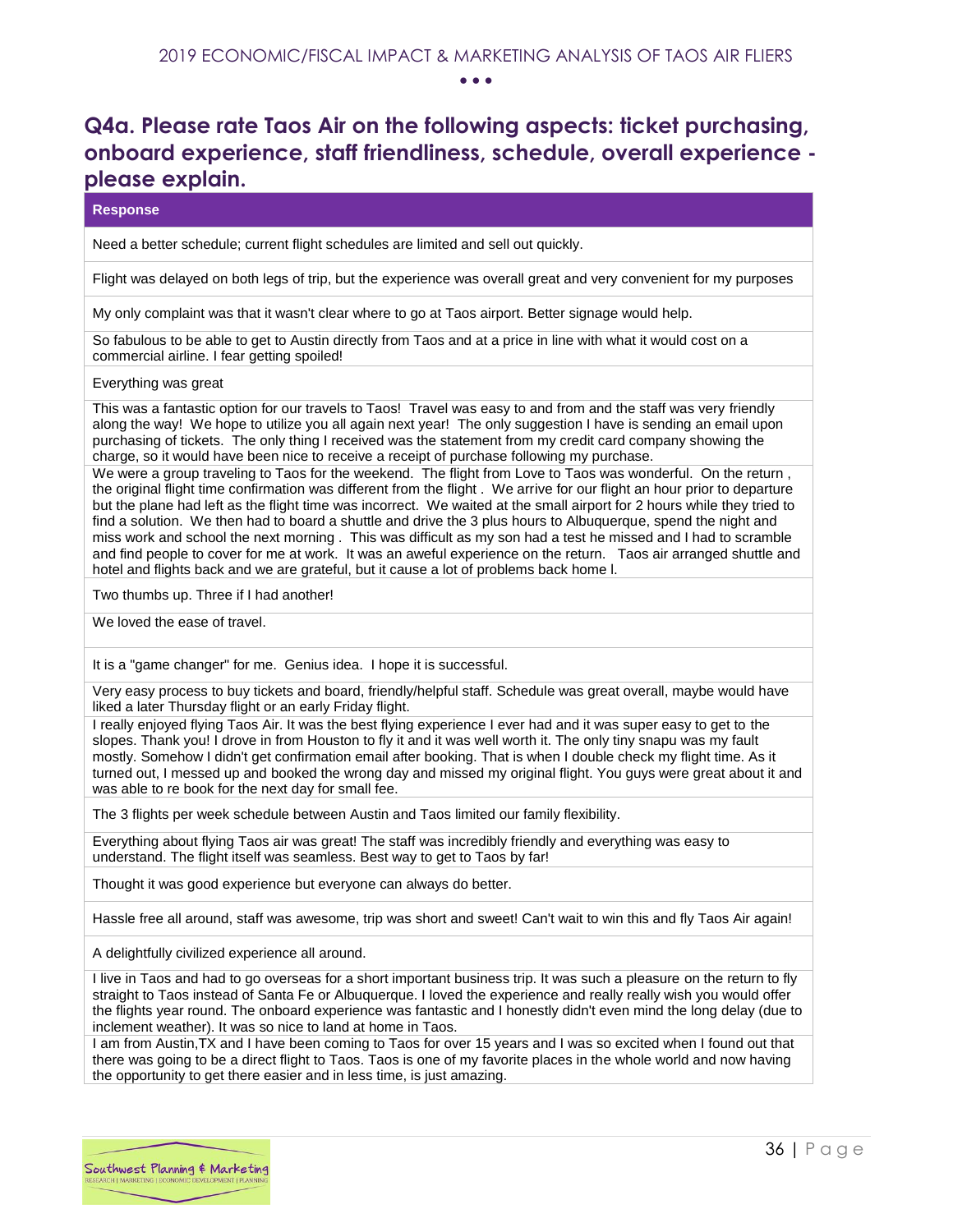Reliable info about the shuttle from TSV to the airport was not available over the phone. It should be on the website. The schedule I got from the Taos Air office at TSV could be better. It should tie the shuttle runs to the flights. It just had times for the shuttle without any reference to the flight time times/destinations.

Travel experience at the airport was simplified & brought us right to our doorstep. Car was there waiting for us. Couldn't have been a nicer experience!!

Ticket purchase interface a little challenging, but manageable. Overall experience was extraordinary! No more convenient way to travel to Taos.

The entire experience was easy, friendly, unstressful and fast, compared to my driving to the Dallas area or flying out of Albuquerque. The plane was clean, roomy; the stewardess was wonderful--friendly, helpful, knowledgeable. The e-mail notifications were timely and well-done; the woman I spoke with to book my flight was also most accommodating and easy-going---the trip from Taos to Dallas was like magic!!--Thanks!

It was one the most enjoyable flights we have ever taken. We hope to fly again soon and hope you are able to continue the service in the summer months.

Ticket purchasing was fine, basic, had questions on what ski rentals were included w/ purchase (had heard they were), and had to call to find out, as i didn't see it on the website. I was pleasantly surprised by the attendants, seating space, drinks and snacks, and ride for a small plane. The Thursday to Sunday fit our skiing schedule this year, but in prior years, we've done 4 nights and 3 days of skiing, which is not a current option, but not a problem. I think the biggest thing by far is convenience, from signing the lunch check at the Blake Sunday, to being in our house in Dallas, was 3.5 hours. Whereas it's not uncommon to spend 3.5 hours of travel time on either end actual flight time.

Flying Taos Air was a game changer for our group trip. It made it fast and easy to get to the mountain quickly and saved our group so much time.

#### Awesome experience

More days of the week would be more beneficial to those of us who live in both the Taos and Dallas area.

Schedule is a bit confusing when booking online.

Lux experience, no issues. Wish there were more flight times but understand how its a ramp up process. Stoked this service exists!!

Loved loved loved my experience with Taos Air. 5+ on every aspect!

My flight options were only Thursday and Monday; it wasn't clear whether that was just when flights were of if there were other flights, but they were full. It looks like the website has changed somewhat since I last used it. My experience was excellent; my only complaint was how cold it was on the aircraft, which I wasn't expecting. I brought along a light blanket and wore my jacket on my return flight, which made it better.

Super easy and affordable. Will repeat at least annually provided the price remains affordable.

Staff was great, free booze was great, the ease of check in was great, the free shuttle was awesome and the schedules worked great for us

The experience was top notch. No complaints.

Would love to have expanded service beyond Thurs, Sat, Sun.

Loved the flying experience. Just wish there were more flight options.

Ticket puchasing: The website was showing no availability, but when I called there was plenty of availability. It looks like the website was not working right. But my wife tried it later and it worked.

Schedule: obviously, more is better, but totally understand having to limit initially. If you can push the Taos to Dallas flight to a little later, it would give us more time on the slopes on Sunday.

We have flown a few times and have had issues with purchasing tickets online. Frustrating

This could not be more convenient! I was Traveling alone with my 80 year old grandmother and my 3 month old daughter and was initially so stressed about having to fly with my baby (her first flight) and the whole process was so easy and the staff was VERY accommodating, letting us and my grandmother board first and helping me with our bags etc. this was leaps and bounds easier than flying commercial would have been!

One of the best travel experiences we have had, hands down! We appreciate all of the hard work that was put into making the trip so enjoyable and practical. Taos will now be our yearly ski destination because of the convenient accessibility.

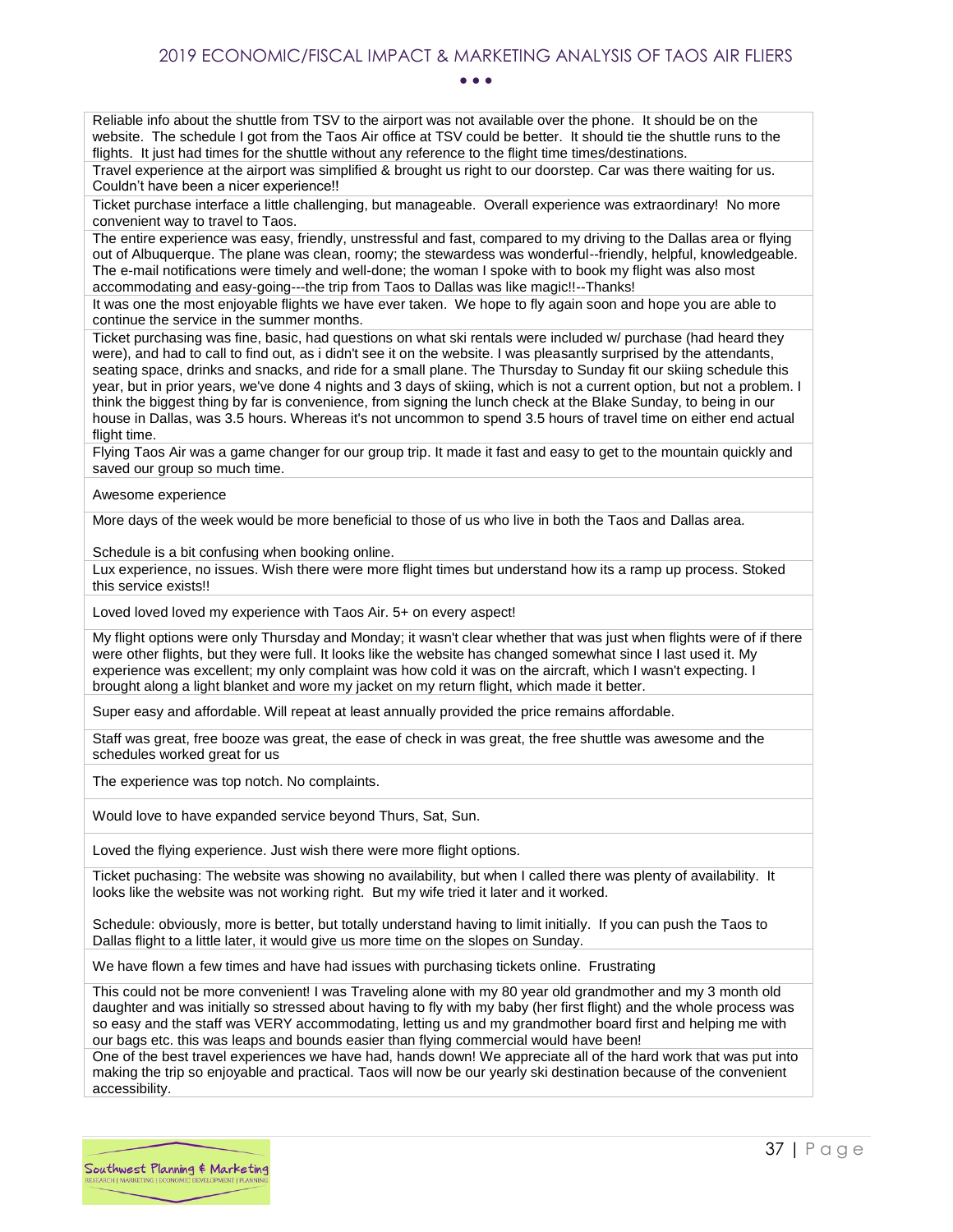• • •

I'm not sure what you were asking for here. If it refers to ticket purchasing, it all went smoothly.I'm thrilled to have direct flights to Taos from somewhere in Texas. Would love to have flights from Houston in the future. Would use it a lot.

Ticket purchasing was straightforward, however, the mobile platform didn't work well at all.

I'd love to be able to fly from Austin to Taos on Friday morning. I missed a few opportunities to visit TSV because I was unable to take 2 full days off. If I could fly up on Friday morning I would visit often

The only downfall are the facilities at the Taos airport. The women's restroom wasn't even open and we had to use the mens. When the flight is delayed and we have to hang there for a long long time it was no fun. But the awesome plane ride made up for it. We are totally spoiled after getting to fly Taos Air instead of having to fly into Albequerque and rent a car.

Wonderful service!!!

Overall excellent service - the snacks, the staff, the convenience. I'm looking forward for it to be successful so there will be more flight time options!

Was left standing in the parking lot (Austin) waiting on the shuttle for almost 30 min. We did not get picked up until after the departure time.

Excellent and friendly service from everyone involved

The flight was amazing! Very comfortable and the staff were super friendly!

Friendly service at a reasonable price.

Exceeded my expectations on all of the above.

Did not get a confirmation. Felt the need to call CS and they emailed one.

The schedule's a bit limiting, and the plane interior is quite dated. Otherwise the experience was excellent.

Would love if you made the d

Great experience aided by super casualness, friendly staff, nice comfortable jet and reasonable pricing.

Would go many more time if had a Friday afternoon flight . Can't take kids out of school on Thursday's.

The flight was great, the service was awesome. You cant beat getting on a plane at 8am in Austin and stepping into your bindings by 11am on the hill.

I would absolutely love for a few more flight days to be included in Taos Air. We have a home in Arroyo Seco, but live in Dallas. I will take the Thurs/Sat/Sun schedule though! PLEASE keep Taos Air and make it year round. WE LOOOOOVE it!

I would like more flights. These don't suit my schedule very well. One on Wednesday would be great!

The website was glitchy, but I booked very early.

It's an amazing service that is well over due

I have lived in Taos since 2000 and used to travel a lot for business. Loosing Rio Grande Air was a big blow and actually sent me pursuing a career that keeps me closer to home. I am thrilled to have an airline back in Taos and with loads of family in both Dallas and Austin will use this service as often. As a matter of fact I will be going back to Austin on the 28th of March. Welcome to Taos!!!!

3 hour delay fue to weather

Loved everything about our experience with Taos Air. We hope there will be summer flights soon.

Ticket purchasing was a little confusing, because the prices changed randomly and without explanation. We also did not receive a confirmation message on-line after booking nor did we receive a confirmation email right after booking so we were not sure if we successfully booked the flight or not.

I would rate my overall experience with Taos Air as an 8/10. I found the aircrew and ground staff's warm and personable manner to be more than welcome at a time when flying can be almost dehumanizing. While my flight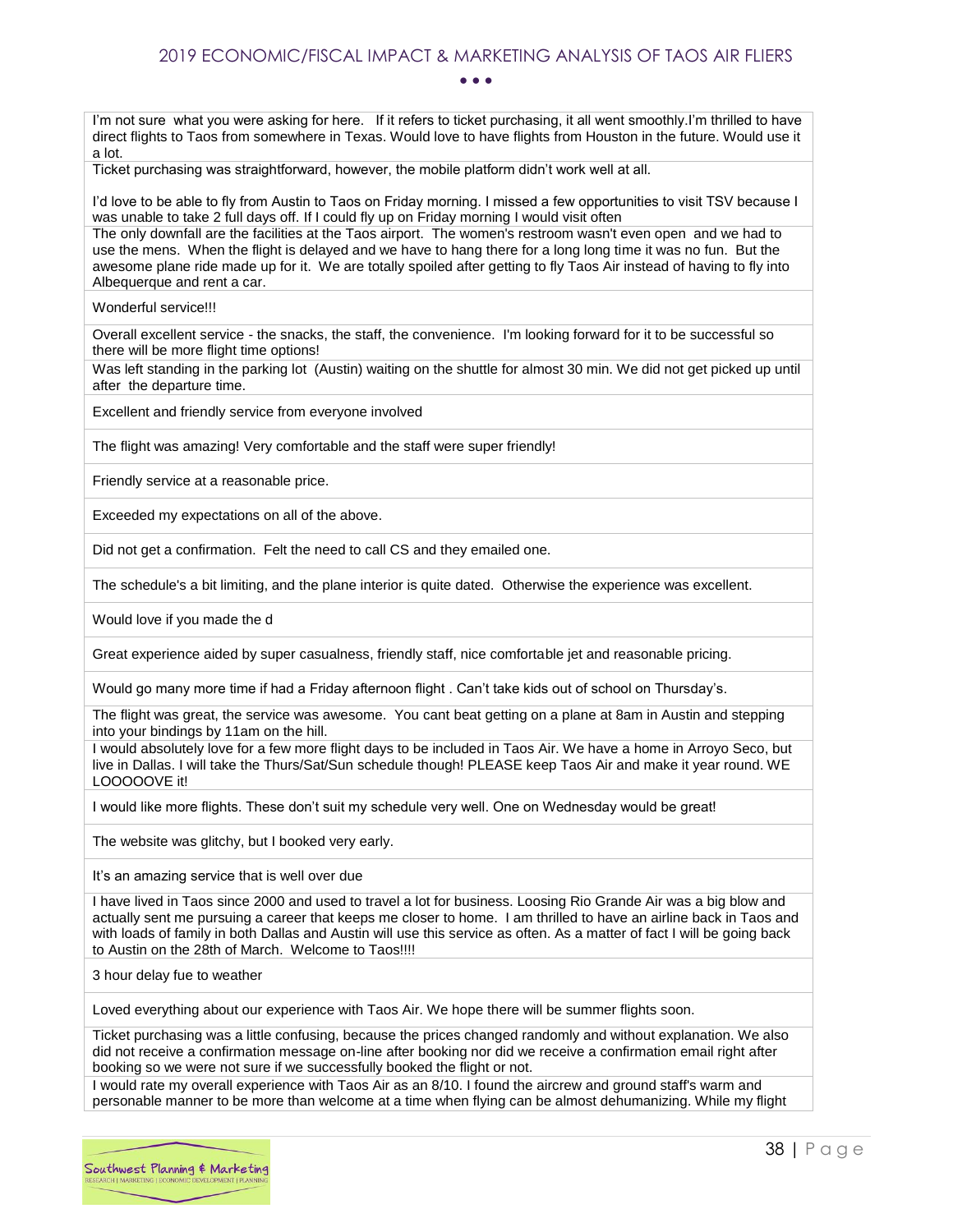from DAL to Taos was delayed, I was impressed that the flight crew took to time to present themselves in the lounge prior to take off and to explain the reasons for the delay (weather). Also the on board experience was, in my humble estimation, second to none. The only issue I would bring up is that there is no easy way to get from the main Dallas Lovefield terminal to the Taos Air lounge. I flew into Dallas Fort Worth from Montreal (my city of origin) and then used the DART train and bus to get to Lovefield airport. However, once there, I was surprised that Taos Air was not at the main terminal and could only be reached by taking a short taxi ride (which is a little disappointing if one is looking to save money by using public transportation) or by walking for 45 minutes. In all honesty, I'm not sure what suggestions I could make to remedy the situation, except maybe making clearer that while Taos Air does fly out of Lovefield, the lounge is not accessible through from the Airport's main terminal.

would love a Friday late afternoon/evening flight from dallas

We have been going to Taos for 10+ years a couple of times a year. We drive, fly into Santa Fe or ABQ. This cut the travel time down so much and was so convienent. I hope they expand to more flights, year round, so we can use it more.

I fly commercial for business, over 100k per year so I have preferred status. Taos Air was far and away better than flying commercial first class.

We travel a lot, and this was one of the best travel experiences we have had ! We love everything about it and definitely do it again !

I have ever liked flying in small planes, but our pilot did a great job with an easy smooth takeoff and an easy smooth landing. There was a little turbulence but he managed to escape the worst of it. The cabin service was better than most large commercial airlines and she seemed to genuinely be happy to help all of us. We will definitely fly with Taos Air next January and any other trips to Taos. Congratulations on a great product!

The interface for ticket purchasing falls pretty far short of a ticket website (like Kayak) or other airline websites

Would love more fly days.

Easy travel getting boarding without TSA. Very friendly and chill staff. The feeling is professional yet almost familylike. Informative on Taos and BCorp. Time went quickly.

it would be nice if there was another day or two with flights but the current schedule is fine.

My family is thrilled to have Taos air! It was a perfect experience from door to door. We hope we will be able to travel to Taos on a year round basis. Thank you!!

Flying with Taos Air made it extremely easy for me to get back and fourth from my vacation house to my home in a short amount of time. I've flown with Taos Air twice and both times were divine. The staff is excited to see you and very nice. I would recommend Taos Air to anyone visiting that entire area as my vacation spot is in Angel Fire. I hope to see the flights continue on into the summer.

Loved it, Danielle is great!

The crew was very nice and the experience of the flight itself was great. Had difficulties with transferring from a Southwest flight arriving to DAL to the Outside terminal using Uber and getting on time for the flight. Would be helpful to have an interconnection inside the airport and better communication with incoming and outgoing flights. I purchased my ticket well in advance of the first flights to be sure I had a set. I paid over \$400 for round trip. After purchasing, Taos Air started offering special pricing at less 1/2 what i paid. I felt I was being penalized for booking in advance.

We LOVED flying with Taos Air. I wish we could fly like that all the time. With a three year old and a 5 month old, it was so convenient! The staff was so friendly, we were so taken care of.

Loved all of it!

We have 3 kids under 8. In-laws just purchased a home in Taos & this flight allowed all of us to easily & affordably escape. Thank you!!! It was amazing!!! Please keep it going this summer!!!!!!

Some issues with baggage but other than that everyone was very nice

professional crew.. great plane.. good price

Sunday departure was a bit late

MAYBE ADD MONDAY AS WELL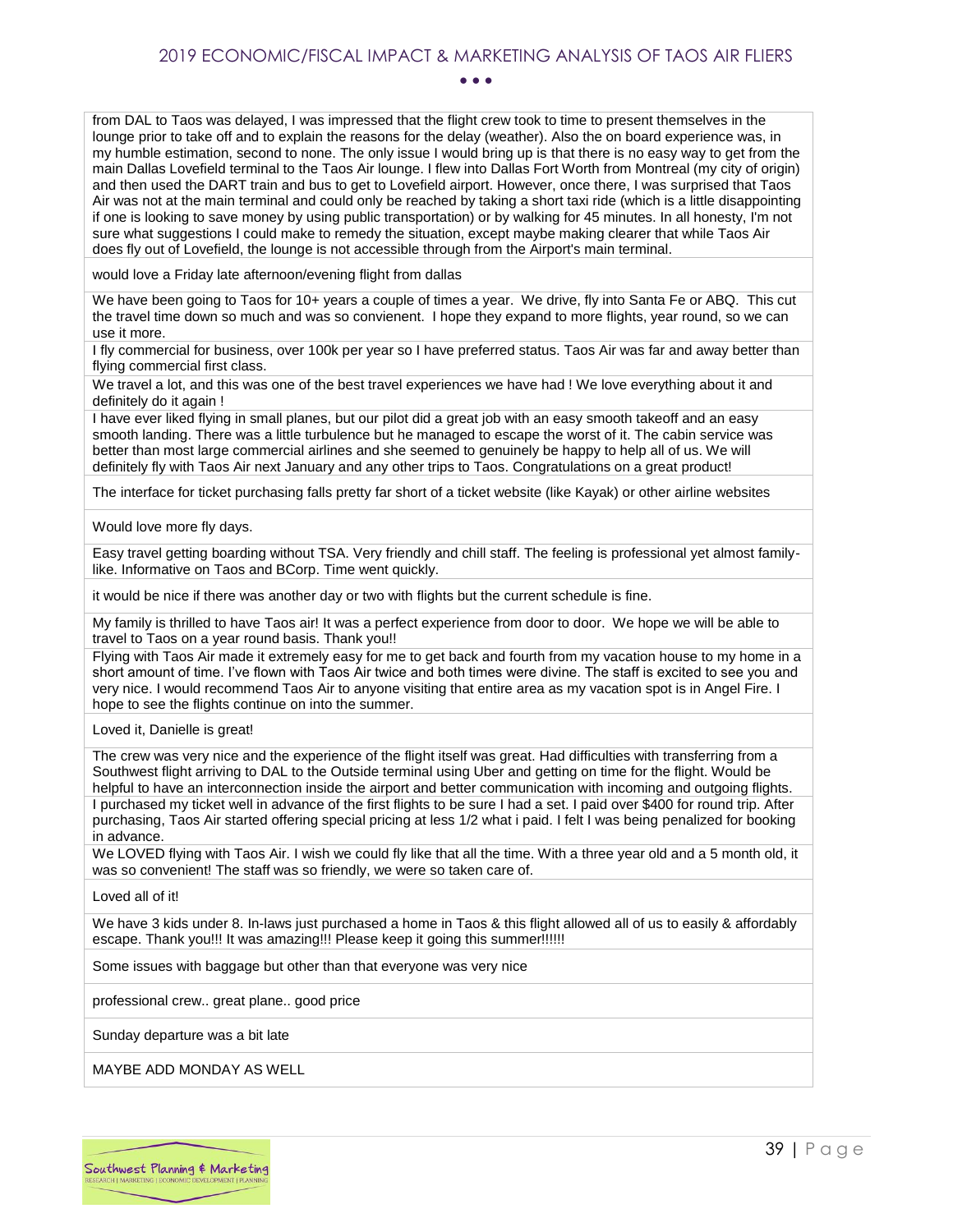Just a really great experience overall. Friendly staff, easy traveling, and a great flight

Was a little concerned that there is no type of security or metal detector.

More flights

Great experience with Taos Air! Easy to purchase, fly and get to the slopes!

Went above and beyond my expectations. Process with a toddler was so simple and Seamless!!

Hoping this continues and turns into an all year option with more flights during the week.

Great service. Professional and friendly crew. BeSt way to get to Taos from Austin

Off terminal boarding and in-flight experience was great. I think the pre-board process could be improved . It seemed awkward for the attendant to circle the room to check everyone in, hand a boarding card and then walk to the plane and hand the card back in. Overall it was a good experience.

Having someone from Taos Air go through passenger list and handing out a boarding pass that is then later retrieved at plane was a bit awkward. Why not have this done at the time we arrive at airport or a more efficient way to board and hand over our luggage? Other than that, the experience was great!

This was the best travel experience I've ever had! So smooth, easy, and accommodating

Excellent service, very convenient, & great staff

The Pilot and Flight Attendants were awesome. Great personalities and the plane was great. I am ready to book again for the same holiday weekend next year.

I would have liked Monday and Friday as a choice as well.

So glad to have this service. Hope it continues. I am a 70 year old permanent resident of Taos and this has made it so much easier to visit family.

This was a "first class" experience and I have recommended it to a number of others. It was a good "price performer". The fare is MUCH higher now and would preclude me from purchasing at this level.

Flight attendants (Julie!!) were FANTASTIC!

It was all great

The check in and on boarding process was SO easy and low-stress. The staff was extremely friendly and accommodating. I also enjoyed the snacks on board!

I had a great experience with Taos Air and will have flown 3 times, my parents twice, and my niece once during this first season. We have a house in Taos and live NY, so flying into Dallas and then connecting directly into Taos is so convenient. Although we enjoy skiing, we also love to come in the summer too. PLEASE continue the service! We will be great customers.

My flight is next week so not 100% applicable yet... but overall super easy. I would have liked a slightly later flight out of Dallas on that Thursday just b/c of work but 3pm worked. I was expected a Friday option but that's okay. I recommend doing some from Centennial Airport in Denver!

I love the convenience of the service out of Taos Regional Airport and Dallas Love Field. I only wish that the Dallas to Taos flights were in the morning so I could ski the same afternoon.

Outstanding flight experience! I purchased a 1-way ticket Taos-Dallas in order to move one of my sons to Taos. I rode out with him and truck and trailer. The availability of TaosAir was a godsend. I would've preferred to stay over until Sunday to help him unpack and organize, but could not justify the delta in ticket price between the Saturday morning and Sunday afternoon flights.

I LOVE this option and would use it year round if offered. My family is in NM and I am in Austin and there is no easy way to get there-except private and this makes that so affordable. Thank you again and please continue this!!

TOP NOTCH. ABSOLUTELY INCREDIBLE FLIGHT EXPERIENCE FROM START TO FINISH

I say all 5 star. We were very impressed with the friendliness and attentiveness if our flight attended. Also we enjoyed the Taos bars and tea that we were served.

Could have used more information initially in regards to parking, confirmation of flight booked. Otherwise it was fabulous

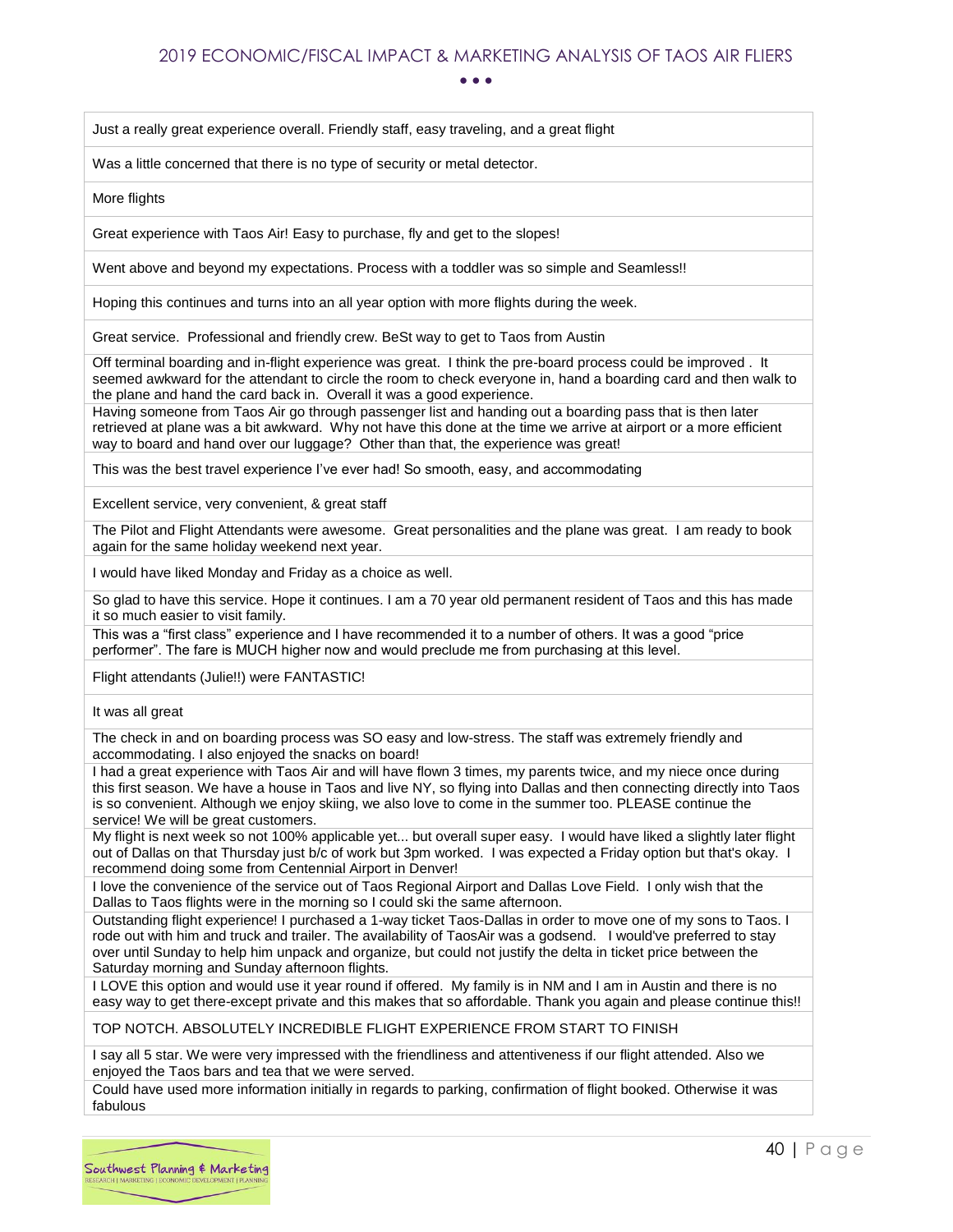Love if it was everyday, but I know not feasible

I was impressed by the courteous service, efficient and friendly.

Friendly, convenient

Traveling Taos Air tomorrow the 2/19th for the first time.

Everything has been great. Hopefully the service continues throughout the year. I know the number have to be there but if the program is to continue momentum it really needs to be a year round service.

The ease of checking in and boarding was the best...especially since the government was shut down causing delays in main terminals.

I was really excited about TaosAir when I saw the ad on Taos.com and called my friends to tell them about it for our trip on 1/17-1/21... I am not new to flying private (my work lends itself to those perks) and so my expectations for the trip were held high. The experience of the trip were that of private; I was able to park at the Love Field terminal, walk right in, have a drink and snack, and not worry… 90 minutes later we were in Taos! Rocky was our shuttle driver and was as friendly as your favorite uncle, a great guy – keep him on staff!!!

- I am 38 years old and have been skiing Taos since I was 5 years old (I have the pictures to prove it); I have skied Taos every few years or so, not because I wanted to go elsewhere, just because my parents or eventually my high school and college friends found it too hard to get to... "Let's just go to Colorado if we have to drive that far" is basically the excuses I would get....

After the trip, a lot of people have been asking me about the TaosAir trip and this is my response to them...... It is a game changer; for \$500 you match the cost of flying to ABQ (\$300+/-) then having to rent a car (\$200+/-) and then waste 2 full days of travel. TaosAir is a semi-private 90 minute flight with no security, baggage cost, and the chance to try a free demo set of skis; all while truly cutting off the competition (CO and other NM ski resorts) with the quickest way to get to world class skiing in the Rocky's.

Congrats to the Louis Bacon and the Taos team on taking this gamble of purchasing your own plane and working with Taos and New Mexico to extend the runway; your investment in these huge capital expenditures are going to pay off dividends.

I tried to buy tickets the first day they were available. The website had technical difficulties, and the price had gone up by the time the issue was resolved. In the end, I received the initial price, so I was happy with the result. I am hopeful that the website issues have been fixed long term.

Everything was GREAT!

It would be really helpful to have some type of numbered boarding card. On both the outbound and return flight there was a sort of dash for the entrance once it became clear that boarding would be started. All semblance of grace was lost. It would be nice to take this element out of the equation by having a numbered system once you arrived at the airport.

Please offer year round service from austin to Taos

Ticketing information very limited, with no follow up following confirmation. Need better info that there is no reserved seating and expectation of experience. It's a little different, so just more clarity on how the experience differs from a commercial flight.

Also, shuttle from Taos Regional to TSV was just a little unorganized. In fact, we left a passenger behind on the return. Part of that might be that the driver actually left early. They should have a clear manifest of who they are transporting and contact information.

Ticket purchased for me by my son.

While it was very simple, I kept thinking I was missing something or that I need to confirm seats, etc. Perhaps make it clearer explaining the process of what to do when getting to checkin

Tickets were purchased by another party, however in all other aspects Taos Air greatly exceeded expectations. The survey is not allowing me to leave feedback on the above questions.

Tickets purchased by another

website had some problems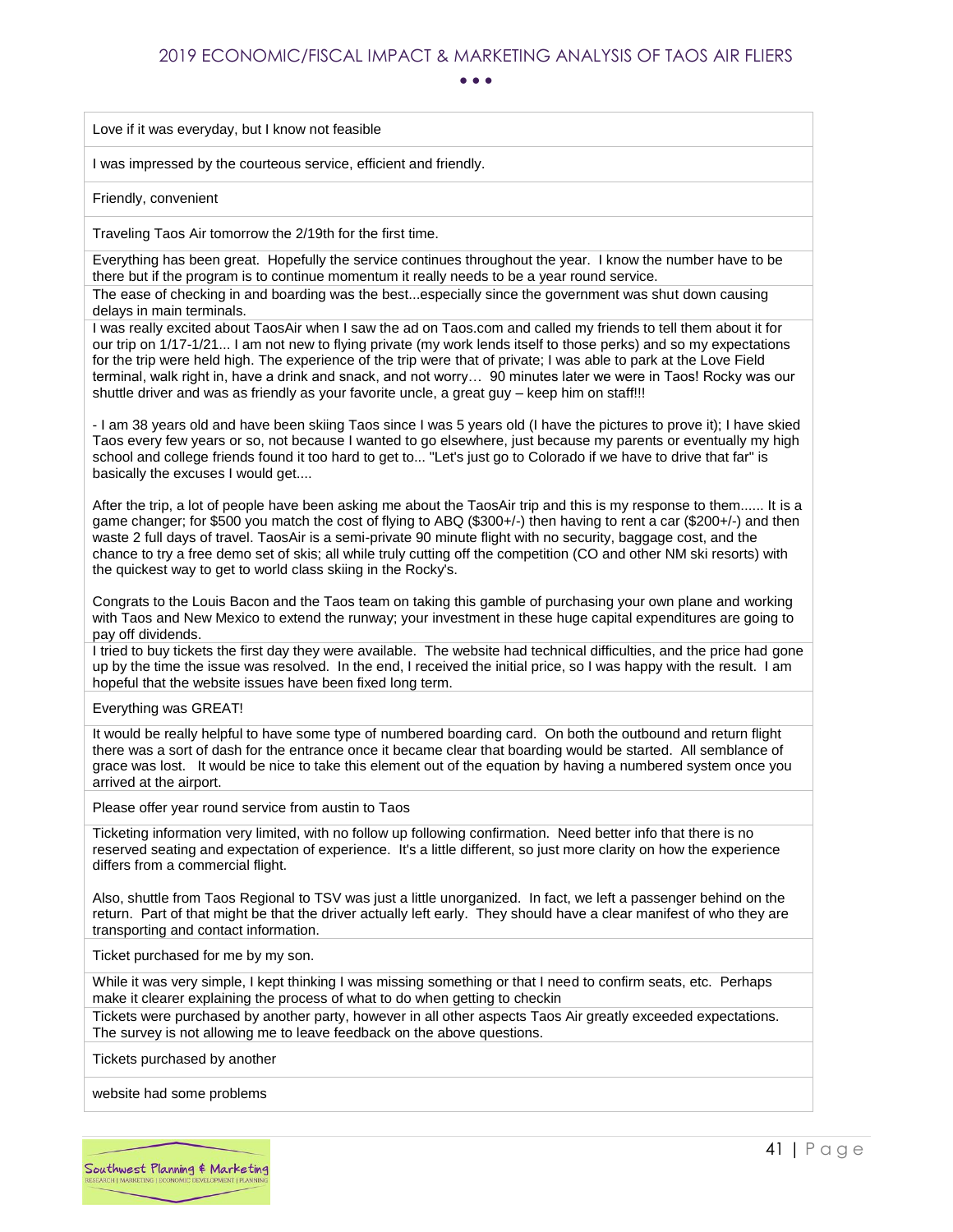Great service and amazing staff

difficult to purchase tickets on the internet

My one complaint is that it was not made clear to anywhere on the website that whe landing in Dallas (DAL) you were not actually located at the main airport nor was there transit to the main terminal. I had to download the Lyft app, and get a Lyft and pay extra to en external provider for this service. Furthermore though I gave myself an ample window of 2.5 hours before international travel, this confusion and delay signifigantly narrowed the window when I actually got to the main terminal for my connecting flight and increased my stress levels measurably. I suggest that your website and staff make it very clear that you need to allow an additional 30 minutes or so for arranging for private ground transportation. When I asked the stewardess on the plane, were we landing at DAL she had no idea and asked the other passengers for clarification. They all said yes, but then it turned out we were landing near DAL but not actually within the terminal. Your staff seemed so unclear they were not even sure if we were going to DAL or DFW.

Convenience was excellent. Very friendly. Website posted incorrect departure/arrival times and that caused my family to miss their flight!

Amazing!!!!!!

Would like more days! And in summer.

I would love to be able to fly thursday and able to return monday. It's hard for me to jusitfy a thursday to sunday morning ticket when i have to be at the airport so early sunday morning - that also only allows me two full days to ski. I wish there was a later flight on sunday or i didnt have to wait until the following thursday to return.

User friendliness of website can be improved

Fabulous experience at Love Field (Dallas). Makes things so easy.

I used the service to travel TO Austin. Great service, in cabin treats were a big bonus, seats comfortable, private terminal service is fantastic, we had weather delay on return flight from Austin and did not receive email notification of change so spent 4 extra hours in airport Signature Terminal which was NOT cool, but there was tea, popcorn and treats in the terminal so we survived. The flights, flight service, and flight crew were fantastic. We plan to use this service often, maybe 4 times a year if round trip service is instated.

Would like daily flights.

Great service

took me about 2 tries to purchase the ticket, webpage clitch

I was very impressed ! I hope to become a regular customer and would vote for year round service ;). Pilot and staff = Excellent Great ride to the mountains!

I would like for earlier flights from Dallas on Thursday and later on Sunday so you could have more time to ski

It would be a little more convenient if there were more days / times to choose from when flying! Like adding in a Monday or Tuesday. Or just a few extra flight times to allow for more time to ski.

We look forward to more days and more locations! Absolutely love it! Hope this lasts throughout the entire year. I have been trying to book some later in the spring flights and notice that it is not available for booking yet..

The staff was extremely friendly and outgoing! They made the flying experience very enjoyable.

Had to call for further information after purchasing ticket.

the whole experience was easy and JUST FUN

I think the app on my phone is not working too

But I rate 5 for everything. Best flights ever

Flight was great. Would do again.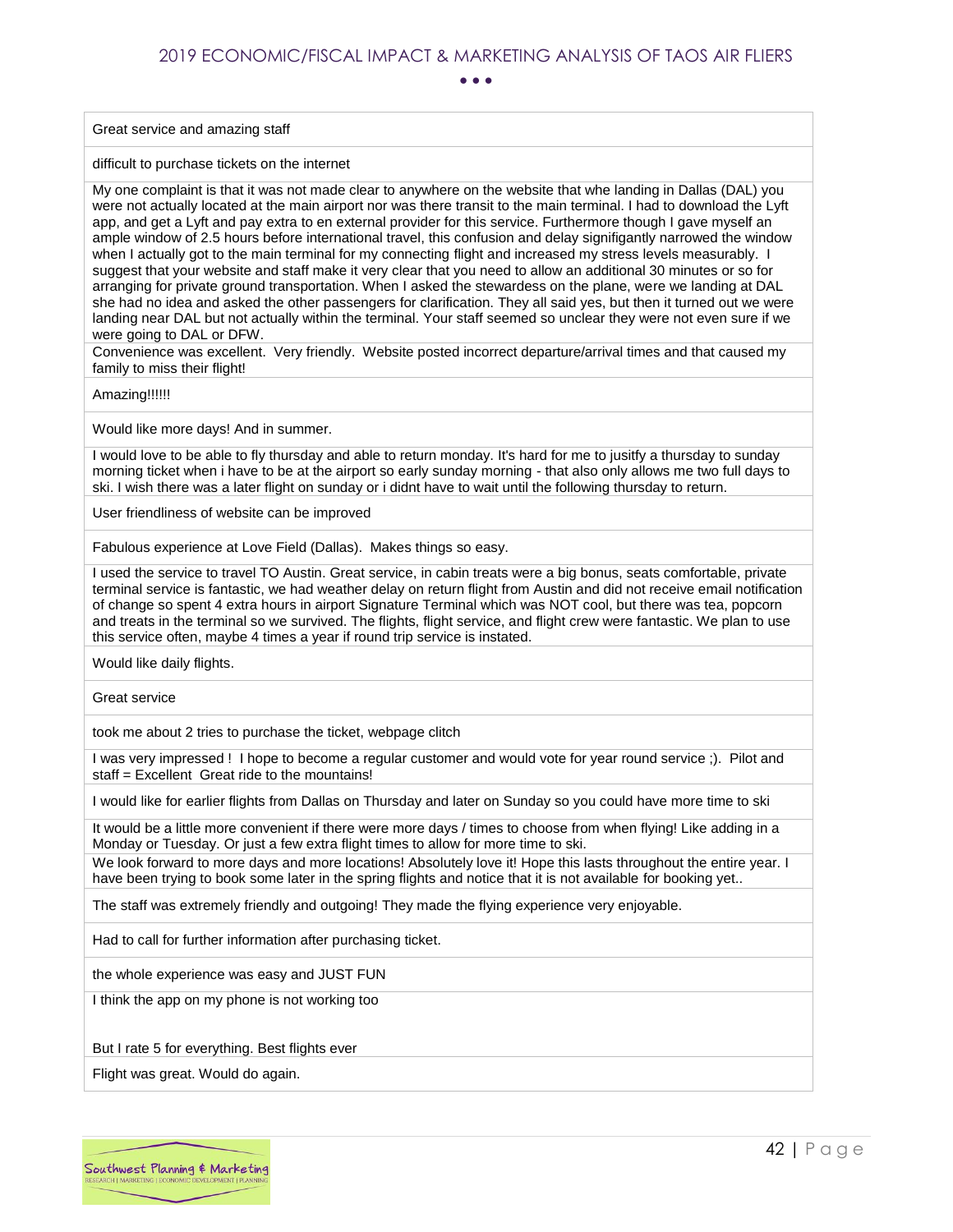• • •

Had trouble booking ticket on iPad. Worked fine on laptop. Emergency contact must be required field, but on iPad nothing notified user of this. Just appeared not to be able to get to next step in reservation

We did not actually fly but really wanted to. The issue was that the sunday did not allow us to rent a car since the rental car services are not open on Sunday. I understand that there was shuttle service to the valley, but that still did not allow us to shop for food for our condo. I hope that the rental car companies will work with you in the future to improve on this.

All 5. Mobile view is being funny and only lets me select for one

Loved the service I'll be using it annually!

Given the short duration of the flight I would love to do more weekend trips. An earlier Saturday flight or a late Friday flight from Austin to Taos would be really nice.

We were able to enjoy the first day around the city and accumulated to the altitude. The times were perfect for us to enjoy the weekend and still get back in town.

Had some problems with ticket purchases in December. Didn't get confirmations and had to call. Reservations were stil messed up. Husband ended up with two tickets for one flight. Would be nice to have a customer record so don't have to re-enter info all the time and can check/verify reservations on line.

Ticket purchase and confirmation process is cumbersome. Also pricing roulette is difficult to deal with out of 5 round trips my costs ranged from \$375 to \$750....

Can always use more options on flight dates but I'm understand the demand must be there before this can increase. We had a great experience flying Taos Air, and enjoyed every bit of the package that was offered from rental equipment to shuttle service and the pre, post and in air flight was expertly handled!

Would love more day options

it was so convenient; I loved the crew - they were professional and personable; the ride was great. the additional lift up to the ski valley was seemless and fun.

Would love to arrive Friday night.

Everything was fantastic. The only glitch we had in booking flights was that the ticket price fluctuated back and forth briefly as we were trying to purchase the tickets.

Absolutely loved it. Most convenient but would LOVE and make a LIFE CHANGING DIFFERENCE if we had a location from HOUSTON to fly out of!

Excellent, we got snowed in once at our home in Angel Fire and they let us move flights without a fee. Loved it! The closeness to our home beats driving from ABQ

and Santa Fe. It's so convenient and cost effective. I do hope they will offer service from Houston as my family lives in The Woodlands, therefore, flying out of Tomball would be so excellent as we live 10 min. from that airport. We have 4 family members that would use it regularly. My boys live in Ft. Worth and flying out of Dallas works so great for them. It's nice for us too, as we would rather driver to Dallas then ABQ. It's safer.

I wish there was a Friday and/or Monday option. It would be nice to have an option for two nights instead of a minimum of three.

We did a Saturday Sunday Austin flight and it was great, however I feel like a Friday option would have been ideal as Thursday is more days then I want to spend and Saturday felt a little rushed. Props to the Blake hotel for handling us showing up before check in and letting us get changed, and again on Sunday for letting us use the hot tub and fitness center before our evening flight, even though we had checked out. Also, it wasn't communicated clearly that we had free demo ski rental packages as part of our airfare. Fortunately at check in we were alerted and our ~\$200 in reserved rentals was refunded.

Everything was awesome! I will get to ski with my dad twice this year thanks to Taos air! And it makes life much easier for him. Hope for a Houston expansion later!!!

Everything was good! Very little could have been done better. But there was some confusion at 'Check-In' because there were no signs or schedules saying when the plane and staff would arrive.

But I now know the deal. I'll be OK to rebook! But it would be helpful to others to leave signs or directions about no staff being there until the plane shows up.

Face to face with all staff members rates 5. Telephone experience rates 3. Shuttle service to TSV excellent! Enjoyed friendly, entertaining driver. Suggest adding drop off/pickup at St. Bernard condos.

Check in & boarding would be more pleasant if there was a system, perhaps passengers given boarding number based on arrival time at airport. This might encourage people to be on time. People could relax, might be more polite while waiting to board & during boarding.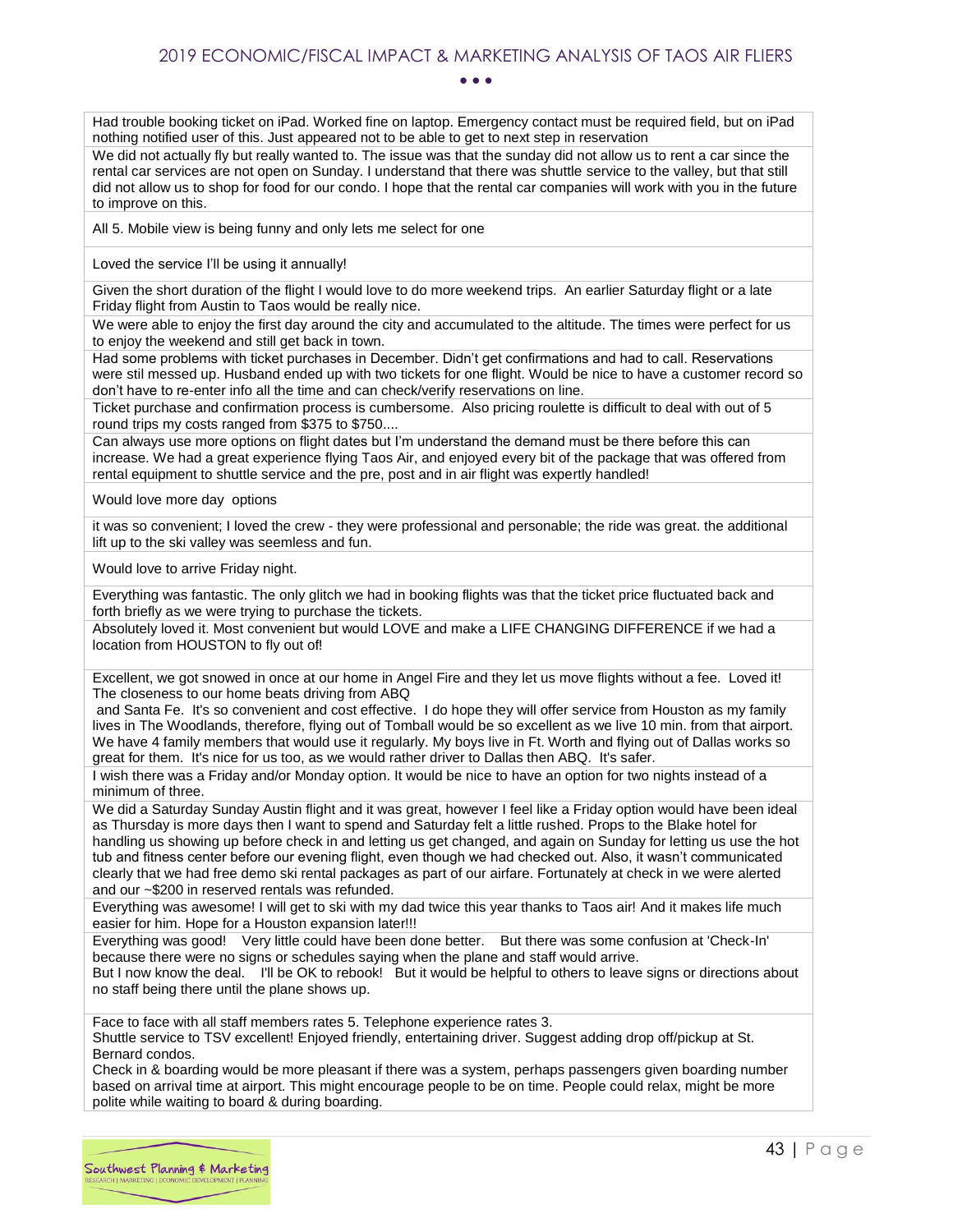• • •

The convenience of boarding and the wonderful flying experience is something we could totally get used to! Staff was very friendly. Check in could be more organized... maybe you could consider assigning a number as people arrive so you have some sort of order as you check in folks and have a boarding order.

We live in Dallas. Taos is our favorite ski resort, and we try to get at least one Taos trip in each year, but it's always been a little difficult just due to the travel time involved. Being able to fly direct and get shuttled right up to the mountain was absolutely awesome. It was one of our best trips ever, and everything about it was a great experience -- please keep offering this service -- thank you!

Would like more flights to chose from if you have tickets sales to support it.

very easy to purchase

Obviously more daily flight options would be nice but overall our experience was exceptional. The staff was amazing and the flight was excellent. Taos Air makes it so much more convenient for us to travel as a family to Taos. We LOVED it!!!

Very helpful to have the rental car return taken care of

Awesome and you should have taken bookings into April to see how many people would still fly in spring andsummer

We loved everything about TAOS AIR! The staff was awesome.

Love TSV, loved flying out of Dallas, Love Taos Air!

Staff was very friendly quick on board and quick take off

I flew from Austin but drove in from Houston. I ideally would like a Houston/Taos route. Also- Parking for me was \$80. Which I was not expecting it to be that expensive. Great flight attendant on the inaugural flight from Austin-Taos. Return was different attendant and not quite as accomplished.

Need more schedule options so I can use for business travel.

Amazing service. Already shared glowing reviews with many friends!

Dramatic Fluctuation of flight prices caused some difficulties with our travel plans.

Saw an add on the internet

Tickets were easy to obtain, staff was professional & friendly, flights were smooth, both ways! Thank you!

The experience was up to date, yet old fashioned as well; both very positive, and I appreciated the unhurried, stressless and very personal manner in which all aspects of the travel was conducted. Thanks, Taos Air! There were difficulties and big miscommunications regarding transport from the Signature terminal in Austin to the main Austin terminal (car rental). I think Taos Air and Signature should make the options very clear for passengers before time becomes an issue (I.e.missing a flight or missing a car reservation). Thank you!

Would love to have more flexibility in schedule, but understand why it is restricted.

Excellent experience all around- very friendly flight attendant.

Exceeded expectations in all categories. Not sure if selections showed up.

Purchasing screen was difficult to navigate. The site was not straightforward about the flight schedule.

Everything was perfect. Got in early for both flights. Onboard cocktails were great as well

I left my house at 2 pm cst, and by 5 pm mst was checked in to my room at the Alpine Village Suites. That speed as well as not having to rent a car, as well as the free ski rentals was a tremendous value.

As a Taos resident I am thrilled to have a local air service that so quickly and easily gets me into and out of Taos without having to travel to either Santa Fe or Albuquerque.

It was great all around!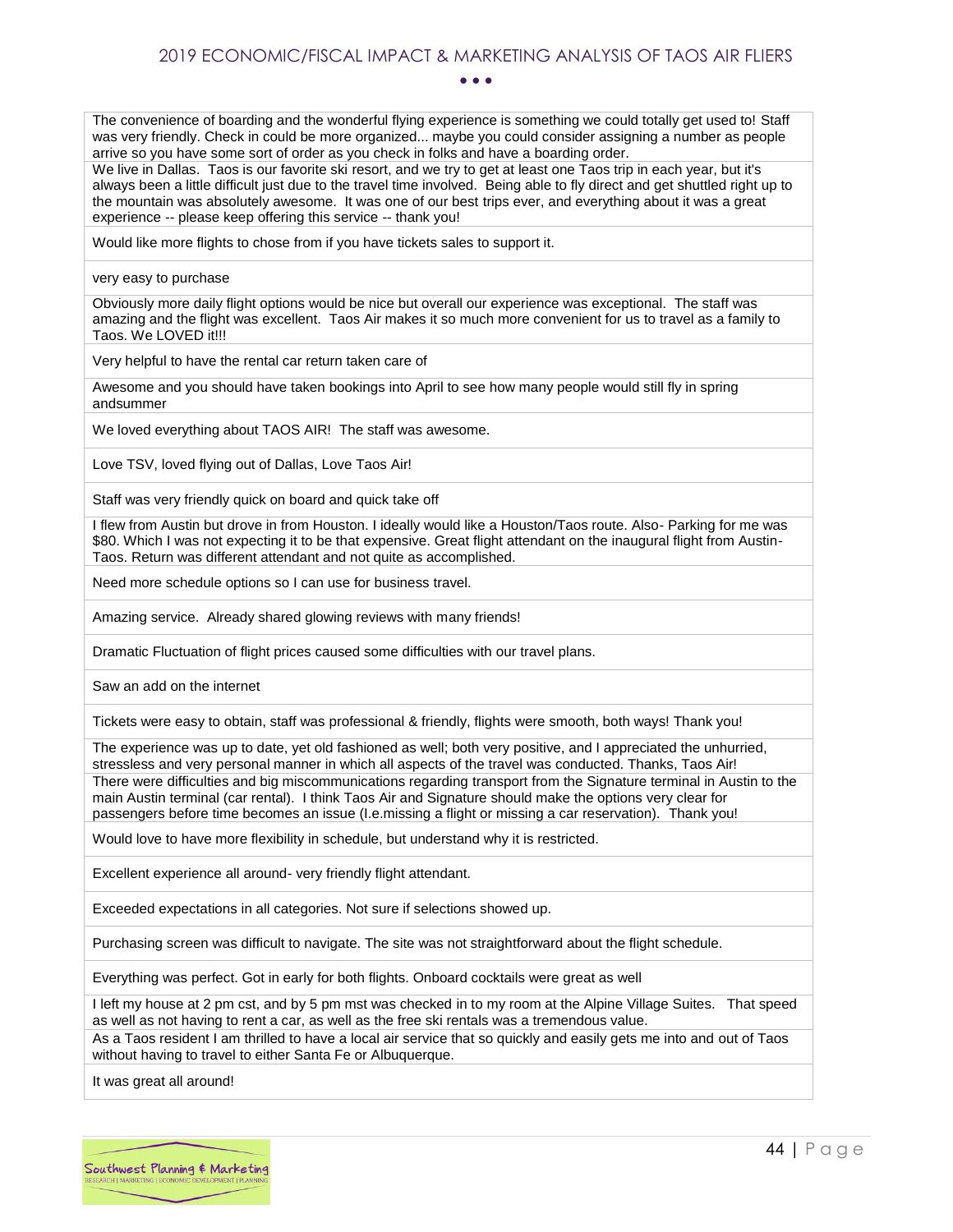• • •

Great experience!!!

Great to have this service available to get to Taos from Dallas fast and without the hassle of standard airline travel.

It was perfect! I work in general aviation, so being able to commute back home and get dropped off at the FBO (Signature - Austin) was AMAZING!

Great service and very accommodating

The website in general is not great. Checking the schedule and booking online is a bit of a pain. Doing it by phone was great. The people are awesome!

Need to better explain the parking and shuttle arrangements when purchasing tickets. There were little to no instructions on where to park. Also, need to explicitly state that parking should be in the long-term lot.

There was no space on my flight back

Thjere was a little confusion about bags when I left Taos and when I arrived in Dallas...no signage, no announcement.

arranged without my input

Very friendly staff from pilot on down

I haven't flown yet! My daughter and her family live in Taos; I live in NY. This is a welcome option!

The above questions wouldn't allow me score each category. I would rank 5 for all

Taking Taos Air made going to Taos Ski Valley the best value among the various ski resorts we were considering in Tahoe and Colorado. The cost was competitive and including demo ski rentals made it the best value I could find. I hope this service continues into the future.

It was relax,,,staff was great... Did not have to deal with standing in line and Airport security

experience was beyond what we expected. didn't have much to base it on, but it seemed like a good deal, and it came through big time.

We live in Taos and have family in TX. The ease, lack of stress, friendly staff combined with free luggage and alcohol creates an affordable luxury of living in Taos and flying!

It would nice if there were more flights.

Excellent all around

I know this might be economically feasible, but it would be great to be able to fly on more days.

Schedule was limiting. Could only use one way.

Awesome operations being able to arrive 30 min prior to flight. Free checked bags is awesome. 10/10 will do this again

I live in Taos. My kids and grandkids live outside of Austin. This is a game changer for me and I pray it continues! Great experience on Taos Air recently. I booked 2 more tickets in March.

Perhaps add more flights as demand allows

It'll be great when the service is broadly available. Very thankful for the service!

Too limited

Had a great experience over all. Better than most flying experiences that I have had.

The ticket purchasing needs to be improved with a better interface.

Purchasing website is still a little klunky. Doesn't work well on mobile. Phone rang off the hook at the TaosAir office during normal business hours.

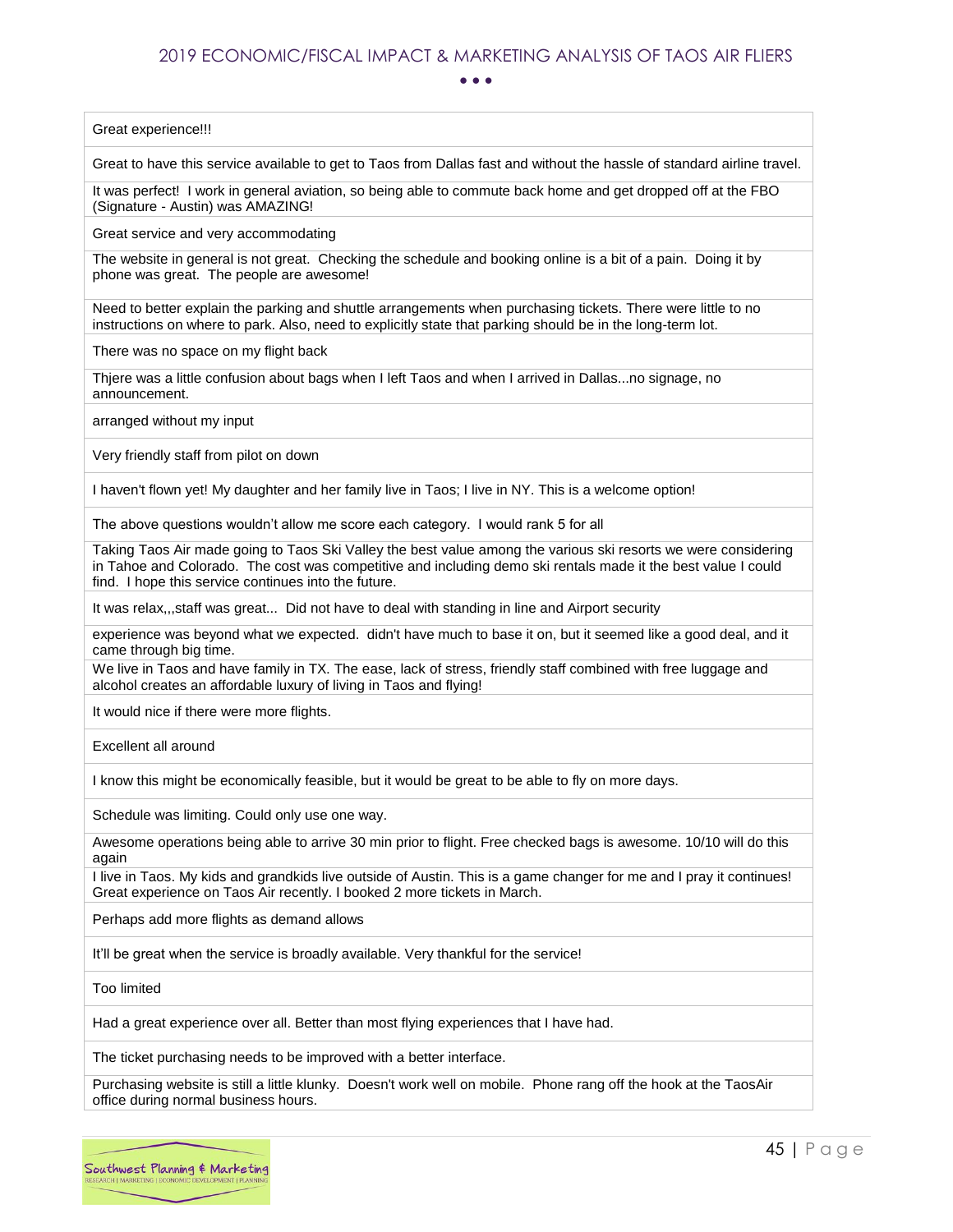• • •

Excellent operation from start to finish.

Shuttle pickup for return to airport confusing. Upon realizing I was a little beyond the pickup point, I was walking back with my bags , and although waving, the driver drove around me and left me there!

Very pleased. It was so nice to fly out of Taos on short notice. Very professional. I could not have been happier!

Everyone was so nice and helpful! The accommodations were amazing!

I live in Taos. Everything about my experience with Taos Air has been awesome. I flew roundtrip to Dallas during the Christmas holidays and again last week. It makes going to see my family so easy! I can have breakfast at home in Taos and lunch in Dallas!

It was an excellent experience. From leaving Dallas to flying into Taos it was so easy and smooth. The pilot and flight attendant was absolutely awesome. I would love to fly Taos Air more and plan too in the future. I'm so happy you know I can visit my sister and ski Taos Ski Valley without the long drive or hassle of flying into Albuquerque or Santa Fe. Top notch company!!

Best airline in the world

Re ticket purchase .. I was unable to complete it online for whatever reason and had to call the toll free number. Thankfully it had retained all my information and the person I spoke with was able to complete the reservations.

The easiest flight eve. Totally going again.

I received an error in my confirmation email -- it shows the incorrect return time to Austin (shows the same timing as the outbound flight, which is incorrect. I never received a correction and only figured it out on my own.

I liked not having to go through security and having no cost to have baggage. It was on time leaving Austin and on leaving Taos on my return trip. When I go to Taos now to see family this is what I will use. I do not ski but like the ease in the trip.

The onboard experience and staff help was incredible. Our flight might have actually been the best, most enjoyable commercial flight I've ever taken.

The staff was fantastic, the experience was relaxed and simple. I was able to get tickets for a promotion price, so please notify me when you have special pricing available. The free demo skiis werer ahuge plus, I did not have lug around a ski bag, just my boot bag on my back!

We would like to be able for our son to fly up on Friday or Thursday nites as he feels he could nit take off from work on Thursday and Friday.

Convenience, Convenience, Convenience. The ease of no security and no drive from Santa Fe or Albq is a wonderful convenience.

Very easy and clear instructions

1. I think it is important that the onboard staff is more educated on Taos experiences. They are the first ambassadors of your guests.

2. Add more branded items on the flight, little things like cocktails napkins, New Mexico Beer, disposable cups 3. Providing a shuttle to/and from the main terminal at the Dallas/Love Airport. We had to hail a taxi/uber to get to and from Signature Services

Can't wait for more flights to be available as well as Summer flights

My only two complaints were that on Sunday the staff at the Blake told us they could not hold our luggage there, since we didn't stay at the Blake, even though we were on Taos Air and the shuttle left from the Black. The more substantive gripe involves the hotel restaurant, which significantly trails the hotel and the resort generally in quality. That was not an elite restaurant, in food or service.

Beth the flight attendant was terrific.

Great Experience

It was great experience to fly with Taos Air. I am glad they started this service. I have friends in New Mexico and I was once a resident of Santa Fe and love to to come back sometimes. This plane have made it easy plus due to direct flight from Dallas to Taos. It is great to go skiing when we land in Taos!

I wish there was a Friday flight.

Wonderful experience! Can't wait to fly again!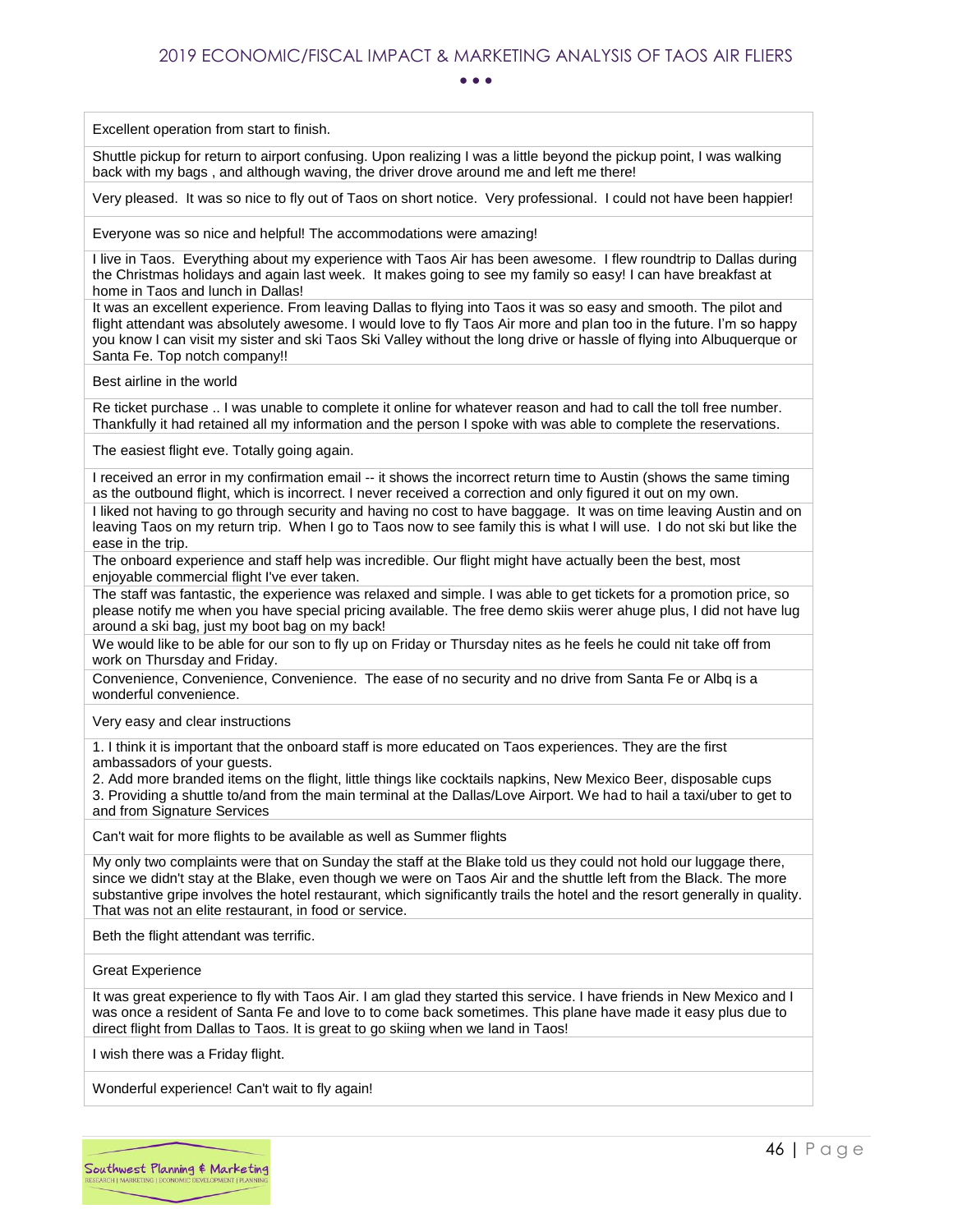• • •

Website is a bit clunky. Can't compare rate across days easily

Changed my original condo booking to fit the airline schedule

It was a great experience flighting Taos Air and will fly again.

n/a responses are because I have not traveled yet, will be doing so next week

Great all around. Please keep this flight in the future as we now plan to come more often from Dallas.....due to the convenience.

Was a seamless experience from beginning to end, what a treat to not have to deal with the usual hassles of air travel.

I can't seem to get the survey to take my answers to Question 4. But I tried to say that my expectations were exceeded in each category. This was a great experience. We really liked it.

Love being able to fly directly to Taos. Easy and elegant way to fly.

wish there were a few more flying options.

Flying from East Coast, difficult to get connecting flights.

Would like another service day- probably Monday!

For first flights, had it all together. Very helpful.

thurs/sat/sun schedule a little inconvenient but really minor.

great experience

It was VERY convenient and the price was cost effective.

It was awesome. Very quick and easy

I sure wish TA would fly directly to Houston.

I was flying to meet my family who had already left town. It was so easy. The pilots and crew were amazing. Felt like you were flying with friends.

Love Love Loved the experience. Will be the way that we travel in the future, even if we go to Angel Fire, the other NM ski slope we use

I loved the easy boarding process! The staff were all so friendly. It was a perfect flight. Comfortable, quick, and easy. Please keep it around!!!

I will travel on Air Taos 21-24 Feb. I received and completed this survey on 12-Feb; haven't traveled yet, but looking forward to it!

I just wish there were more detail on the website when purchasing a ticket - perhaps how many seats are still available on that flight.

Due to the holiday (MLK Day) weekend, the schedule was a little different—departed for Taos Saturday morning and returned Monday evening, which was perfect!

Great overall process—very quick and easy with friendly staff. Only issue was a bit of a delay in boarding and baggage on one flight, but overall it was an excellent experience.

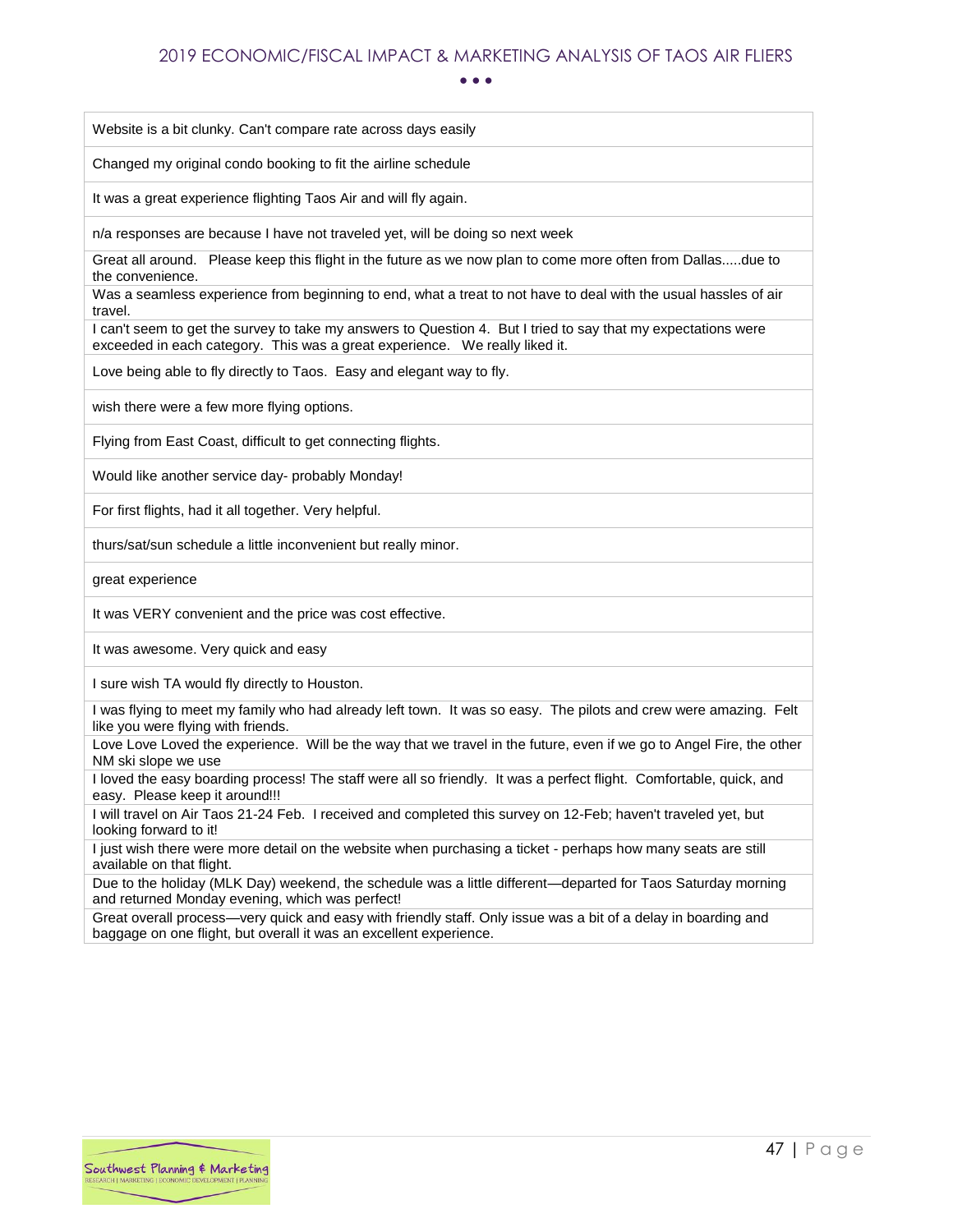## <span id="page-48-0"></span>**Q5a. If you were to fly in the summer, where are you most likely to visit? (Angel Fire, Eagle Nest, Questa, Red River, Taos, Taos Ski Valley) Please explain.**

| <b>Response</b>                                                                                                                                                                                                                                                      |
|----------------------------------------------------------------------------------------------------------------------------------------------------------------------------------------------------------------------------------------------------------------------|
| Depends on where it goes.                                                                                                                                                                                                                                            |
| Santa Fe                                                                                                                                                                                                                                                             |
| We have a family home in Taos in Valdez                                                                                                                                                                                                                              |
| <b>Dallas</b>                                                                                                                                                                                                                                                        |
| I live in Taos and fly to Tx for work                                                                                                                                                                                                                                |
| Austin; Dallas                                                                                                                                                                                                                                                       |
| I live in Taos; would likely visit friends/family in Austin &/or Dallas area.                                                                                                                                                                                        |
| Hiking in the upper Rio Grande valley.                                                                                                                                                                                                                               |
| I'm a resident of Southern Colorado, so I wouldn't "visit" per say, but the day I came home from my last trip, we<br>spent the day in Taos, had lunch there and did shopping, then drove towards the ski valley for more shopping and<br>dessert before heading home |
| <b>AUSTIN</b>                                                                                                                                                                                                                                                        |
| Dallas, Austin                                                                                                                                                                                                                                                       |
| Albuquerque                                                                                                                                                                                                                                                          |
| Austin                                                                                                                                                                                                                                                               |
| Secco                                                                                                                                                                                                                                                                |
| Village of Taos                                                                                                                                                                                                                                                      |
| I live in Taos so I would visit Austin for fun.                                                                                                                                                                                                                      |
| DFW, Austin, Denver, Fort Collins, LA                                                                                                                                                                                                                                |
| Espaniola                                                                                                                                                                                                                                                            |
| Red River Gorge, Sante Fe                                                                                                                                                                                                                                            |
| Ted Turner's ranch                                                                                                                                                                                                                                                   |
| Santa Fe                                                                                                                                                                                                                                                             |
| Valdez                                                                                                                                                                                                                                                               |
| I would use the service to connect with international flights from Austin. (I live in Taos and fly usually from<br>Albuquerque to either Houston or Denver to connect.)                                                                                              |
| El Prado                                                                                                                                                                                                                                                             |
| Santa Fe                                                                                                                                                                                                                                                             |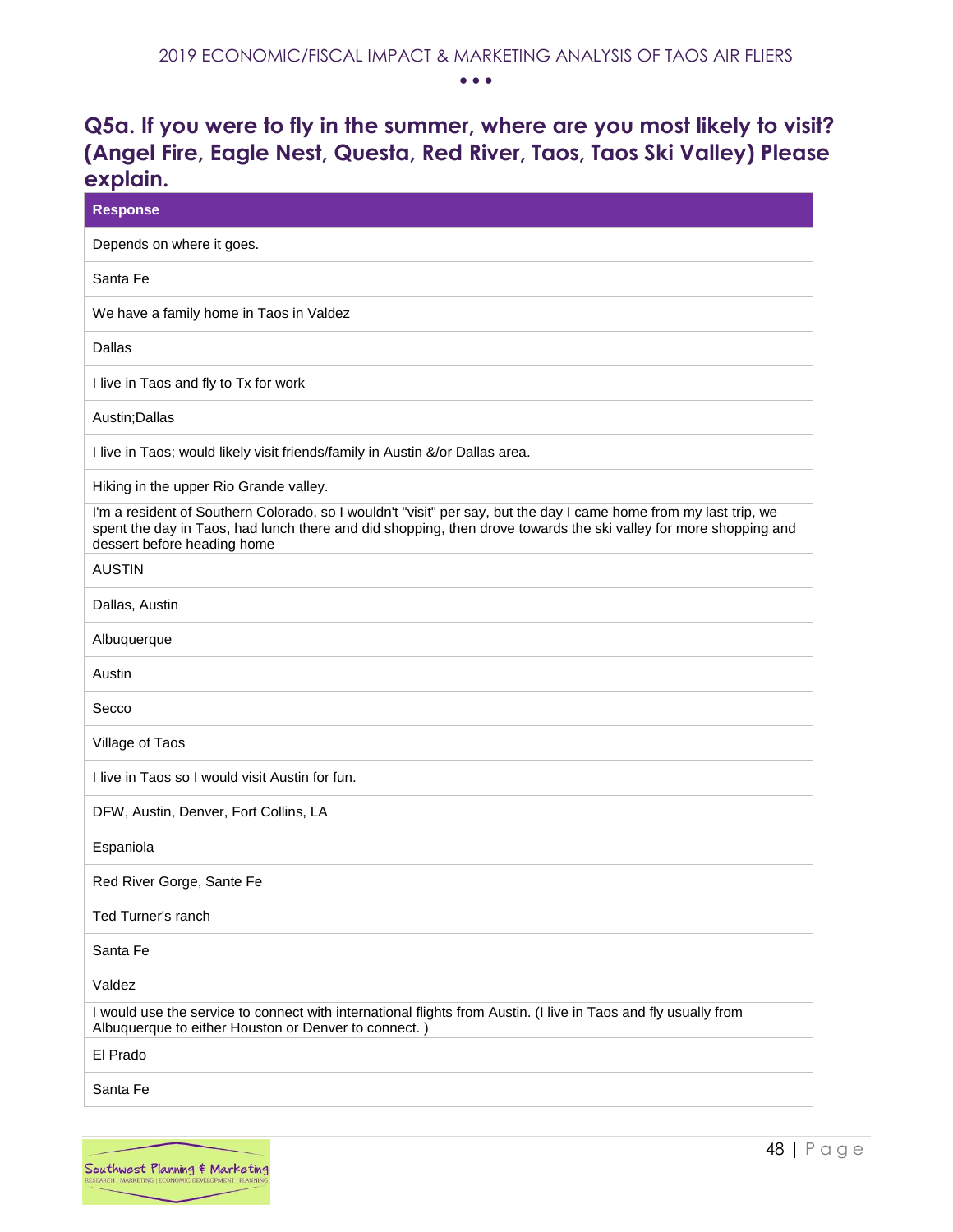• • •

| El Monte Sagrado                                                                                                                                                                                         |
|----------------------------------------------------------------------------------------------------------------------------------------------------------------------------------------------------------|
| We live in Southern Colorado, 17 Miles West of HW 285 and HW 17. This was much more convenient and it was<br>nice to have the option of Dallas, Since United/Boutique Air in Alamosa goes through Denver |
| I live in Taos, I would be flying away, not to.                                                                                                                                                          |
| Other end of route                                                                                                                                                                                       |
| Dallas                                                                                                                                                                                                   |
| Santa Fe                                                                                                                                                                                                 |
| I traveled to Austin from Taos                                                                                                                                                                           |
| SMU in Taos, Talpa                                                                                                                                                                                       |
| Best place for hiking and flyfishing                                                                                                                                                                     |
| Ojo, Santa Fe                                                                                                                                                                                            |
| Ojo Caliente, Santa Fe                                                                                                                                                                                   |
| Dallas; Phoenix, Denver, San Diego                                                                                                                                                                       |
| Santa Fe                                                                                                                                                                                                 |
| California                                                                                                                                                                                               |
| Live in Taos and use Taos to Texas legs                                                                                                                                                                  |
| Dallas or Austin                                                                                                                                                                                         |
| Santa Fe                                                                                                                                                                                                 |
| I don't know about each of this destinations enough to know which I would visit, but loved the whole area.                                                                                               |
| Hiking trails, river activities, cycling, hot springs, bookstore, restaurants                                                                                                                            |
| Family in TAOS and angel fire                                                                                                                                                                            |
| I would fly Taos to Austin & Dallas for leisure/sightseeing                                                                                                                                              |
| I m reverse commuter. I live in Taos and travel to Austin.                                                                                                                                               |
| Santa Fe                                                                                                                                                                                                 |
| Unsure                                                                                                                                                                                                   |
| dont know                                                                                                                                                                                                |
| Second home is in Seco                                                                                                                                                                                   |
| live here so would fly to Austin                                                                                                                                                                         |
| Austin and Dallas                                                                                                                                                                                        |
| Live in Taos and would visit my mother in TX.                                                                                                                                                            |

 $\overline{\phantom{0}}$ 

 $\overline{\phantom{0}}$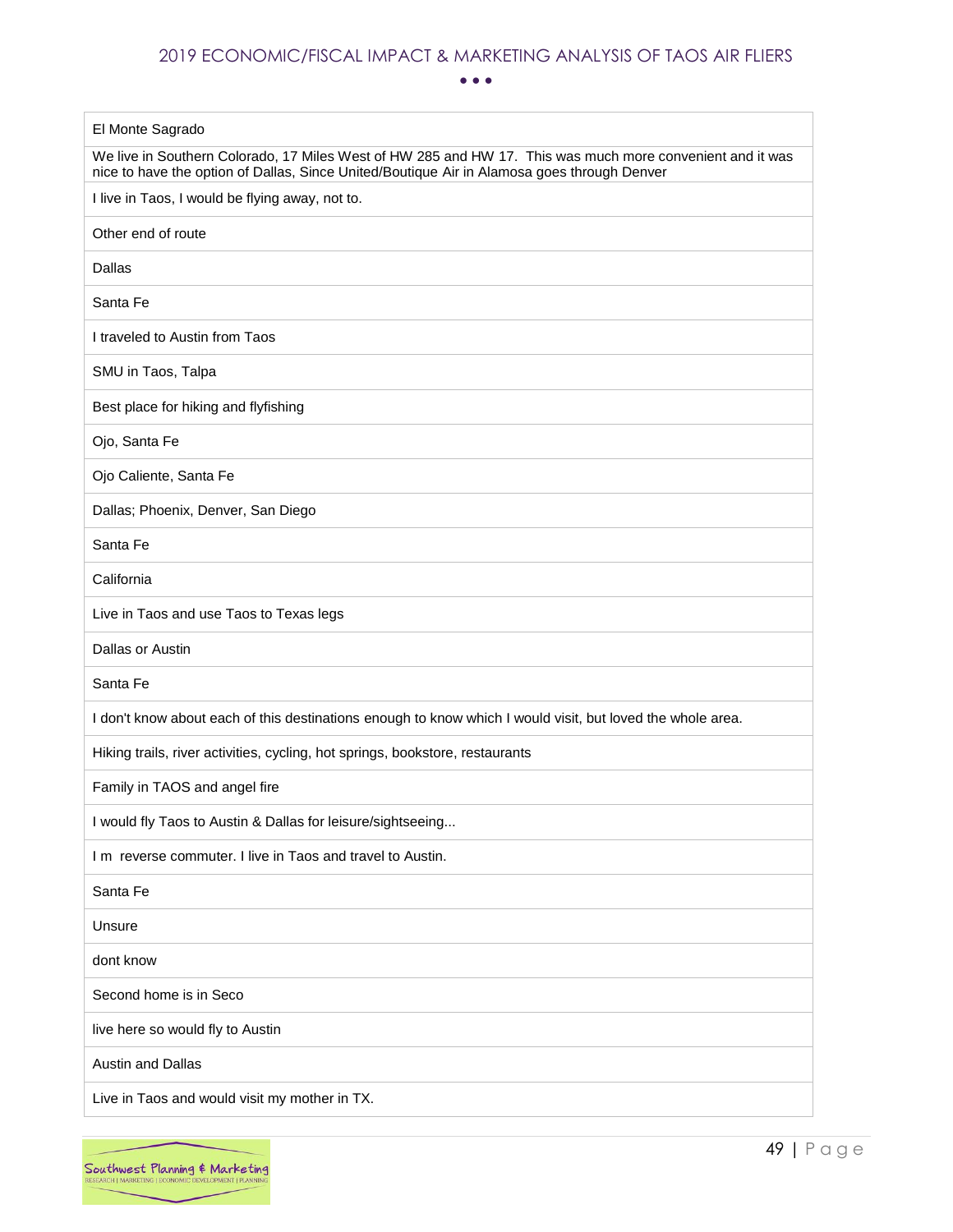• • •

I would fly to visit my sister in Dallas area.

The Blake

I live in Taos... so I go to Dallas to see family.

I live in Taos so to have the availability to fly to TX would be great.

Arroyo Seco

Austin

I live in AF so I would go to Austin. I also hear San diego might become an option. I would love to visit there as well.

Santa Fe

Ojo Caliente, Abiqui, Santa Fe day trips plus some day trips to Red River and Angle Fire

ojo

I live in Taos, however guests would come.

Fly fishing locations through out the area.

Arroyo Hondo

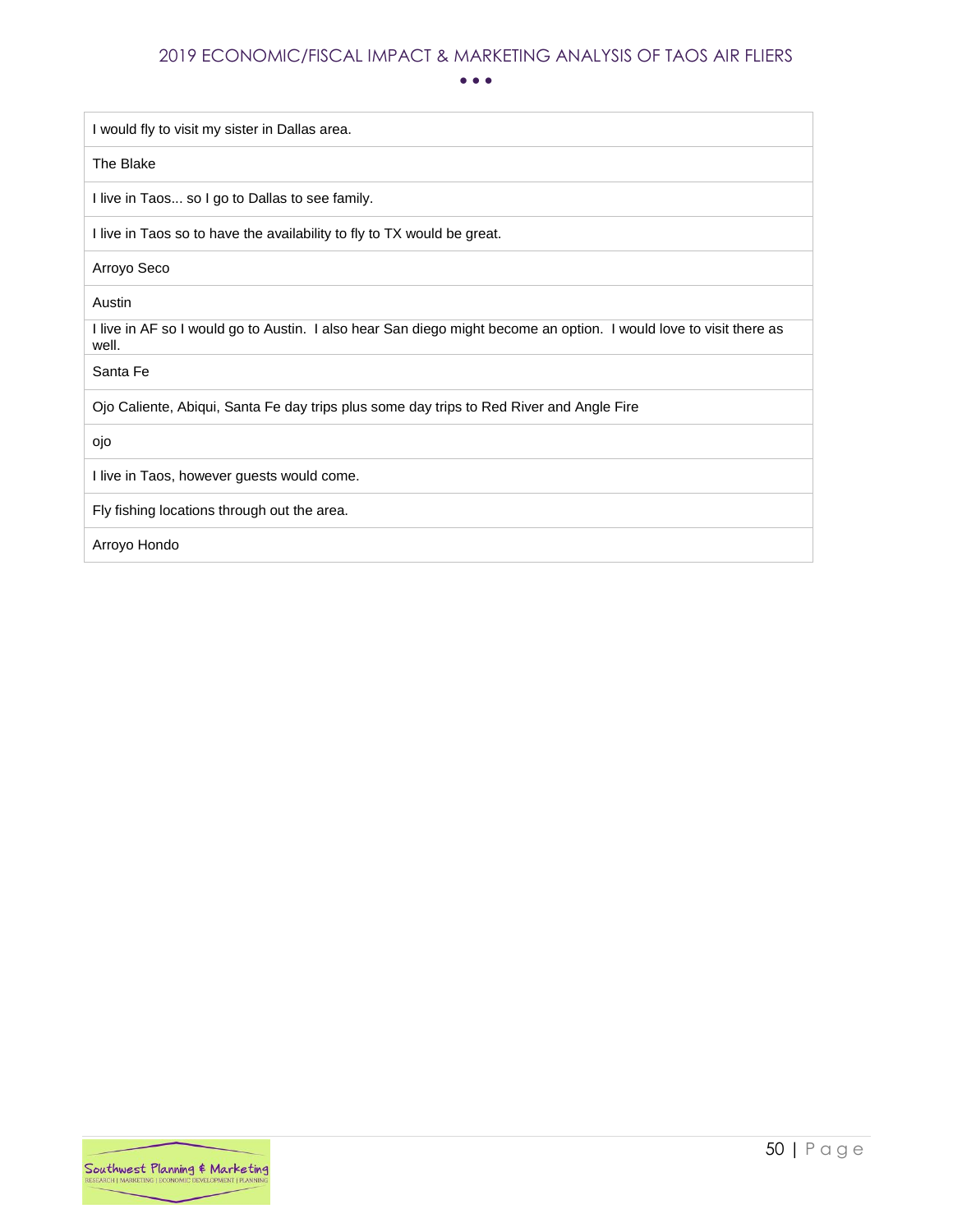## <span id="page-51-0"></span>**Q15a. Did the availability of direct flights between Austin/Dallas and Taos influence your decision to visit (Angel Fire, Eagle Nest, Questa, Red River, Taos, Taos Ski Valley)? Please explain.**

| <b>Response</b>                                                                                                                                                                                                                                                                                     |
|-----------------------------------------------------------------------------------------------------------------------------------------------------------------------------------------------------------------------------------------------------------------------------------------------------|
| Design a better survey and test in next time. This was built by a grade schooler!                                                                                                                                                                                                                   |
| business trip for a specific facility in taos                                                                                                                                                                                                                                                       |
| Perfect option at a great price for r/t (\$400) that included the ski rentals as well.                                                                                                                                                                                                              |
| We spent the entire visit at our condo in TSV.                                                                                                                                                                                                                                                      |
| I definitely took more trips to Taos/Taos Ski Valley than normal because of the direct flights.                                                                                                                                                                                                     |
| We wouldn't have gone to TSV if not for the well priced round trip flight from Austin                                                                                                                                                                                                               |
| I drove from Houston to Austin fly Taos Air. I normally fly to ABQ and then drive up to Taos ski valley. That is what<br>I did for the way back. Naturally I would prefer flights from Houston. However, I would fly from Austin again if the<br>time is right and the price isn't too much higher. |
| The availability of direct flights between Austin and Taos sealed our decision to take a family Christmas holiday in<br>Taos and do some skiing as well.                                                                                                                                            |
| Was going to travel to Taos anyway but flight from Dallas worked in my favor                                                                                                                                                                                                                        |
| I live in Taos. I love the convenience of the direct flight to Taos. Please offer the flights year round! If you build it<br>they will come!                                                                                                                                                        |
| Drove to a different community.                                                                                                                                                                                                                                                                     |
| We generally visit TAOS Ski Valley 3-4 times a year. We have a condo in the ski valley. While we are here we may<br>visit the town of Taos, Santa Fe for restaurants and sightseeing purposes.                                                                                                      |
| Wouldn't have gone if it weren't for direct flight                                                                                                                                                                                                                                                  |
| I would not have gone if Taos air did not exist                                                                                                                                                                                                                                                     |
| The drive is just too long for us with work, the direct flight was a great option!                                                                                                                                                                                                                  |
| We were looking for a different ski destination, and seeing the flights lead us to a quick decision to book TSV.                                                                                                                                                                                    |
| Would like to visit the town of Taos next time as we didn't have time since we spent time skiing.                                                                                                                                                                                                   |
| We come to TSV each year regardless but this flight made the trip so much more enjoyable!                                                                                                                                                                                                           |
| Only stayed in TSV                                                                                                                                                                                                                                                                                  |
| I've owned my house in the town of Taos for about 10 years and Taos air has allowed me and my family to use it<br>much more frequently and take advantage of skiing and hiking more than before the service.                                                                                        |

Having a direct flight to Taos is Awesome! It is a game-changer in terms of making it a viable destination. My parents live there, and I work in Dallas. Visiting them (to ski) was a real chore. Now it is easy. Love it.

Traveling to TSV from Austin is time consuming and expensive. It's nearly impossible to spend quality time on the mountain when you spend 8-12 hours commuting to the mountain. Taos Air is a game changer.

Arora Seco

We visit family in Taos every year, but Taos Air makes the trip 1,000,000% easier!! We would visit more than once a year if the airline operates year round.

We would have gone to Taos anyway. But this might get us to come more than once a year.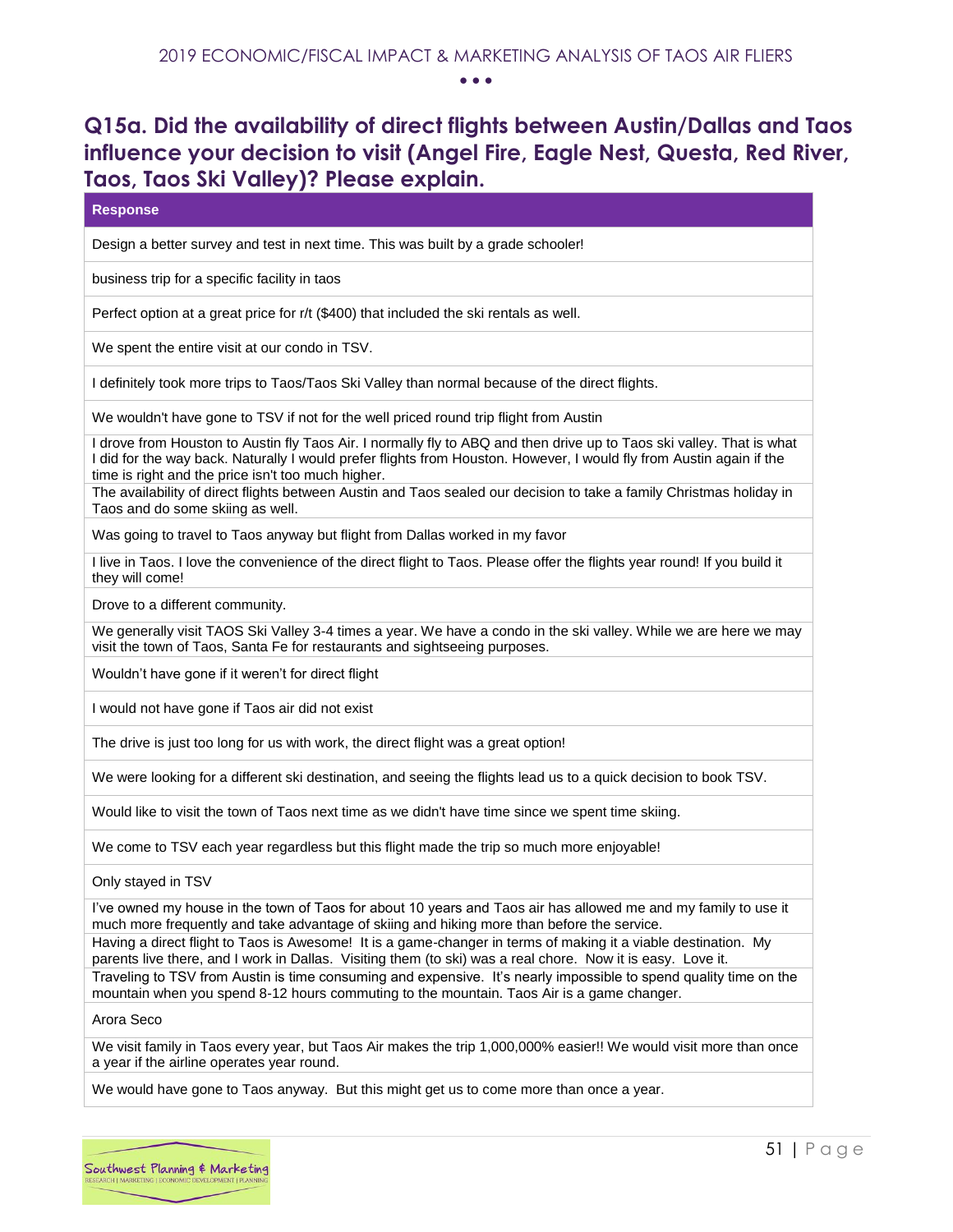We are more likely to go to Taos over other places as long as Taos air is providing an affordable service

We only wanted to ski Taos ski valley.

For this trip, our party would not have considered Taos absent TaosAir

We typically fly into ABQ and rent a car. We wouldn't be able to make the short weekend trips work without Taos Air. I have now visited Taos 3 times in 3 months because of Taos air. We absolutely love it.

I would have flown into Santa Fe or Albuquerque. Happy you're here!

I took the trip to get to Albuquerque.

The ease of travel to ski in Taos was amazing and really exciting. It is a game changer because it's so easy to get to now!

I was in Taos to visit family. The option to fly to Taos directly was definitely a factor my decision to travel there (rather than having to fly to Santa Fe or Albuquerque and arrange ground transportation to Taos).

We have family here, so we will come regardless, however with this flight being so easy and quick, we plan to visit more often.

we usually go to Vail and only went to Taos because of the new flights.

12-14 hour road trip vs 90 minute flight, it was an easy decision.

Made travel very easy !

We had been invited to a family members birthday ski trip. We were considering it but dreading the drive from Albuquerque or Santa Fe. Taos Air was the perfect solution

The direct flight allowed me to have two visits of 2-day stay in Taos instead of one time stay coming and going from ABQ or SAF.

Our drive would have been so long with our family, we may have not decided to go.

very convenient

Went skiing in angel fire

Saves up to 8 hours round trip from DAL or DFW.

Went because we heard of the skiing in Taos and this flight made it very accessible

Only other option is to fly to Albuquerque or Santa Fe and drive to Taos or drive from DFW to Taos which is too far. We haven't visited Taos in many years until this direct flight became available.

It's inconvenient to fly to ABQ or Santa Fe to then drive to a ski destination. Used to drive to Taos when I resided in El Paso, TX, but drive from new residence too far. Hadn't returned to Taos until this airline became an option. Have a second home in angel fire so would go anyway but ease of going to Taos with flight made us spend more time there.

It made the trip much easier. Normally we would fly to Albuquerque and Drive

Wish it had been from houston

Flying works for us vs. driving from Austin.

We love to ski Taos , but having ski Taos charter made it great !

We were trying to decide where to Ski this year (utah or taos) and the direct flight to Taos 100% influenced our decision.

It was more convenient for those picking me up to just fly directly into Taos. If this had not been available, I likely would not have come to New Mexico for Christmas.

Although we have a house in Taos and would spend time there whether or not we have Taos Air service, the availability of the service makes if more possible for us to visit frequently and also to invite friends to visit.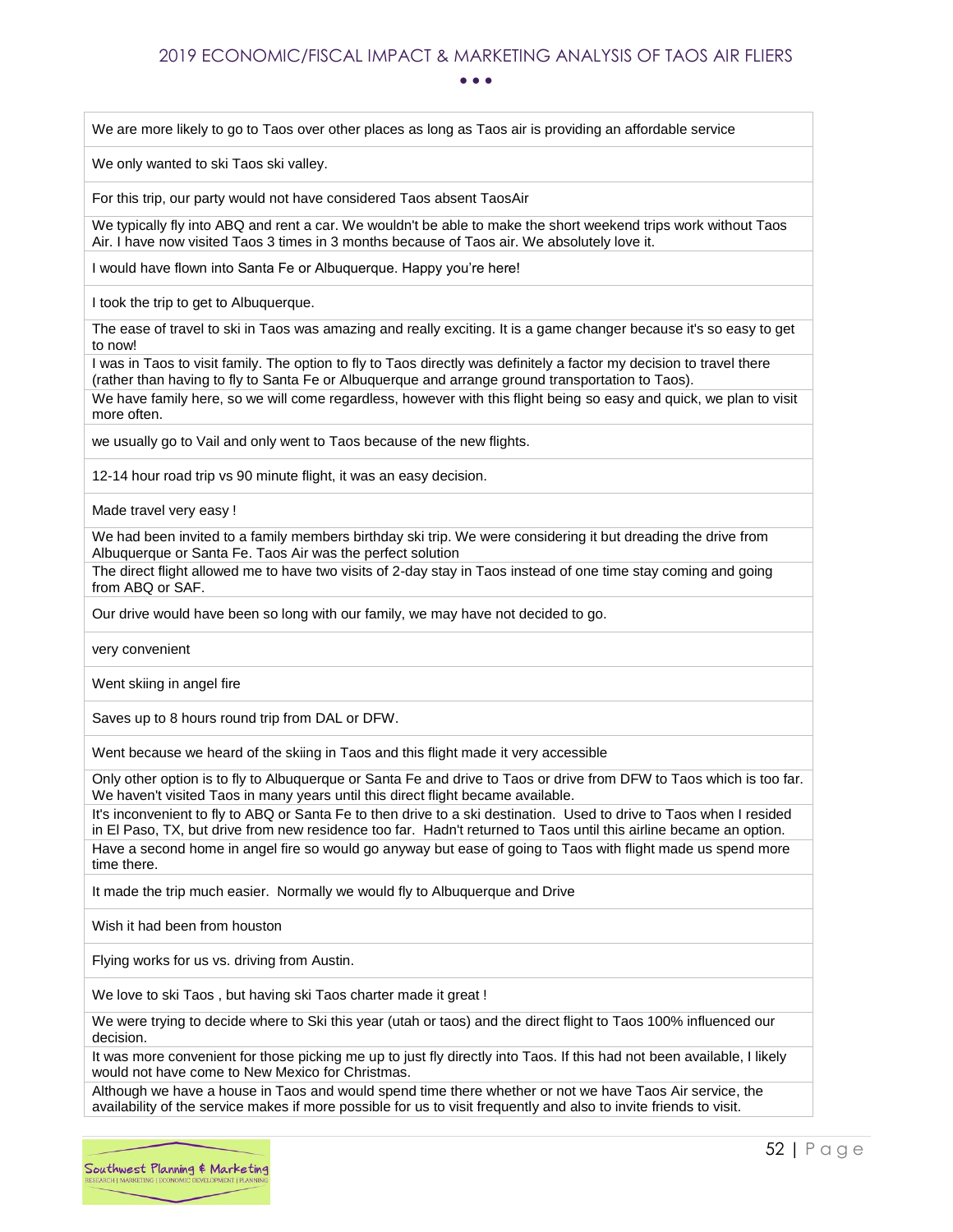• • •

I happened to be in Dallas for work and Taos was the full intended destination

We have a home in Red River but, we love to spend time in in Taos, Santa Fe and Quasta. We also come during the summer and having this flight available will increase our trips to New Mexicio

I come for both business and pleasure. Without TaosAir I would still come but now I probably will come more often and more of my money will go directly to the greater Taos community. I promote this service everywhere I can. I'm a skier and this was a ski trip. I would like to fly back in the summer and visit with the wife and explore the other areas.

I already had plans to visit Taos Ski Valley.

Could not have made the trip to Red River otherwise.

Taos Air makes it really easy to get to Taos Ski Valley. Otherwise it would be a 3hr drive and that is just not easy.

Wanted to spend my entire visit at my second home in Taos

Amazing service above all else

I live in Taos 5 month out of the year and ski at TSV in the winter

We have a second home in angel fire and this is super convenient.

We visited the Taos Pueblo

I had to travel to Santa Fe for a couple of days.

but it was a bonus! Wow, this is now a game changer.

I do have friends with homes in Angel Fire but was not the purpose of this visit

N/A

TSV❤️

It was easy and hassle free.

Without the direct flight I would not have gone to Taos, the travel is too difficult otherwise. With the direct flight, I'm not terribly interested in visiting any other resort for snowboarding/skiing.

We were planning to visit Taos regardless. The Taos Air connection made that easier for us.

We went skiing for the weekend.

The convenience and total package was what helped sell us in our week long trip to Taos Ski Valley. If it hadn't been offered there's a chance we wouldn't have decided to go there.

Easier to travel back home to visit relatives through Taos Air; don't have to drive up from Albuquerque

When in Taos I x country in red river and downhill in Taos for 2 days. hiking in area as well.

Our group talked about exploring the areas around Taos and TSV the next time we visit.

We have a home in Angel Fire and Live in Houston

We have a mountain house in Angel Fire

We just came for two days/one night to ski.

It was incredible to leave Austin around 8 in the morning and be on the slopes before lunch!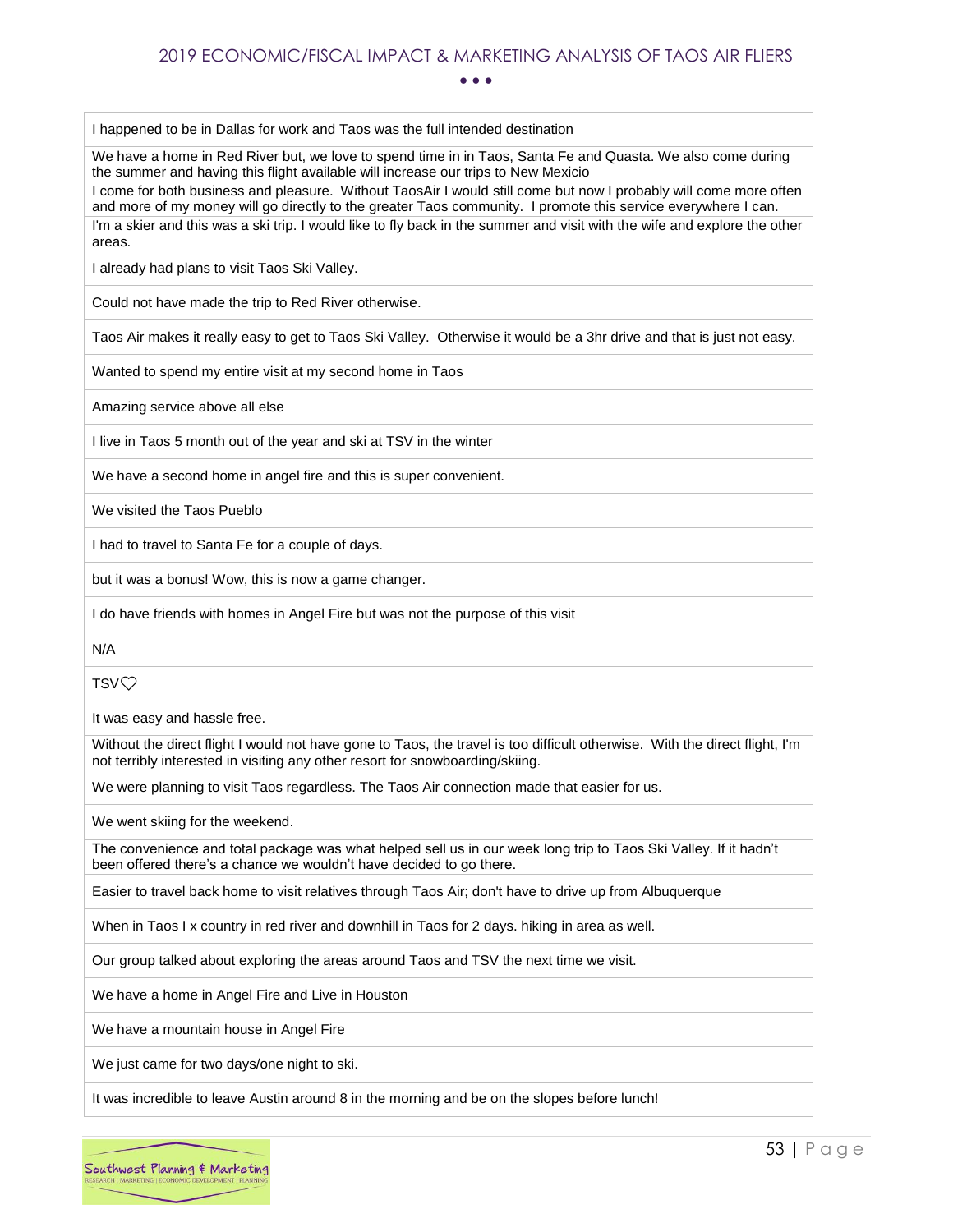• • •

Wouldn't have made the drive, but with the easy flights I'll visit at least twice this winter

I came here to ski at Taos Ski Valley. Other destinations were not important.

Meet family for ski week at TSV

We do really enjoy Taos and the surrounding area, but on this trip we focused only on skiing at Taos Ski Valley.

This trip we only went to Taos and Taos ski valley but when we return we plan to visit Angel Fire and other areas.

Avoided long drive from Albuquerque

I flew out on a guy's ski trip, and the flight was so convenient I flew my wife out to extend my stay and ski with her.

Spent one day in Santa Fe

Direct flight is great!

Stayed in Angel Fire due to family living there.

Great access to skiing villages now

Came to ski...might have chosen other destination if not for direct flight.

only had classes at the SMU campus

Yes, it definitely influenced my decision and was the reason why we chose to ski at Taos. Not having to deal with a oversized luggage fees, rental cars or mountain shuttle services was really great and saved me money compared to other ski destinations.

It was easy and the staff order rent cars for us and had them warm when we got off the plane. Also gave us instruction for operating the car. A lot of one on one attention

We went to ski in Ski Valley. we did some shopping and eating in Town of Taos.

This trip only stayed in home in Arroyo Seco

Saves tremendous time when driving 10 hours

Excellent service when combined with shuttle bus.

I ski and have a sister that lives in Taos.

With less than average time we had more time to enjoy vacation

The direct flight from Austin to Taos was the reason I booked the trip.

This where my family lives and I spent Christmas with them.

We go to Red River and Taos annually. While we'd probably still go without Taos Air, it definitely makes it easier to visit.

We have a second home in Arroyo Seco and travel to Taos from Houston monthly. Houston would be a great departure City.

We estimated flying Taos Air saved us overall about 10 hours in travel time(round trip) even with connected in Dallas. Huge bonus!!

We stayed at the resort the whole time.

Taos Air is the only reason we visited in January and I am taking my hedge fund team back solely because of Taos Air and the Blake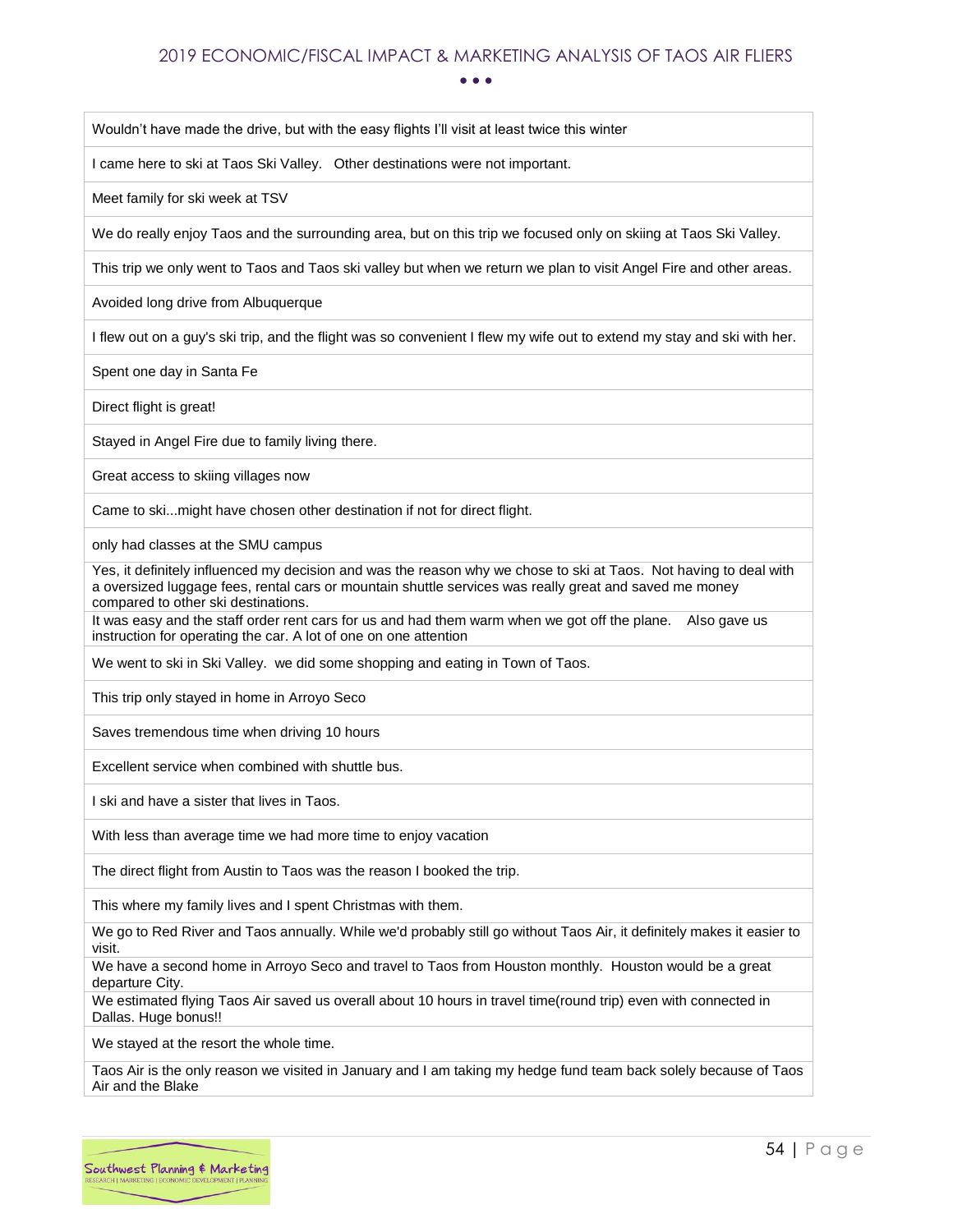• • •

You literally can't beat this service!!!!

I have heard good things about instructors and skiing lessons in TSV so I decided to take this trip.

I'm from Santa Fe

Without the direct flight, I would not have visited.

We have always driven from Texas to Ski Taos

Have not traveled yet. Most likely will spend majority of time near ski base and potentially travel to Taos for meals and or nightly entertainment.

We would have gone to Taos Ski Valley regardless but it was definitely more convenient

We have had a vacation home in Taos since 1987. We tend to ski in the winter mostly at Taos, but sometimes at Angel Fire and we visit Ojo Caliente. In the summer time, we hike in the ski valley, and widen our vacation area to Red River, Angel Fire, Ojo Caliente and Abiqui, and occasionally southern Colorado. We rarely visit Santa Fe unless we need to go find furniture or visit stores like Home Depot.

I came solely to ski

second home in Taos

I live in Valdez

Would have visited anyway. Taos Air just makes it easier.

N/A

It's was easy and we skied

Have relatives who live in Arroyo Hondo, and would visit them regardless

We have a house in RR. I would have had to fly another airline and drive further to get to my destination. The extra cost to fly directly to Taos was worth it.

I was looking for an easy way to access Taos during ski season. The Air Taos seems perfect - I'm looking forward to my visit.

My parents live in Angel Fire. Driving from Texas, through the canyon in the snow is less than desirable. I LOVE that this flight is offered because it will make my visits much more frequent and easier!

The purpose of our trip was to ski at Taos Ski Valley.

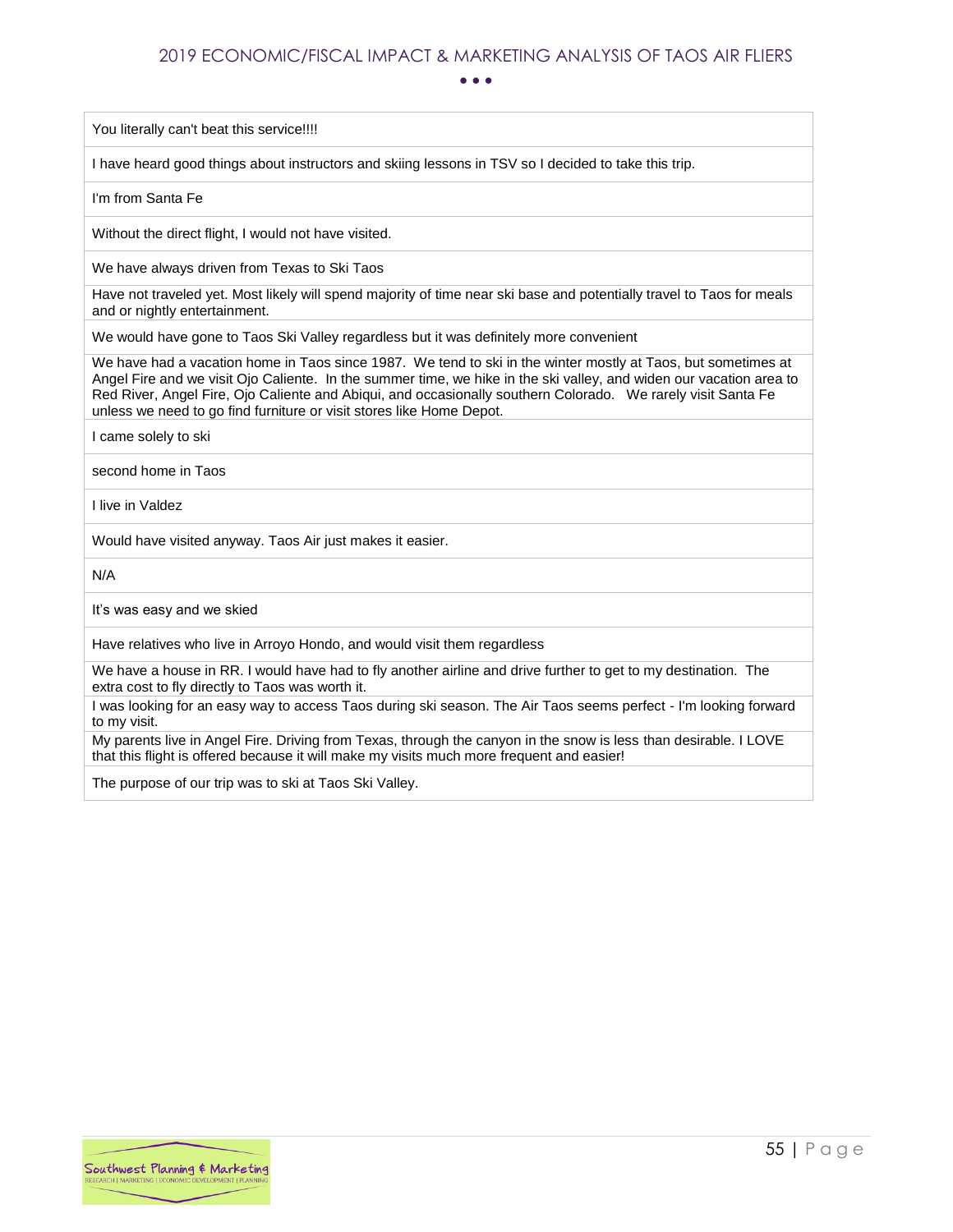## <span id="page-56-0"></span>**Q16. How did you get from the Taos Airport to your final destination? (other)**

#### **Response**

Own a car and neighbor brings it to airport

Taos air

Had to ask a fellow passenger for a ride. Shuttle service to Angel fire did not exist. Very stressful overall.

my own car

Had to drive from Texas

Shuttle from Taos Airport to Taos Ski Valley couldn't take us up to our vacation rental so we found a ride in town.

We keep a truck in Taos

My truck

Friend dropped our car at airport for us to pick it up when we arrived

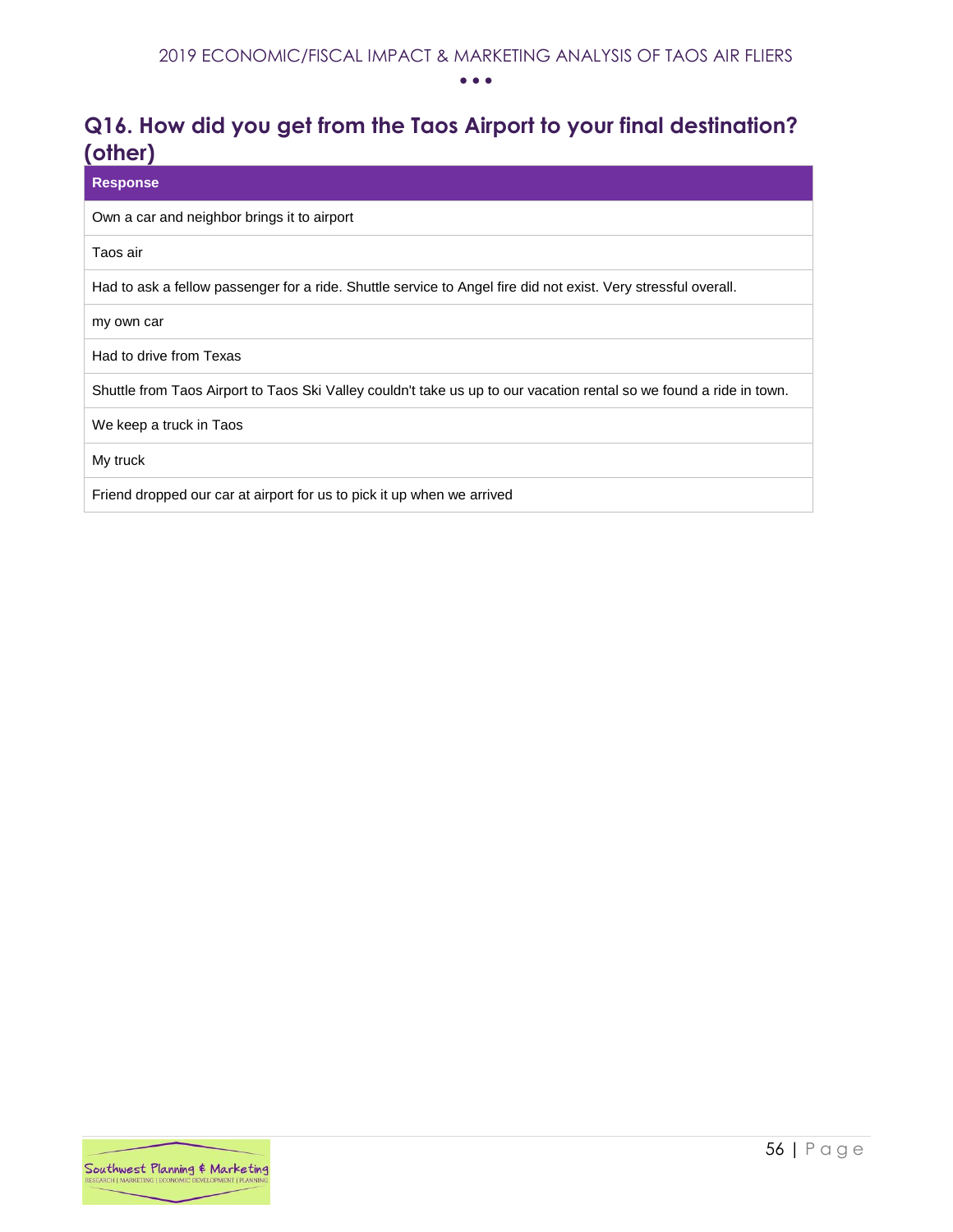# <span id="page-57-0"></span>**APPENDIX A: SURVEY INSTRUMENT**

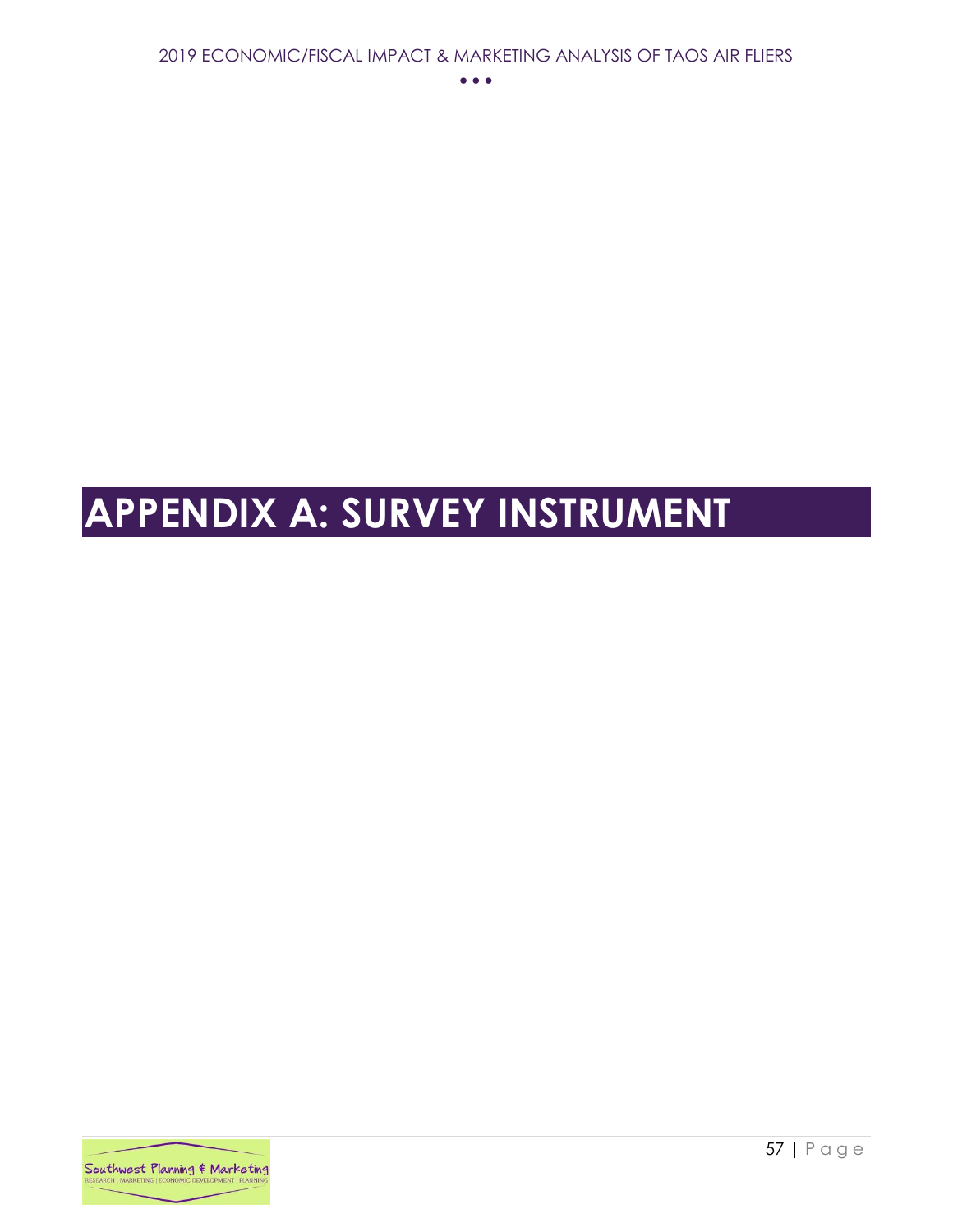#### **Thank you for taking a few minutes to provide your valuable feedback on Taos Air.**

Q1. Did you fly on Taos Air between December 2018 and February 2019?

- Yes
- O No

PLEASE NOTE: IF YOU FLEW TAOS AIR MORE THAN ONCE BETWEEN DECEMBER 2018 AND FEBRUARY 2019, BASE YOUR RESPONSES ON YOUR MOST RECENT EXPERIENCE WITH TAOS AIR.

Q2. What was the purpose of your travel on Taos Air? (check all that apply)

- ❑ Leisure
- ❑ Business
- ❑ Visit friends/family
- $\Box$  Other  $\Box$

Q3. How did you hear about Taos Air service between Taos and Austin and/or Dallas? (check all that apply)

- ❑ Word of mouth/someone told me about it
- ❑ Print ad
- ❑ Print article
- ❑ Web ad
- ❑ Web article
- ❑ Billboard
- ❑ Travel Show
- ❑ Television
- ❑ Radio ad
- ❑ Taos.org
- ❑ SkiTaos.com
- ❑ FlyTaosAir.com
- ❑ NewMexico.org
- ❑ Another website \_\_\_\_\_\_\_\_\_\_\_\_\_\_\_\_\_\_\_\_
- ❑ Mail or email sent to me
- ❑ Social Media (Facebook)
- ❑ Social Media (Twitter)
- ❑ Social Media (Instagram)
- $\Box$  Social Media (Other)
- ❑ Other \_\_\_\_\_\_\_\_\_\_\_\_\_\_\_\_\_\_\_\_\_\_\_\_\_\_

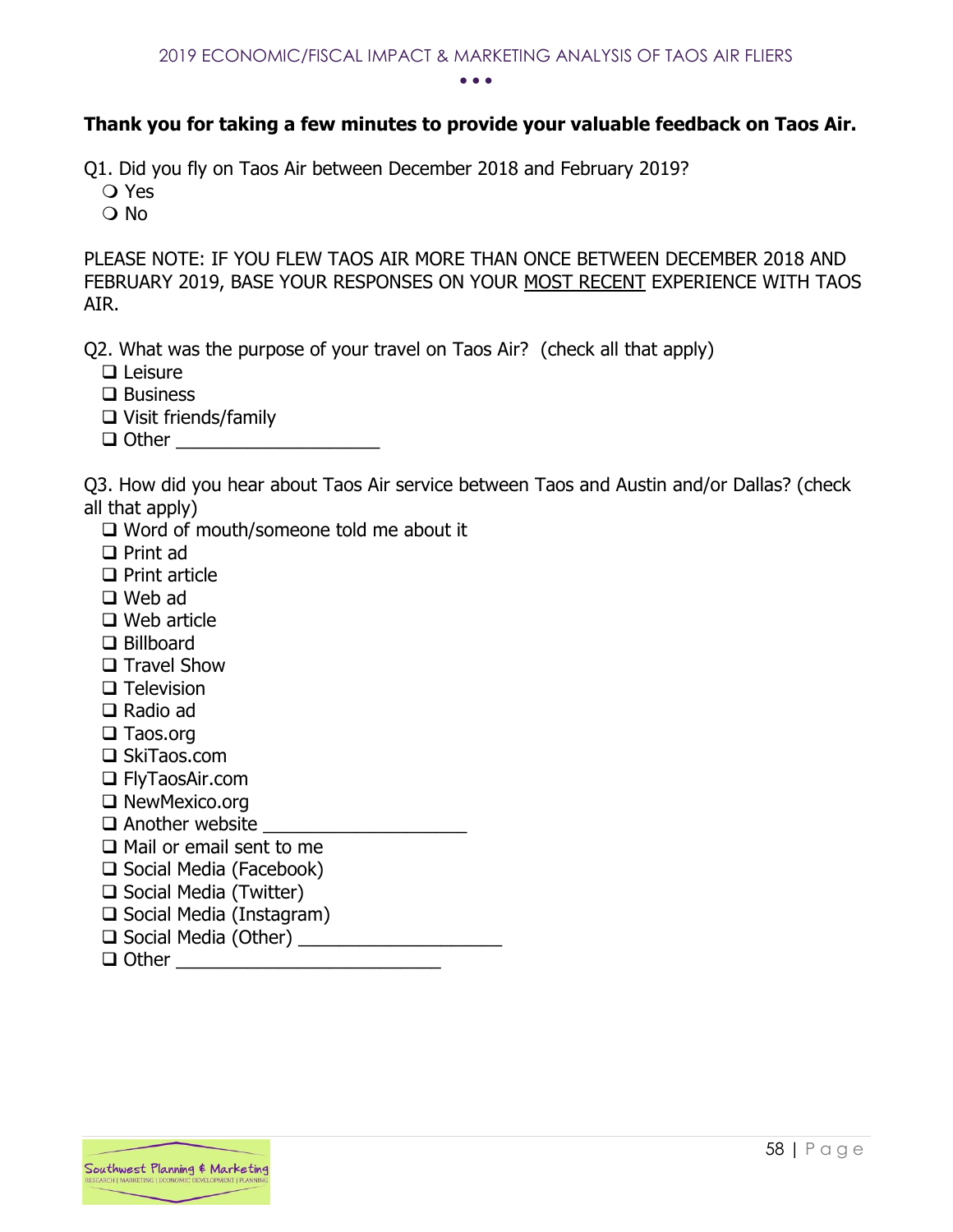Q4. On a scale from 1 to 5, with a 1 being "Fell short of my expectations" and a 5 being "Exceeded my expectations," please rate Taos Air on the following aspects:

|                                       | 1-Fell short |  | 5-Exceeded |
|---------------------------------------|--------------|--|------------|
| <b>Ticket Purchasing</b>              | $\circ$      |  |            |
| <b>Onboard Experience</b>             | $\cup$       |  |            |
| Staff Friendliness                    |              |  |            |
| Thursday, Saturday, Sunday Schedule   |              |  |            |
| Your Overall Experience with Taos Air |              |  |            |

Q4a. Please explain:

Q5. Would you fly Taos Air to Taos again if the service was offered during the summer? Yes

 $\frac{1}{2}$  ,  $\frac{1}{2}$  ,  $\frac{1}{2}$  ,  $\frac{1}{2}$  ,  $\frac{1}{2}$  ,  $\frac{1}{2}$  ,  $\frac{1}{2}$  ,  $\frac{1}{2}$  ,  $\frac{1}{2}$  ,  $\frac{1}{2}$  ,  $\frac{1}{2}$  ,  $\frac{1}{2}$  ,  $\frac{1}{2}$  ,  $\frac{1}{2}$  ,  $\frac{1}{2}$  ,  $\frac{1}{2}$  ,  $\frac{1}{2}$  ,  $\frac{1}{2}$  ,  $\frac{1$  $\frac{1}{2}$  ,  $\frac{1}{2}$  ,  $\frac{1}{2}$  ,  $\frac{1}{2}$  ,  $\frac{1}{2}$  ,  $\frac{1}{2}$  ,  $\frac{1}{2}$  ,  $\frac{1}{2}$  ,  $\frac{1}{2}$  ,  $\frac{1}{2}$  ,  $\frac{1}{2}$  ,  $\frac{1}{2}$  ,  $\frac{1}{2}$  ,  $\frac{1}{2}$  ,  $\frac{1}{2}$  ,  $\frac{1}{2}$  ,  $\frac{1}{2}$  ,  $\frac{1}{2}$  ,  $\frac{1$  $\frac{1}{2}$  ,  $\frac{1}{2}$  ,  $\frac{1}{2}$  ,  $\frac{1}{2}$  ,  $\frac{1}{2}$  ,  $\frac{1}{2}$  ,  $\frac{1}{2}$  ,  $\frac{1}{2}$  ,  $\frac{1}{2}$  ,  $\frac{1}{2}$  ,  $\frac{1}{2}$  ,  $\frac{1}{2}$  ,  $\frac{1}{2}$  ,  $\frac{1}{2}$  ,  $\frac{1}{2}$  ,  $\frac{1}{2}$  ,  $\frac{1}{2}$  ,  $\frac{1}{2}$  ,  $\frac{1$ 

- O No
- $\bigcirc$  Maybe

Q5a. If you were to fly in the summer, where are you most likely to visit? (check all that apply)

- ❑ Village of Angel Fire
- ❑ Village of Eagle Nest
- ❑ Village of Questa
- ❑ Town of Red River
- ❑ Town of Taos
- ❑ Taos Ski Valley
- ❑ Other \_\_\_\_\_\_\_\_\_\_\_\_\_\_\_\_\_\_\_\_

Q6. Where is your primary residence?

| (با اب       |  |  |
|--------------|--|--|
| <b>State</b> |  |  |
| Zip Code     |  |  |
| Country      |  |  |

Q7. Are you a: (choose one)

- Full-time resident of New Mexico? (reside in New Mexico six or more months per year)
- $\Omega$  Part-time resident of New Mexico? (reside in New Mexico fewer than six months per year)
- $\Omega$  Neither (I am/have been a tourist/flier to New Mexico, but do not reside there)

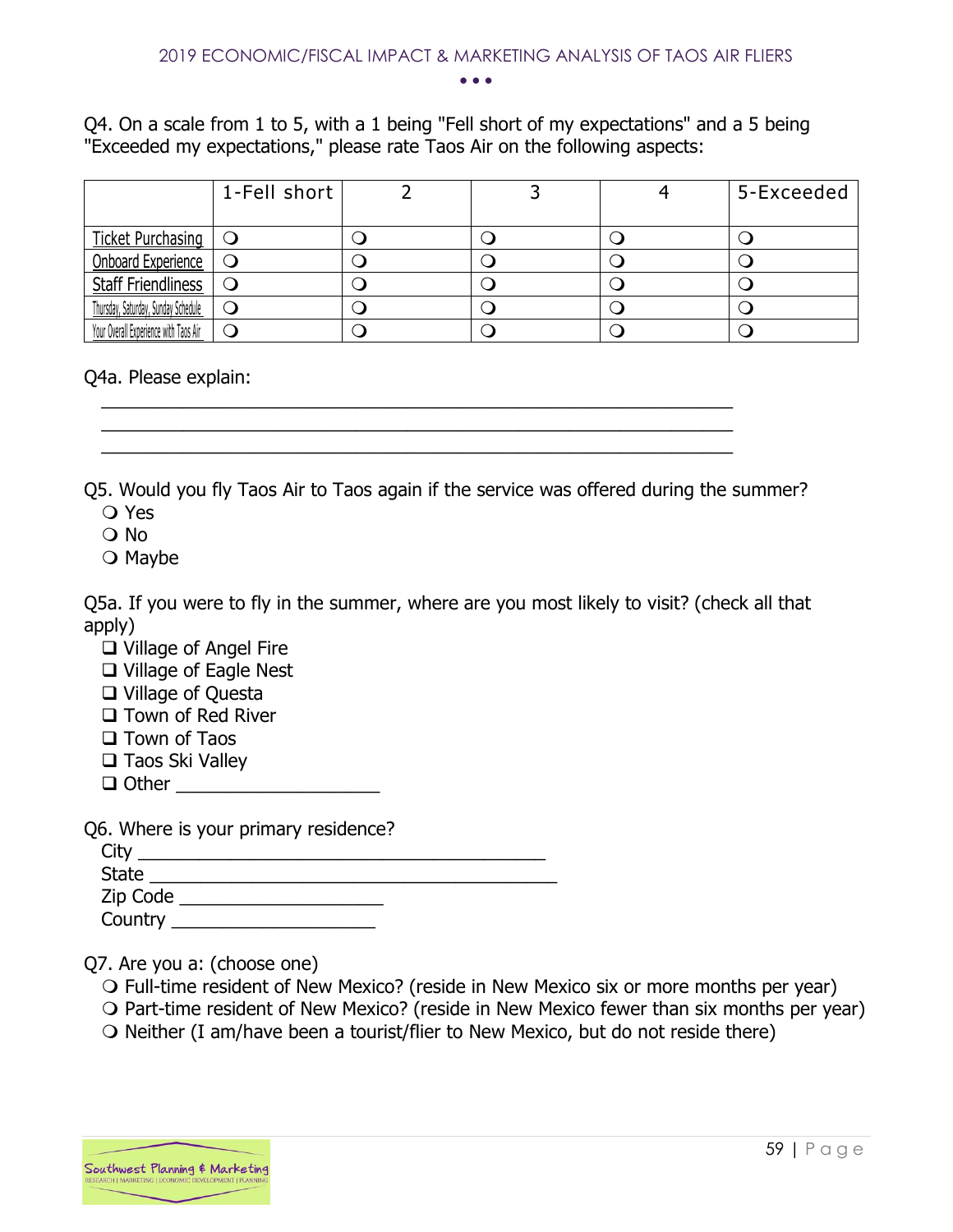Q8. Did your travel on Taos Air originate in: (choose one)

- Taos? (i.e. one-way or roundtrip from Taos to Austin or Dallas)
- $\bigcirc$  Austin? (i.e. one-way or roundtrip from Austin to Taos)
- Dallas? (i.e. one-way or roundtrip from Dallas to Taos)

Q9. How many people were in your travel party, including yourself?  $\#$  in party

Q10. Did you spend one or more nights in New Mexico following your arrival?

- Yes
- No
- Q11. How many total nights did you spend in New Mexico? Nights Spent **and a**

Q12. How many nights did your travel party stay in each of the following communities during your trip? (Please enter 0 if you didn't stay overnight in a community.)

Village of Angel Fire \_\_\_\_\_\_\_\_\_\_ Village of Eagle Nest \_\_\_\_\_\_\_\_\_\_ Village of Questa Town of Red River Town of Taos \_\_\_\_\_\_\_\_\_\_\_ Taos Ski Valley \_\_\_\_\_\_\_\_\_\_

Q13. What type(s) of lodging did you use during your stay in New Mexico? (check all that apply)

- ❑ Hotel/motel/B&B
- ❑ Vacation rental/short-term rental (i.e. Airbnb, VRBO)
- ❑ Second Home
- ❑ Friends/relatives
- ❑ Recreational vehicle (RV)
- ❑ Campground (non-RV)
- ❑ Other

Q14. Please estimate the percentage of time your travel party spent in each of the following communities, including overnights and daytrips, during your visit to New Mexico: (Please enter 0 if you didn't visit a community (including "other community" – total must equal 100%))

| Village of Angel Fire  |
|------------------------|
| Village of Eagle Nest  |
| Village of Questa _    |
| Town of Red River      |
| Town of Taos           |
| Taos Ski Valley        |
| <b>Other Community</b> |
|                        |

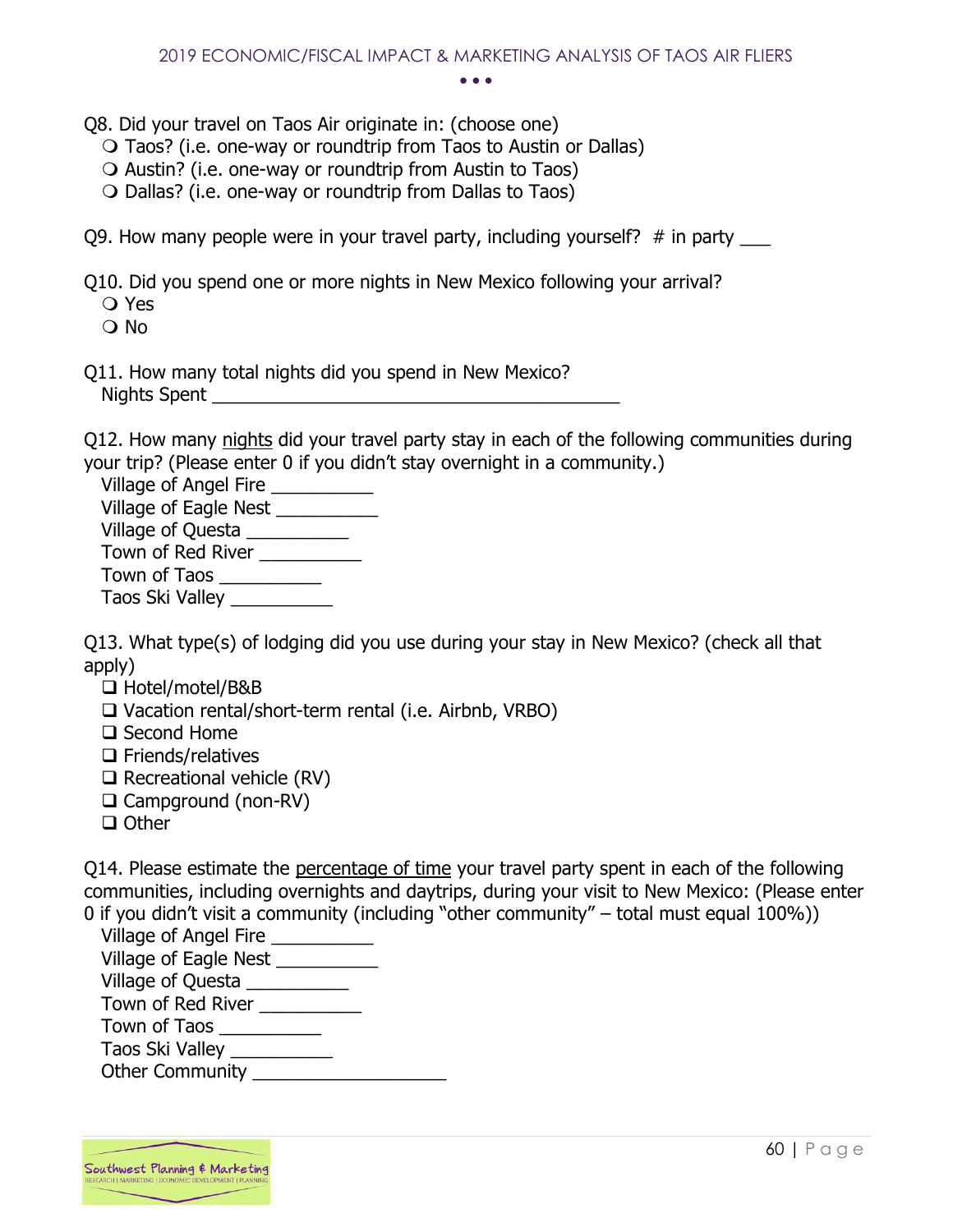Q15. Did the availability of direct flights between Austin/Dallas and Taos influence your decision to visit:

|                        | Yes              | <b>No</b>        | Didn't Visit<br>Community |
|------------------------|------------------|------------------|---------------------------|
| The Village of Angel   |                  |                  |                           |
| Fire?                  | $\Omega$         | ∩                |                           |
| The Village of Eagle   |                  |                  |                           |
| Nest?                  | $\left( \right)$ | ∩                |                           |
| The Village of Questa? | $\Omega$         | $\left( \right)$ |                           |
| The Town of Red River? | $\circ$          | $\Omega$         | ∩                         |
| The Town of Taos?      | $\Omega$         | ∩                |                           |
| Taos Ski Valley?       | ∩                | ∩                |                           |
| Another Community(s)   |                  |                  |                           |
| in New Mexico?         |                  |                  |                           |
| Q15a. Please explain:  |                  |                  |                           |
|                        |                  |                  |                           |

Q16. How did you get from the Taos Airport to your final destination? (check all that apply) ❑ Shuttle

 $\frac{1}{2}$  ,  $\frac{1}{2}$  ,  $\frac{1}{2}$  ,  $\frac{1}{2}$  ,  $\frac{1}{2}$  ,  $\frac{1}{2}$  ,  $\frac{1}{2}$  ,  $\frac{1}{2}$  ,  $\frac{1}{2}$  ,  $\frac{1}{2}$  ,  $\frac{1}{2}$  ,  $\frac{1}{2}$  ,  $\frac{1}{2}$  ,  $\frac{1}{2}$  ,  $\frac{1}{2}$  ,  $\frac{1}{2}$  ,  $\frac{1}{2}$  ,  $\frac{1}{2}$  ,  $\frac{1$ 

- ❑ Car Service/Taxi
- ❑ Rental Car
- ❑ Ride Share (Uber, Lyft)
- ❑ Friend/Family Picked Me Up
- $\Box$  Other  $\Box$

Q17. How much did your entire party (including yourself) spend on your trip in each of the following categories? (Please enter 0 in each category if there wasn't any spending)

Lodging

Food, meals and beverages

Transportation, fuel (while in New Mexico) \_\_\_\_\_\_\_\_\_\_

Outdoor recreation (including skiing) \_\_\_\_\_\_\_\_\_\_

Attractions/entertainment \_\_\_\_\_\_\_\_\_\_\_

Shopping, miscellaneous, other